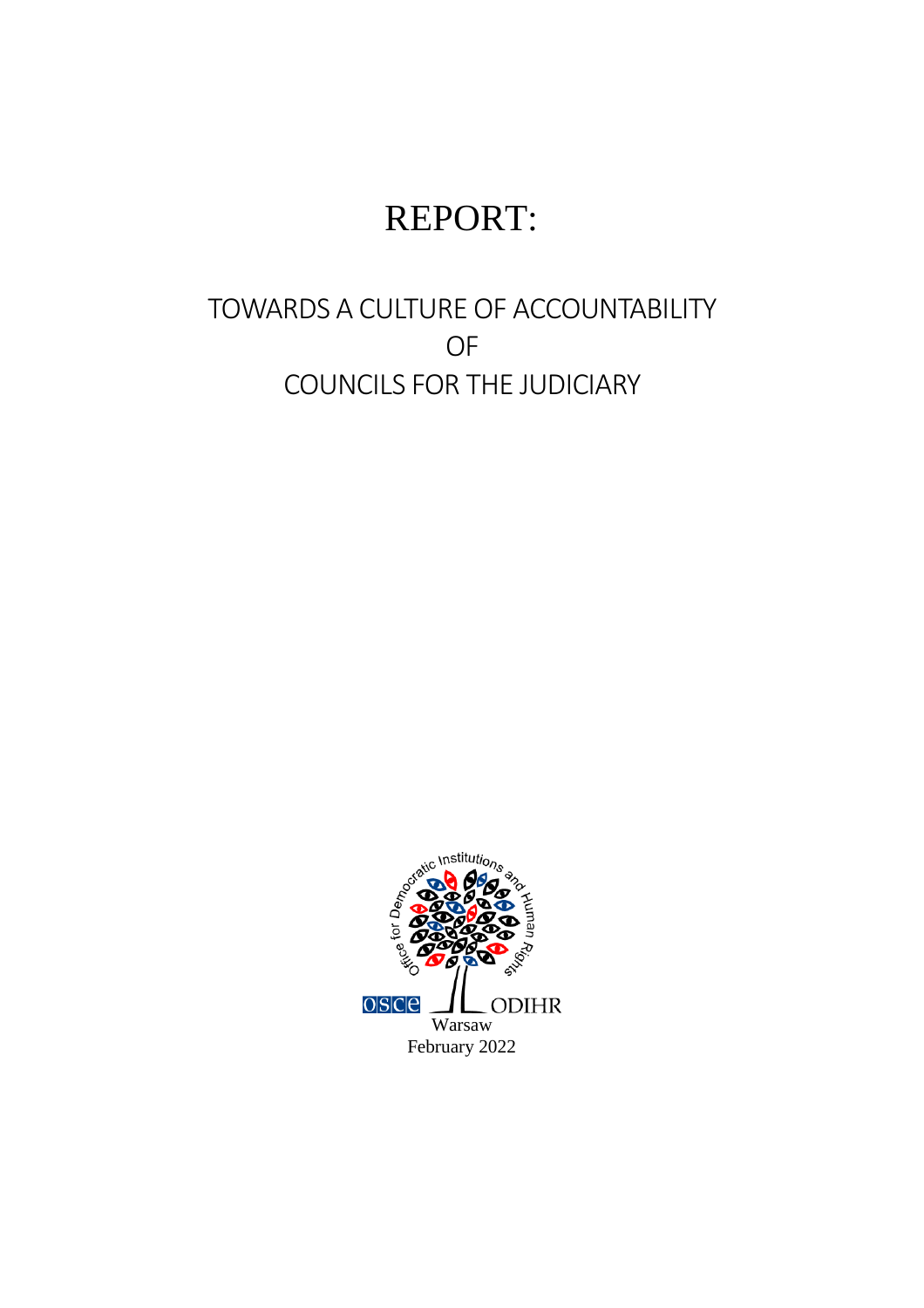# **Acknowledgements**

The report "Towards a Culture of Accountability of Councils for the Judiciary" was undertaken for ODIHR by Judge Kees Sterk, Endowed Professor of Administration of European Justice, University of Maastricht, Former President of the European Network of Councils for the Judiciary (ENCJ) (2018 – 2020), with feedback from José Igreja Matos and Fillipo Donati.

The report is part of the project "Strengthening Inclusive and Accountable Democratic Institutions in the OSCE Region", funded by extrabudgetary contributions and implemented by ODIHR. The views expressed in this report do not necessarily represent the official views of ODIHR, the donors, or any government or organization.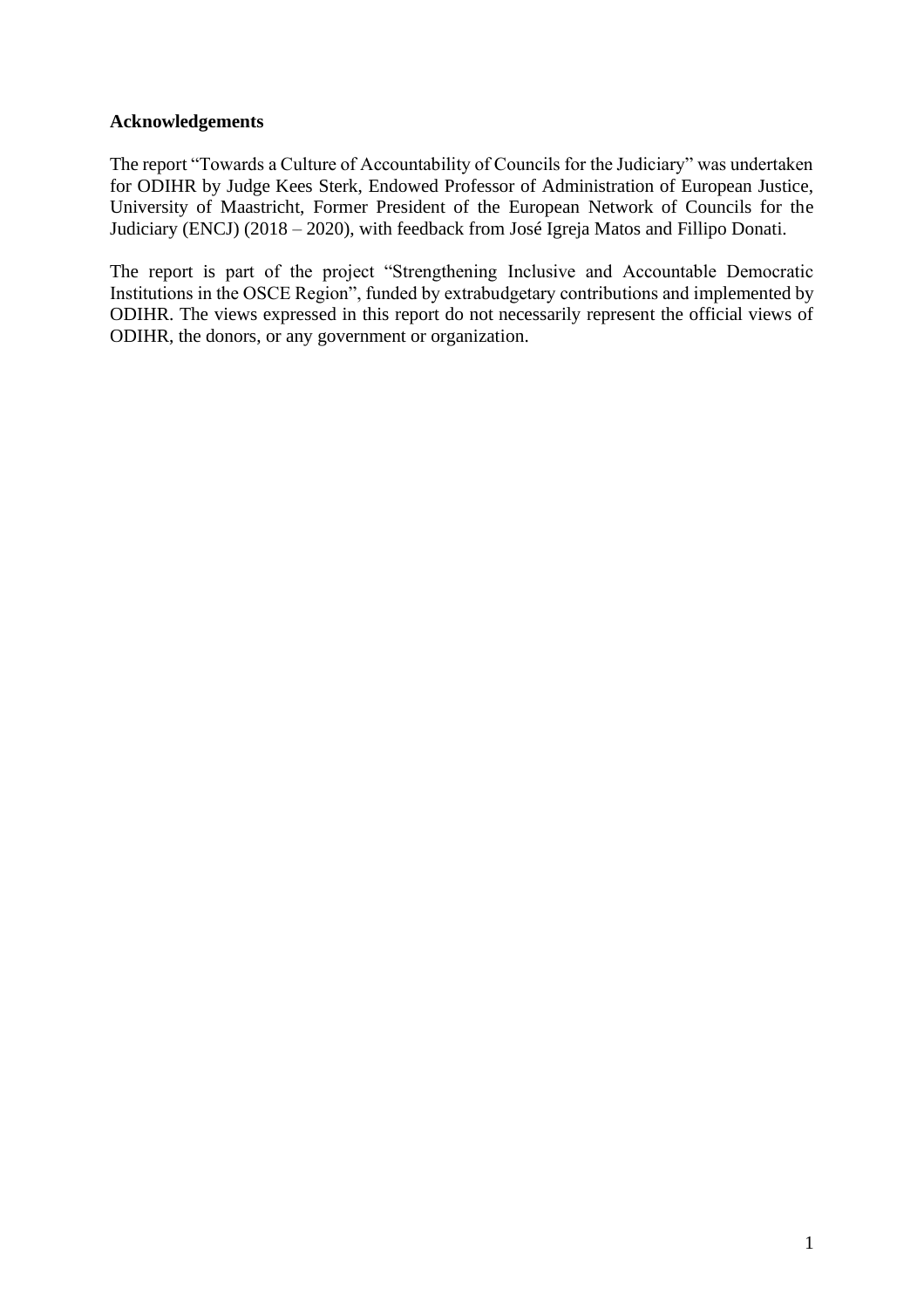# Table of Contents

| 1.1    |                                                                                      |  |
|--------|--------------------------------------------------------------------------------------|--|
| 1.2    |                                                                                      |  |
| 1.3    |                                                                                      |  |
|        | Chapter 2: Standards of European organizations on the accountability of councils  12 |  |
| 2.1    |                                                                                      |  |
| 2.2    | The Council of Europe: The Consultative Council of European Judges (CCJE)12          |  |
| 2.3    |                                                                                      |  |
| 2.4    | The European Network of Councils for the Judiciary (ENCJ)  15                        |  |
| 2.5    |                                                                                      |  |
|        |                                                                                      |  |
| 3.1.   |                                                                                      |  |
| 3.2.   |                                                                                      |  |
| 3.2.1. |                                                                                      |  |
| 3.2.2. |                                                                                      |  |
| 3.2.3. |                                                                                      |  |
| 3.2.4. |                                                                                      |  |
| 3.2.5. |                                                                                      |  |
| 3.3.   |                                                                                      |  |
| 3.3.1. |                                                                                      |  |
| 3.3.2. |                                                                                      |  |
| 3.3.3. |                                                                                      |  |
| 3.3.4  |                                                                                      |  |
| 3.3.5. |                                                                                      |  |
| 3.4    |                                                                                      |  |
| 3.4.1  |                                                                                      |  |
| 3.4.2  |                                                                                      |  |
| 3.4.3  |                                                                                      |  |
| 3.4.4  | Accountability for unethical conduct of a member of the HCOJ24                       |  |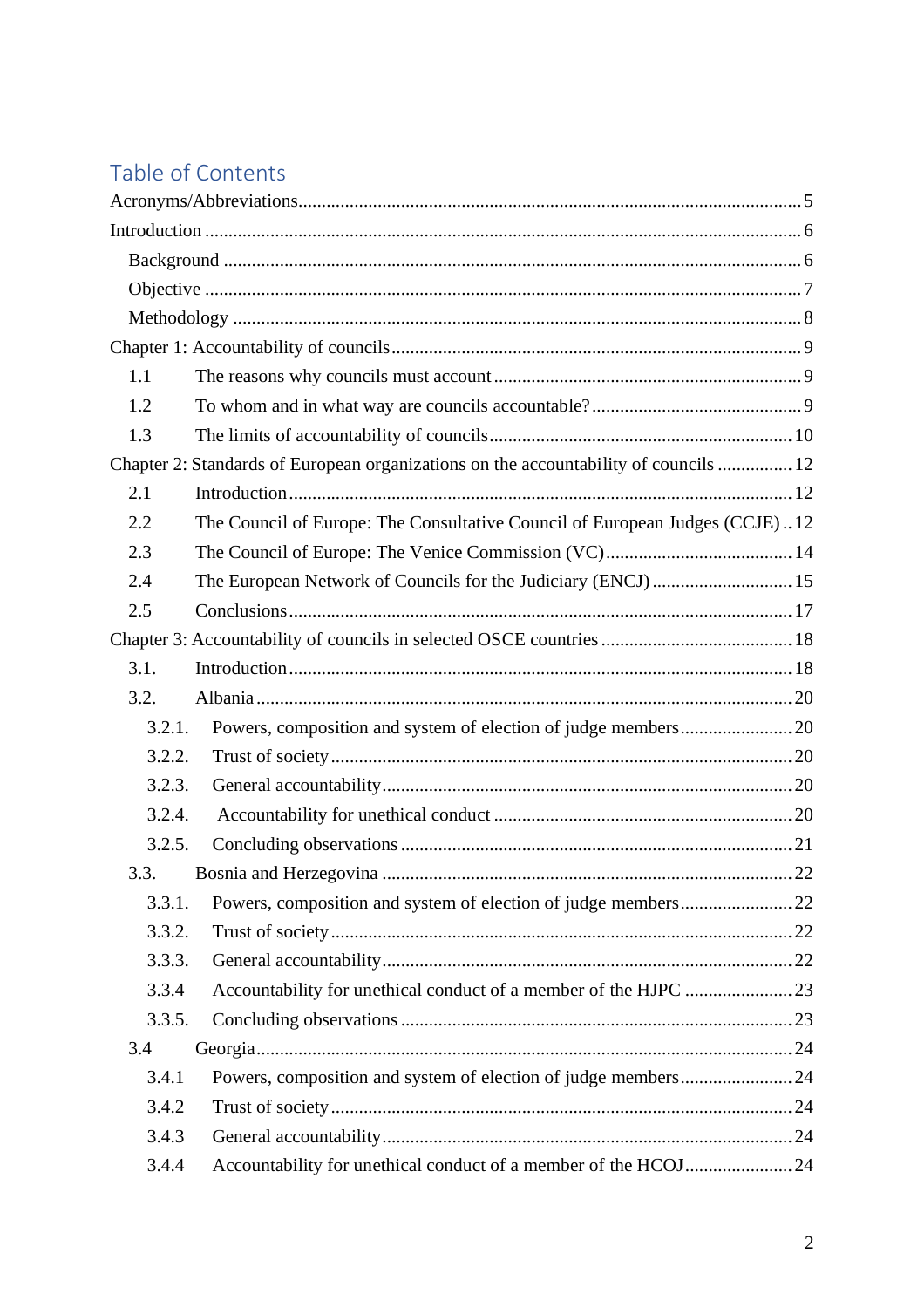| 3.4.5  |                                                                |  |
|--------|----------------------------------------------------------------|--|
| 3.5    |                                                                |  |
| 3.5.1  | Powers, composition and system of election of judge members 26 |  |
| 3.5.2  |                                                                |  |
| 3.5.3  |                                                                |  |
| 3.5.4  | Accountability for unethical conduct of members of the CSM 26  |  |
| 3.5.5  |                                                                |  |
| 3.6    |                                                                |  |
| 3.6.1. |                                                                |  |
| 3.6.2. |                                                                |  |
| 3.6.3  |                                                                |  |
| 3.6.4. |                                                                |  |
| 3.6.5. |                                                                |  |
| 3.7.   |                                                                |  |
| 3.7.1  | Powers, composition and system of election of judge members30  |  |
| 3.7.2  |                                                                |  |
| 3.7.3. |                                                                |  |
| 3.7.4. | Accountability for unethical conduct of members of the RvdR31  |  |
|        |                                                                |  |
| 3.8    |                                                                |  |
| 3.8.1  | Powers, composition and system of election of judge members32  |  |
| 3.8.2  |                                                                |  |
| 3.8.3  |                                                                |  |
| 3.8.4  | Accountability for unethical conduct of members of the NCA32   |  |
| 3.8.5  |                                                                |  |
| 3.9.   |                                                                |  |
| 3.9.1  | Powers, composition and system of election of judge members34  |  |
| 3.9.2  |                                                                |  |
| 3.9.3  |                                                                |  |
| 3.9.4  |                                                                |  |
| 3.9.5  |                                                                |  |
| 3.10   |                                                                |  |
| 3.10.1 |                                                                |  |
| 3.10.2 |                                                                |  |
| 3.10.3 |                                                                |  |
| 3.10.4 | Accountability for unethical conduct of members of the SCM 37  |  |
| 3.10.5 |                                                                |  |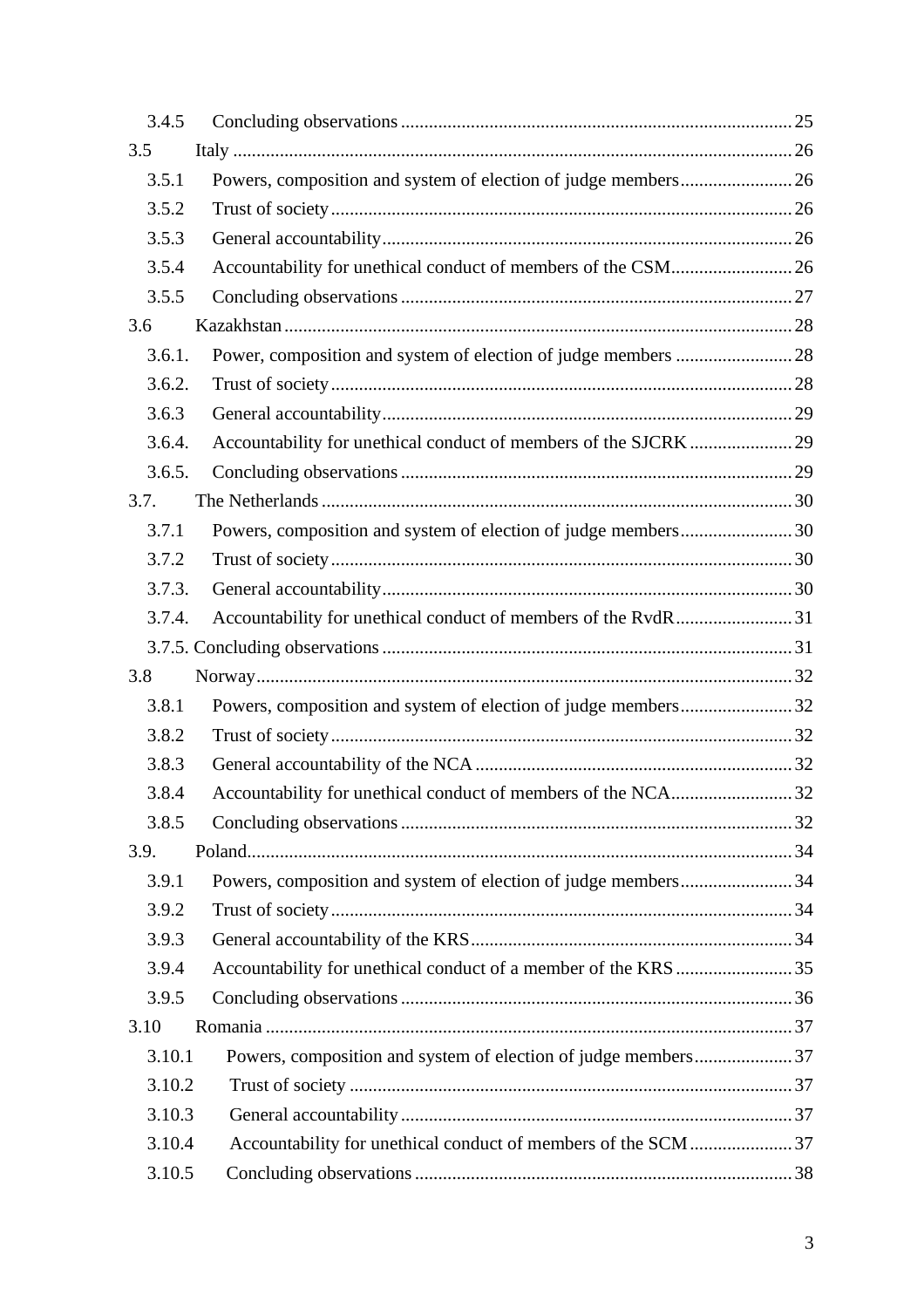| 3.11   |                                                                                   |  |  |
|--------|-----------------------------------------------------------------------------------|--|--|
| 3.11.1 | Powers, composition and system of election of judge members  39                   |  |  |
| 3.11.2 |                                                                                   |  |  |
| 3.11.3 |                                                                                   |  |  |
| 3.11.4 | Accountability for unethical conduct of members of the CGPJ  40                   |  |  |
| 3.11.5 |                                                                                   |  |  |
| 3.12.  |                                                                                   |  |  |
| 3.12.1 | Powers, composition and system of election of judge members  41                   |  |  |
| 3.12.2 |                                                                                   |  |  |
| 3.12.3 |                                                                                   |  |  |
| 3.12.4 | Accountability for unethical conduct of members of the HCJ  41                    |  |  |
| 3.12.5 |                                                                                   |  |  |
|        |                                                                                   |  |  |
| 4.1.   | Supplement the Kyiv Recommendations with rules on accountability of councils      |  |  |
|        |                                                                                   |  |  |
| 4.2    |                                                                                   |  |  |
| 4.2.1  |                                                                                   |  |  |
| 4.2.2  |                                                                                   |  |  |
| 4.2.3  |                                                                                   |  |  |
| 4.2.4  |                                                                                   |  |  |
| 4.2.5  |                                                                                   |  |  |
| 4.3    | Accountability for (alleged) unethical conduct of members of councils 46          |  |  |
| 4.3.1  |                                                                                   |  |  |
| 4.3.2  |                                                                                   |  |  |
| 4.3.3  |                                                                                   |  |  |
| 4.3.4  |                                                                                   |  |  |
|        |                                                                                   |  |  |
|        | APPENDIX I: Questionnaire on the Accountability of Councils for the Judiciary  53 |  |  |
|        | APPENDIX II: Relevant Excerpt of CCJE Opinion Number 10 (2007) and CCJE Opinion   |  |  |
|        |                                                                                   |  |  |
|        |                                                                                   |  |  |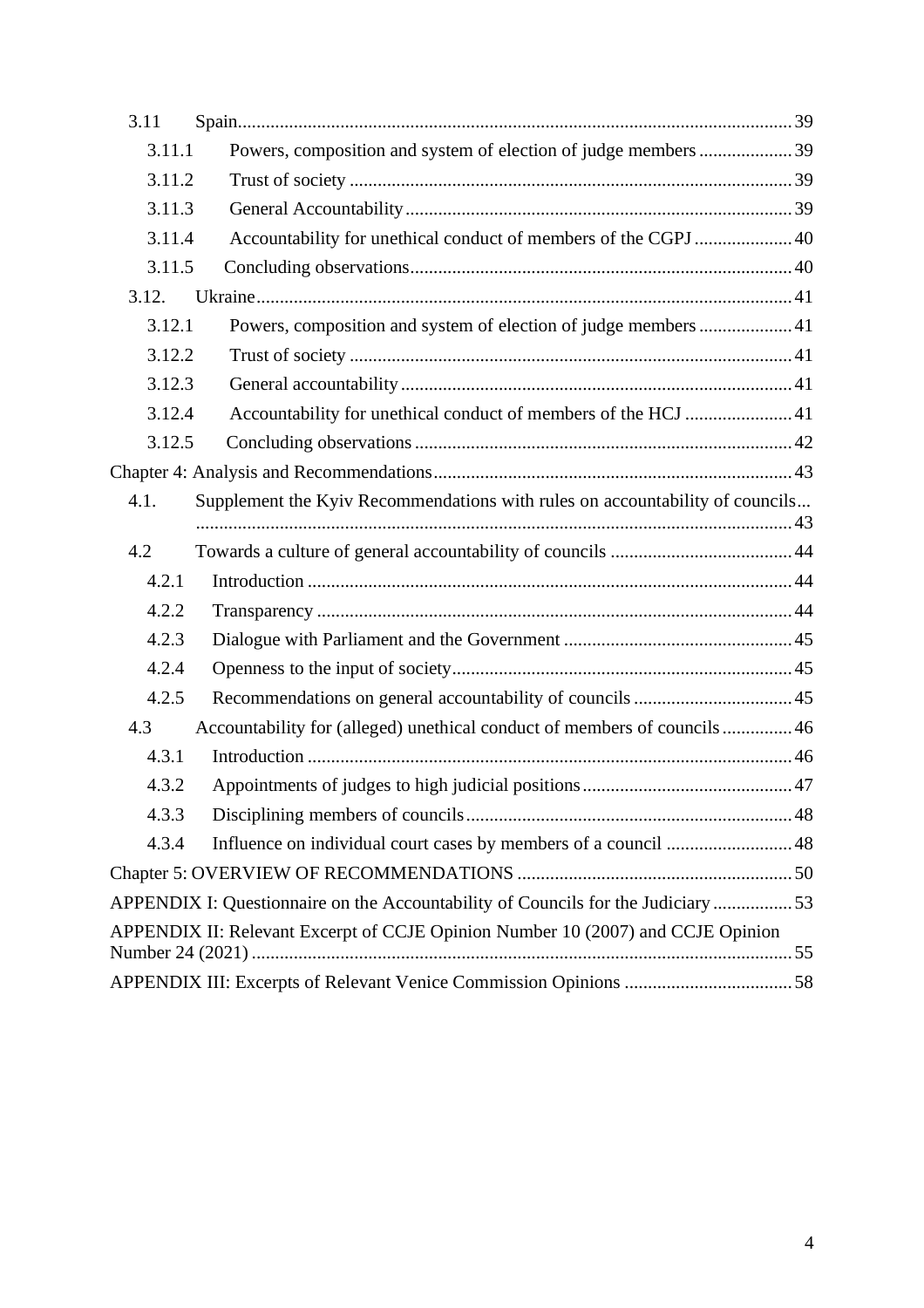# <span id="page-5-0"></span>Acronyms/Abbreviations

| <b>CCJE</b>  | <b>Consultative Council of European Judges</b>                   |
|--------------|------------------------------------------------------------------|
| CoE          | Council of Europe                                                |
| <b>VC</b>    | Venice Commission of the Council of Europe                       |
| <b>ENCJ</b>  | European Network of Councils for the Judiciary                   |
| <b>ECJ</b>   | Court of Justice of the European Union                           |
| <b>ECtHR</b> | <b>European Court of Human Rights</b>                            |
| <b>HJC</b>   | High Judicial Council (Albania)                                  |
| <b>HJPC</b>  | High Judicial and Prosecutorial Council (Bosnia and Herzegovina) |
| <b>HCOJ</b>  | High Council of Justice (Georgia)                                |
| <b>CSM</b>   | Council for the Judiciary (Italy)                                |
| <b>SJCRK</b> | Supreme Judicial Council (Kazakhstan)                            |
| <b>RvdR</b>  | Council for the Judiciary (The Netherlands)                      |
| <b>NCA</b>   | Norwegian Courts Administration (Norway)                         |
| <b>KRS</b>   | National Council for the Judiciary (Poland)                      |
| <b>SCM</b>   | Superior Council of Magistracy (Romania)                         |
| <b>CGPJ</b>  | General Council for the Judiciary (Spain)                        |
| <b>HCJ</b>   | High Council of Justice (Ukraine)                                |
|              |                                                                  |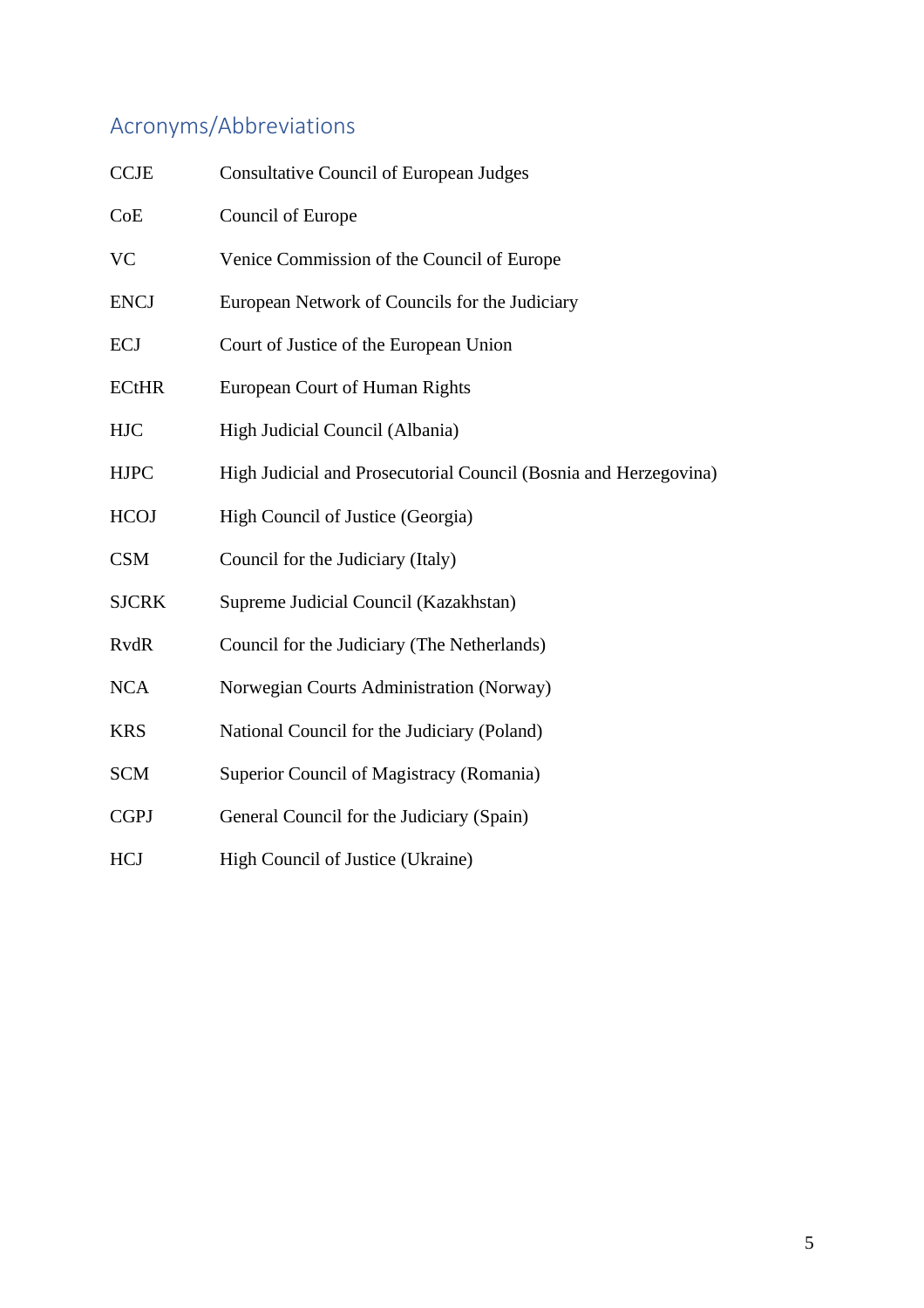# <span id="page-6-0"></span>Introduction

# <span id="page-6-1"></span>Background

At the core of the concept of judicial independence is the ability of individual judges and the judiciary as a whole to perform their duties free of undue influence or control by actors from outside the judiciary, be it other state powers (government and parliament), the media, public opinion, companies, or powerful people. The same goes for undue influence or control by actors from within the judiciary itself, be it senior judges not assigned to a case, presidents of courts or councils for the judiciary (hereafter: councils).

Governments and parliaments are of course in a position to influence and control the judiciary, simply because of the power over budgetary resources and the power to legislate. This influence and control may be exercised without unduly interfering in the independence of the judiciary, but the possibility of undue interference is obvious in numerous fields, such as the selection, appointment and promotion of judges, the disciplinary system for judges, or the allocation of the budget for the judiciary, its premises, allocation of support-staff or ICT services, etc.

In order to safeguard the judiciary from undue influence or control, the establishment of judicial self-governing bodies is absolutely necessary. This is widely recognized in Europe, North America and other parts of the world, even in the few countries in Europe that do not choose to have a national council for the judiciary. The European experience is that the degree of selfgovernance varies from country to country. It ranges from local self-governing bodies with specific powers in a ministerial model on the national level, to national self-governing bodies with wide powers, such as the power to select, appoint and promote judges, the power to discipline judges, the power to negotiate and distribute the budget for the judiciary, and the power to manage the organization of the judiciary (including premises, support staff, and ICT services).

In most European countries some of these national powers are placed with councils, notwithstanding the existence of other bodies of judicial self-government, such as judicial appointments committees (United Kingdom), disciplinary authorities (The Netherlands) or independent training schools (Italy).

Over the years judicial self-governing bodies have grown in independence and in powers in many countries, primarily, but not only, in countries which turned from a non-democratic system of governance to a system of democracy under the rule of law. In democracies there is no governance without responsibility, and no responsibility without accountability: government accounts to parliament; parliament to the citizens. Accountability in this context is a specific well-defined concept involving trust and powers to change parliament or the government before the end of term. But what is the purpose, practice and relevance of accountability in the context of councils?

Given the increased independence and powers of councils, accountability is indeed a challenge and an issue in many countries. The problem is that there is some evidence that governance by judges (councils, independent from the executive with a majority of judges) does not necessarily imply freedom from undue influence or control of individual judges, nor ethical or good governance of the judiciary. <sup>1</sup> Undue influence on judges and unethical and bad

<sup>&</sup>lt;sup>1</sup> See Chapter 3.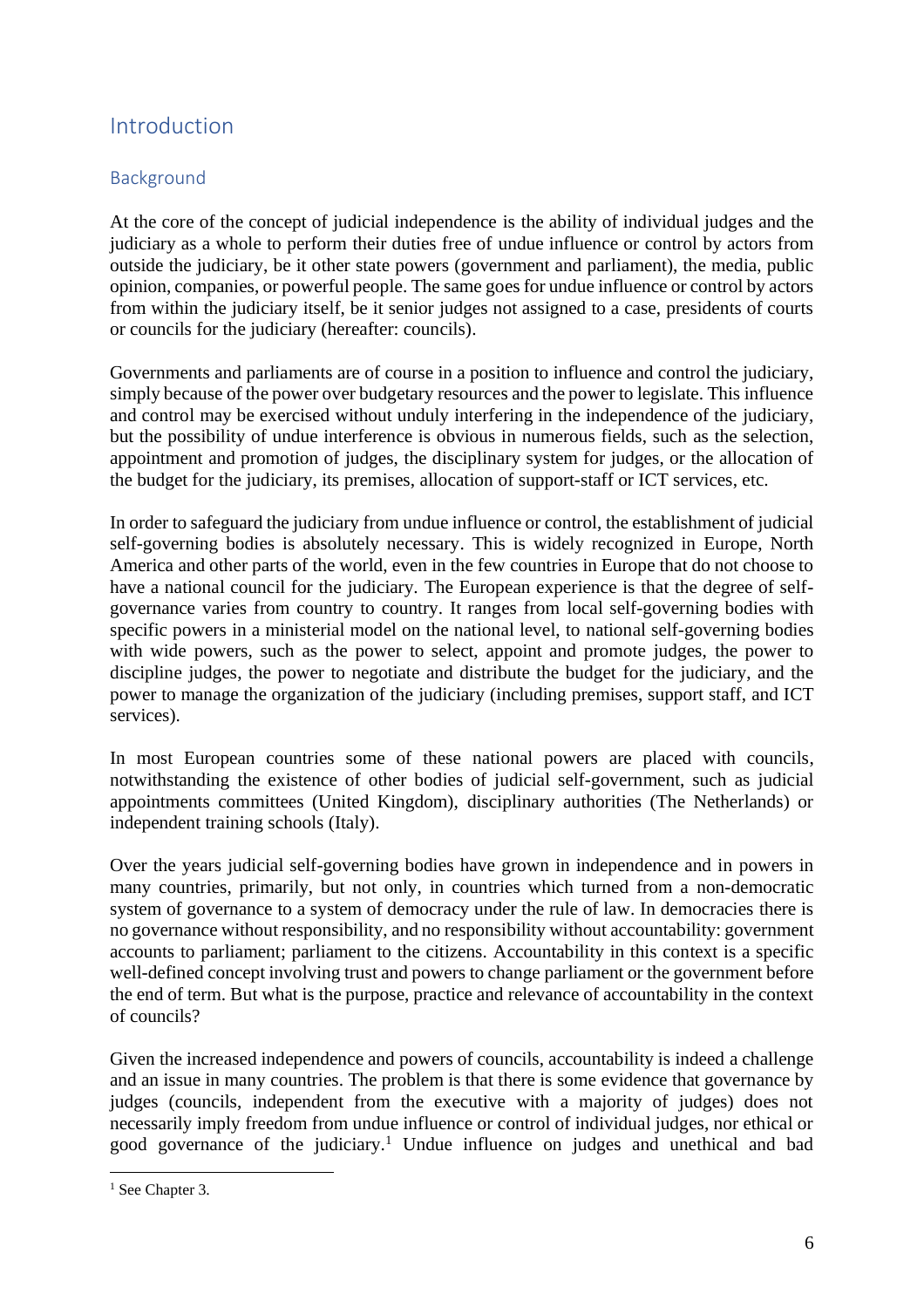governance of the judiciary will ultimately undermine the independence of the judiciary, and an independent judiciary is of utmost importance for society.

# <span id="page-7-0"></span>**Objective**

OSCE participating States have committed to "respect the internationally recognized standards that relate to the independence of judges and legal practitioners"<sup>2</sup> and to support and advance the "independence of judges and the impartial operation of the public judicial service"<sup>3</sup>. ODIHR has a mandate to assist participating States in implementing these and other human dimension commitments.<sup>4</sup>

In light of these commitments and the mandate of ODIHR, the aim of this paper is to explore the present standards on and practices of accountability of councils for the judiciary, identify issues in this field, and to propose options for the revision of the 2010 "Kyiv Recommendations on Judicial Independence in Eastern Europe, South Caucasus and Central Asia"<sup>5</sup> (hereafter: Kyiv Recommendations). The Kyiv Recommendations focus on Judicial Administration (part I), on Judicial Selection and Training (part II), and on Accountability of Judges and Judicial Independence in Adjudication (part III).

The Kyiv Recommendations were developed in June 2010 at a regional expert meeting hosted by ODIHR, together with the Max Planck Institute on Comparative Public Law and International Law, following and building on the results of a comprehensive analysis of the state of judicial independence in the entire OSCE region. Since publication, the Kyiv Recommendations have served to articulate compliance with international standards and good practices for judicial system reforms and have been extensively utilized by national authorities, civil society, the OSCE and other international organizations.

In order to ensure that the Kyiv Recommendations respond effectively to challenges across the OSCE region, in 2019, as part of the extrabudgetary project "Strengthening Inclusive and Accountable Democratic Institutions in the OSCE Region", ODIHR began the development of updated recommendations on judicial independence. The process of review of the Kyiv Recommendations is being carried out on the basis of detailed assessments, such as this one, and extensive consultations with justice sector stakeholders and leading experts from OSCE participating States.

One of the challenges and issues identified in the ongoing process of review of the Kyiv Recommendations is the accountability of judicial self-governing bodies. ODIHR believes that the improvement of the standards and practices of accountability of councils could be helpful in furthering good and ethical governance of the judiciary, in order to protect the independence of the judiciary for the benefit of society.

To this end, and in order to facilitate consultation with a wider range of stakeholders, ODIHR has commissioned this report on the topic of accountability of judicial self-governing bodies.

<sup>2</sup> The [Document of the Moscow Meeting of the Third Conference on the Human Dimension of the CSCE, Moscow](https://www.osce.org/odihr/elections/14310) (Moscow Document, 1991).

<sup>&</sup>lt;sup>3</sup> The [Document of the Copenhagen Meeting of the Conference on the Human Dimension of the CSCE](https://www.osce.org/odihr/elections/14304) (Copenhagen Document, 1990).

<sup>&</sup>lt;sup>4</sup> OSCE Ministerial Council, Decision No. 4/06, ["Brussels Declaration on Criminal Justice Systems"](https://www.osce.org/mc/23017), Brussels, 5 December 2006.

<sup>5</sup> See at [https://www.osce.org/odihr/KyivRec.](https://www.osce.org/odihr/KyivRec)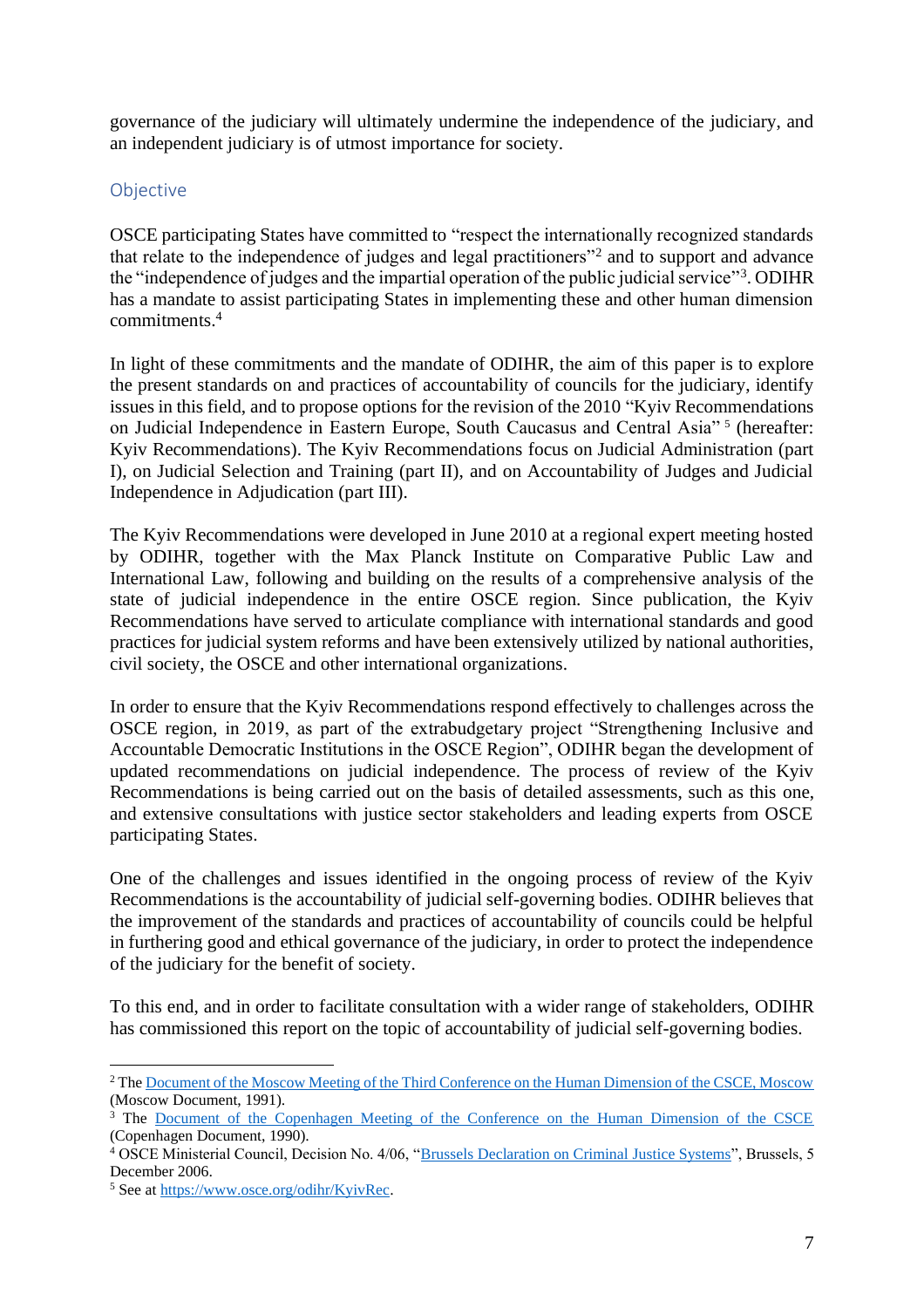# <span id="page-8-0"></span>Methodology

The report has an exploratory nature. Therefore, a choice had to be made from the subjects relating to accountability of councils. The report will address the accountability of councils for their general powers, and for a specific type of problem: alleged unethical conduct of a member of a council.

The exploratory nature of the report also had consequences for the limited selection of international organizations whose standards were studied. The following international organizations were selected: the Consultative Council of Judges of the Council of Europe, the Venice Commission of the Council of Europe and the European Network of Councils for the Judiciary.

The report's exploratory nature is also the reason why a selection had to be made of councils from the OSCE participating States. The councils chosen represent the different varieties in councils as to powers and practices, and varied levels of trust of society. A total of eleven experts (seven men, four women) in the following countries (one per country) were interviewed on the basis of a questionnaire<sup>6</sup>: Albania, Bosnia and Herzegovina, Georgia, Italy, Kazakhstan, The Netherlands, Norway, Poland, Romania, Spain and Ukraine.

The answers of the national experts, the standards on accountability of the mentioned international organizations and the experience of the author as president of the European Network of Councils for the Judiciary are the basis of this paper.

This report has also benefitted from feedback received by experts at a 9 December 2020 workshop organized by ODIHR. The period of research for this report ended on 8 February 2021 and the report does not take into account developments which may have occurred after that date, with the exception of CCJE Opinion 24 of 5 November 2021: Evolution of the Councils for the Judiciary and their role in independent and impartial judicial systems. 7

<sup>6</sup> See Appendix I.

<sup>&</sup>lt;sup>7</sup> ["Evolution of the Councils for the Judiciary and their role in independent and impartial judicial systems"](https://rm.coe.int/opinion-no-24-2021-of-the-ccje/1680a47604), CCJE, 24 (2021) (hereinafter referred to as CCJE Opinion 24).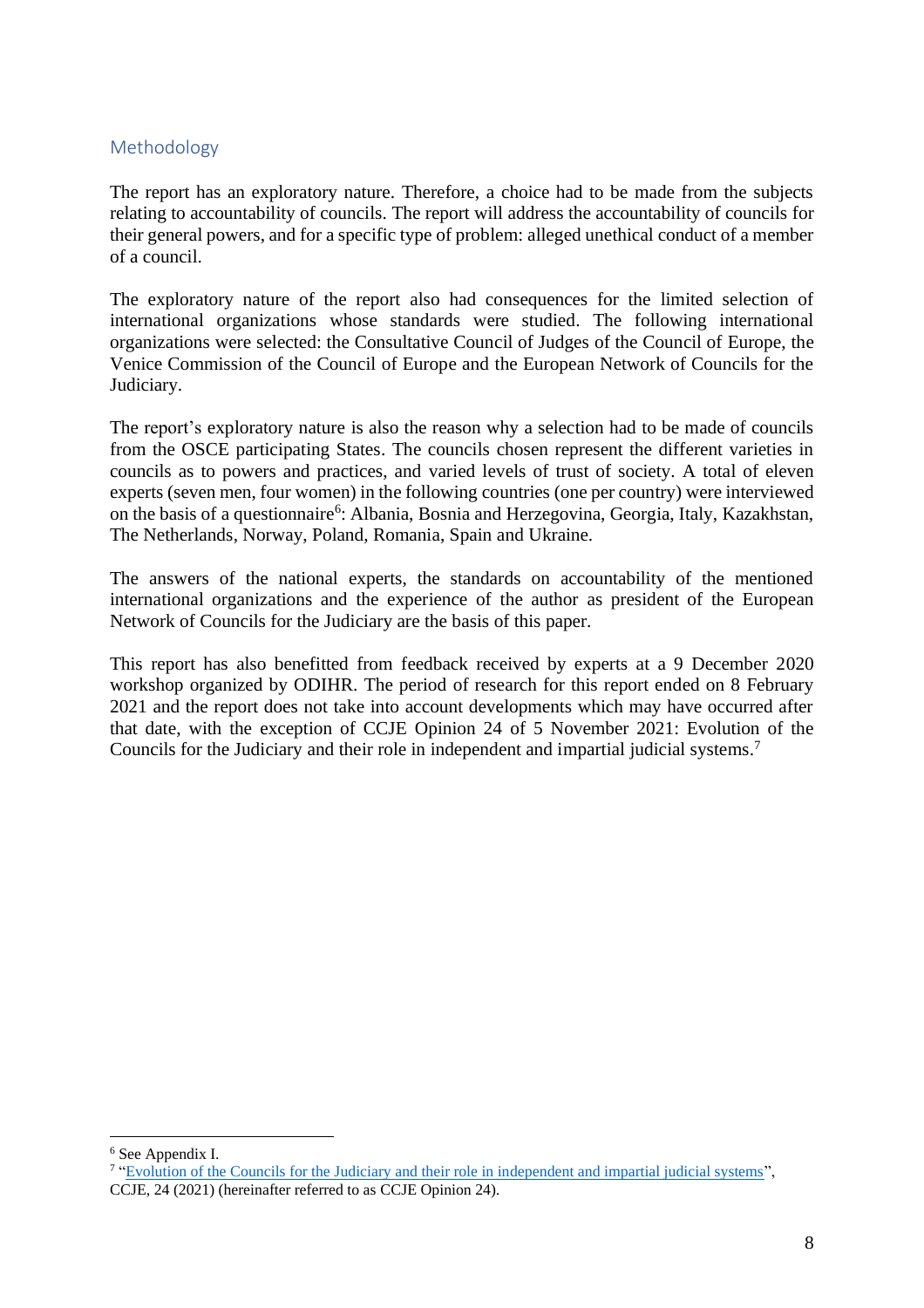# <span id="page-9-0"></span>Chapter 1: Accountability of councils

# <span id="page-9-1"></span>1.1 The reasons why councils must account

This is a chapter on judicial accountability, but it starts with judicial independence and impartiality. The reason is obvious. Independence of judges in individual cases is key to the impartiality of judgements, especially in cases against the government. This goes both for undue influence on decisions of judges from outside the judiciary, as from within the judiciary. For compliance to the law, individual judges account to a higher court; for compliance to professional ethics they account to disciplinary authorities, which in Europe are usually councils. These standards are widely accepted in Europe, with some exceptions.<sup>8</sup>.

In order to protect an individual judge against undue influence from the government, a degree of self-governance of the judiciary is necessary. This brings in judicial self-governing bodies to take decisions such as on the selection, career and disciplining of judges, or the management of the judiciary (budget allocation). The important powers vested in these bodies need accountability, first of all to avoid that the judiciary becomes self-referential. A judiciary that is not open to input from society risks losing its moral credibility, the trust of the citizens, its relevance to society and at the end of the day its independence.<sup>9</sup>

Councils have a duty to protect the independence of the judiciary as national and powerful leaders of the judiciary, and because of this duty they are exposed to a great deal of pressure and competing interests. In these circumstances they are often inclined to protect the judiciary and themselves. Members of councils must be seen by society to behave ethically and to govern the judiciary in the best interest of society.<sup>10</sup> In this respect, ethical behavior of members of councils means acting in the best interest of the judiciary, not in other interests. Good governance means achieving results for the benefit of society, such as improving integrity, quality and speediness.

In other words: councils are accountable to society for the reason that the citizens must be able to trust that councils use the important powers society invested in them for the benefit of the citizens. It is crucial for the legitimacy of their independence, and for the improvement of the performance of the judiciary.

# <span id="page-9-2"></span>1.2 To whom and in what way are councils accountable?

From the reasons why councils must be accountable it follows that councils must account to society: to the citizens directly, and to the government and parliament as the chosen

<sup>8</sup> For example, in Poland, judges are being disciplined for the content of their judgments. See ["Legal harassment](http://themis-sedziowie.eu/materials-in-english/legal-harassment-of-polish-judges-report-for-the-needs-of-eu-justice-scoreboard-2020-updated-as-of-24-march-2020/)  of Polish Judges - [report for the needs of EU justice scoreboard \(2020\)](http://themis-sedziowie.eu/materials-in-english/legal-harassment-of-polish-judges-report-for-the-needs-of-eu-justice-scoreboard-2020-updated-as-of-24-march-2020/)", Themis Association of Judges, March 2020. Many such cases are mentioned. The most striking are the cases of judges who are in a disciplinary procedure for applying the ECJ judgement of 19 November 2019 on the KRS.

<sup>9</sup> For the relationship between judicial independence, public trust and legitimacy see Frans Van Dijk, *[Perceptions](https://link.springer.com/book/10.1007%2F978-3-030-63143-7)  [of the Independence of Judges in Europe.](https://link.springer.com/book/10.1007%2F978-3-030-63143-7) Congruence of Society and Judiciary*, (Palgrave Macmillan, Cham), 2021.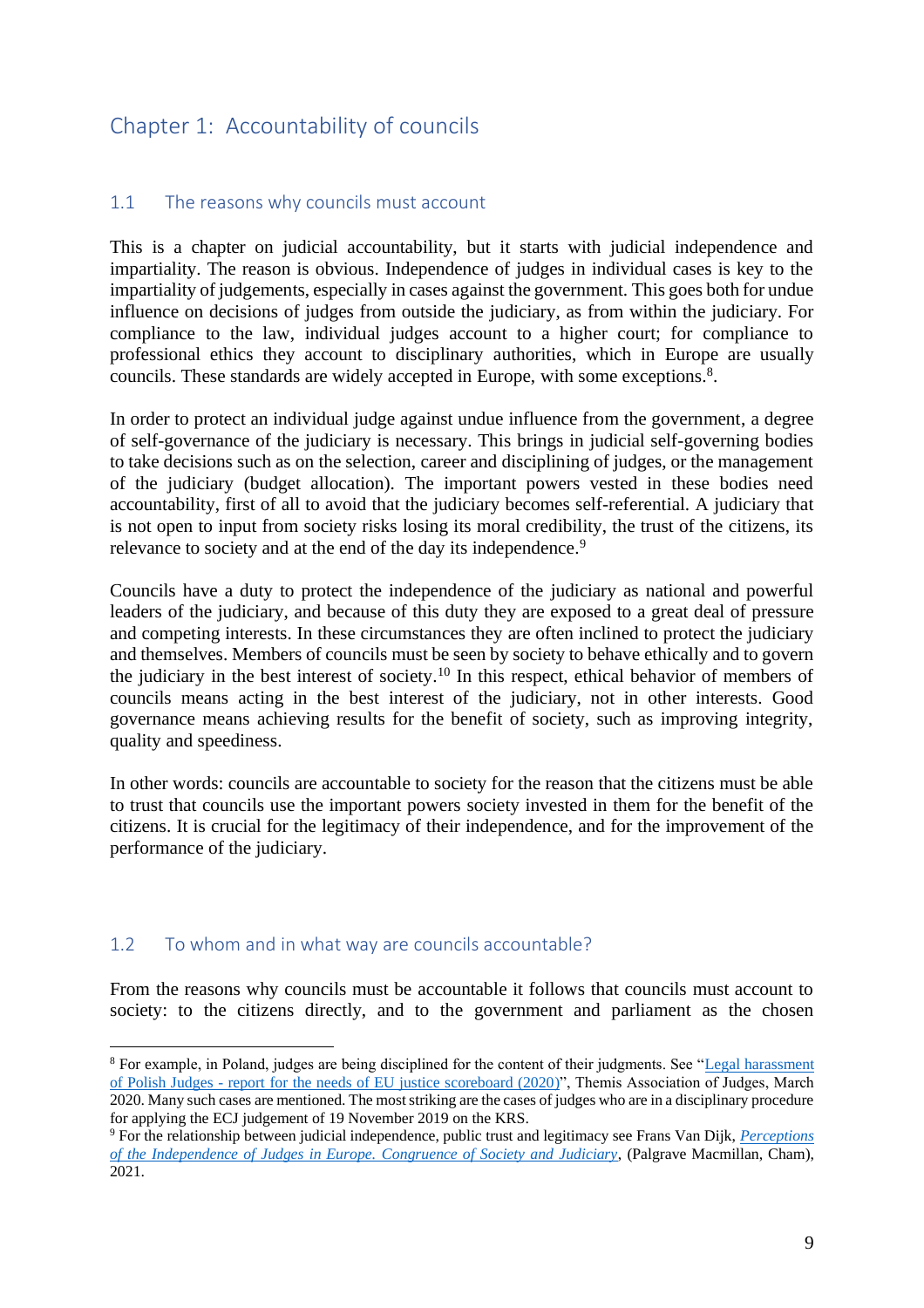representatives of the citizens. This entails duties to inform on the state of the judiciary and to respond to questions of ministers or parliament, or the duty to engage in a dialogue with other state powers. The separation of state powers should not be an obstacle to this dialogue. Councils must also be directly accountable to citizens by means of outreach programs to explain how the judiciary operates and why it is relevant to society. Input from society can be obtained through external reviews or user surveys, so the judiciary gets information about its actual performance, and the wishes and expectations of citizens.

In some European countries, councils have to account for decisions on selection, appointment and promotion to one of the highest courts in the country, usually the Supreme Administrative Court. Recent developments in European Court of Human Rights (ECtHR) and Court of Justice of the European Union (ECJ) case law show that councils must realize they might have to account on aspects of their powers to European courts as well: both courts are increasingly touching upon councils in their jurisprudence on independent and impartial tribunals.<sup>11</sup> In this context, the ECJ held, for instance, that the degree of independence of a council that selects judges must be considered.<sup>12</sup> Factors which may be relevant for the purposes of an overall assessment of the guarantees of the independence of a council may include the dismissal of members of a council before the end of term, the way judges are elected in a council (by their peers or by parliament), and the potential for irregularities and lack of transparency in the appointment of council members. 13

Some argue that accountability to a higher court or to disciplinary authorities is the only relevant way to ensure judicial accountability, because it has possible legal effect.<sup>14</sup> Thus, it mirrors the concept of accountability as is used in the relationship between government and parliament, or between a civil servant and minister. The question is, however, whether this concept of accountability is helpful for the judiciary and councils. It can be argued that judicial accountability cannot be limited to the few situations with legal effect. These situations are not sufficient to gain and maintain the trust of citizens, which is what accountability is about in the context of an independent judiciary and council.

# <span id="page-10-0"></span>1.3 The limits of accountability of councils

The limits of accountability are reached where it undermines directly or indirectly the independence and impartiality of judges in deciding cases.

The most obvious example of such a limit is the content of judgements. Independence and impartiality require that judges must be able to judge without being subjected to disciplining prosecutions because the government does not like the outcome of a case. For councils this implies, for instance, that they are obliged to make clear to society that they resist political

<sup>11</sup> Koen Lenaerts, ["New Horizons for the Rule of Law Within the EU"](https://www.cambridge.org/core/journals/german-law-journal/article/new-horizons-for-the-rule-of-law-within-the-eu/C60C39F5025ECD2070A6761EDE79959B), *German Law Journal,* 21(1), 2020, pp. 29- 34.

<sup>12</sup> Judgment of the Court (Grand Chamber) of 19 November 2019, *A.K. and Others v Krajowa Rada* Sądownictwa (EU:C:2019:982), Joined Cases C-585/18, C-624/18 and C-625/18 , par. 139.

<sup>13</sup> *Ibid*., par. 143.

<sup>14</sup> David Kosař, "Perils of Judicial Self-Government in Transitional Societies", *Cambridge University Press*, 2016, p. 57. David Kosař and Samuel Spac, ["Conceptualization\(s\) of Judicial Independence and Judicial Accountability](https://www.researchgate.net/publication/330224773_Conceptualizations_of_Judicial_Independence_and_Judicial_Accountability_by_the_European_Network_of_Councils_for_the_Judiciary_Two_Steps_Forward_One_Step_Back)  [by the European Network of Councils for the Judiciary: Two Steps Forward, One Step Back"](https://www.researchgate.net/publication/330224773_Conceptualizations_of_Judicial_Independence_and_Judicial_Accountability_by_the_European_Network_of_Councils_for_the_Judiciary_Two_Steps_Forward_One_Step_Back), *International Journal for Court Administration*, 9(3), 2018, pp. 37-46.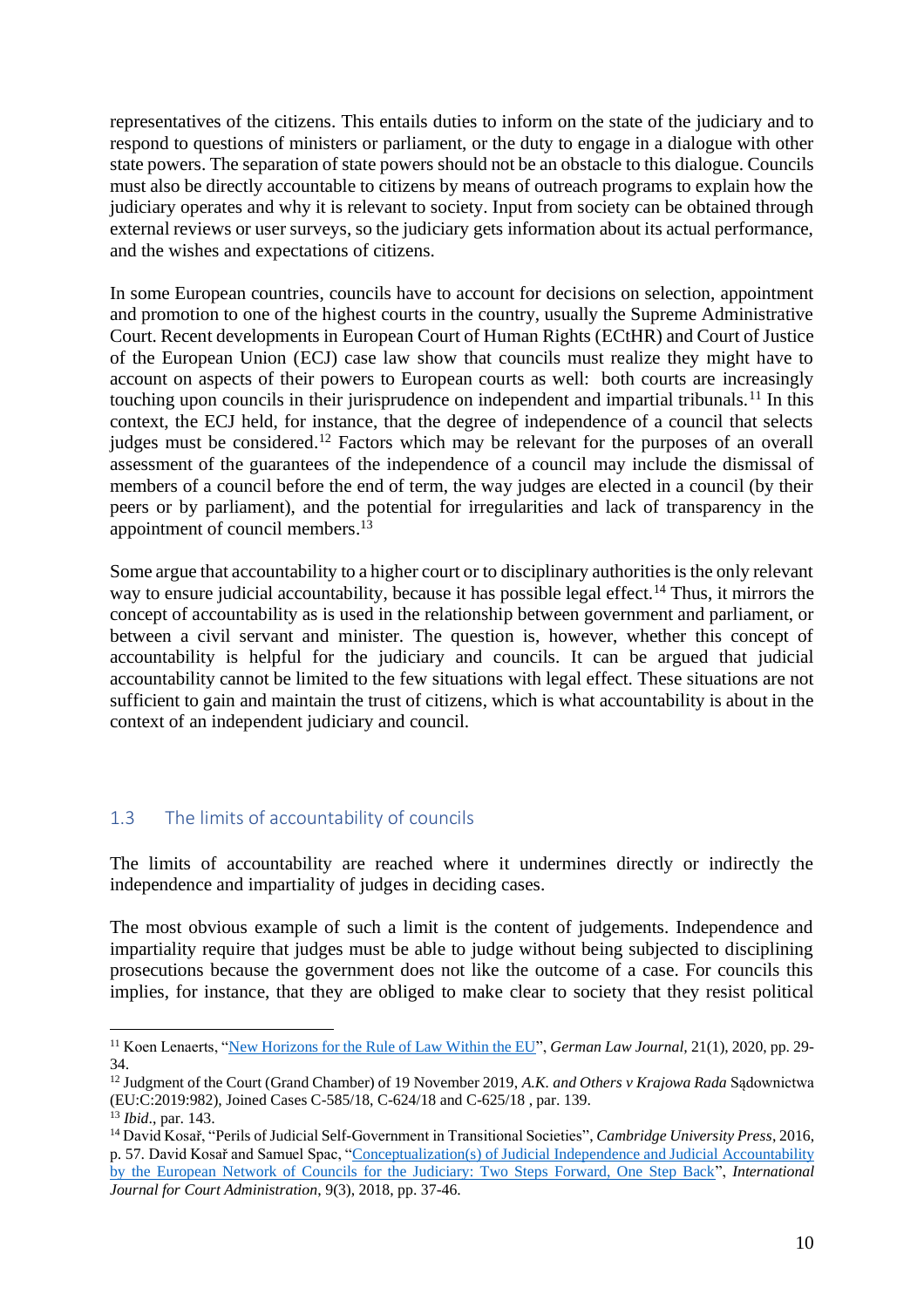pressure or legislation to introduce ethical rules for judges forbidding them to apply aspects of European law, or forbidding them to explain and defend the concept of independence to citizens.<sup>15</sup>

A second example of a limit to accountability is that dialogues between a council and the government and parliament, or representative bodies of judges, must not create a de facto hierarchy, but must be on a voluntary basis.

As to the content of dialogues, the third limit is that the performance of individual judges or the results of individual cases cannot be subjects of dialogue with ministers or parliament<sup>16</sup>, because the latter may use this as a tool to get some control over the courts. It is a very thin line between the demand of governments and parliaments to improve the performance of the judiciary and pushing judgements in a specific direction.<sup>17</sup> Dialogue with other state powers most only be on an aggregated level, such as consideration of issues and solutions to certain types of cases, types of problems for possible legislation, new general policies, or criticisms by scholars and public debates. However, the standards not to enter in a dialogue on individual cases does not apply to decisions of councils on alleged unethical behavior of members of councils or on alleged bad governance of councils, because (indirect) influence on individual court cases is not at stake. Furthermore, no judicial body besides the council itself usually has the power to decide these issues. This implies that the appearance of being self-referential has to be avoided by maintaining the utmost transparency of councils on these points.

The fourth and last limit to accountability of councils is the dismissal of members of a council by the government or parliament before the end of their terms. In case of unethical behavior of a member of a council, only criminal or disciplinary liability can end his or her term, or voluntary leave in the best interests of the judiciary. The exception to this rule is the vetting of judges shortly after a fundamental change of a constitution, for instance the change from a communist system to a democratic system under the rule of law, or to end (internationally recognized) endemic corruption in the judiciary. But this vetting mechanism is a onetime solution in case other solutions are not effective: it cannot be used over and over again in the same judiciary, for instance in case of a reappearance, years after a vetting, of a systemic pattern of unethical behavior of members of councils or bad governance of councils. Vetting every few years would destroy the independence of the judiciary in the end. Reappearance of a systemic pattern of unethical conduct of members of councils is a problem that has to be solved in another way, for instance by means of a pre-selection of candidate members for a council on the basis of integrity. Investment in the development of a culture of accountability will be helpful in this regard.

<sup>&</sup>lt;sup>15</sup> ["Position Paper of the Board of the ENCJ on the membership of the KRS of Poland"](https://pgwrk-websitemedia.s3.eu-west-1.amazonaws.com/production/pwk-web-encj2017-p/News/ENCJ%20Board%20position%20paper%20on%20KRS%20Poland.pdf), ENCJ, August 2018. See also ["Position Paper of the board of the ENCJ on the](https://pgwrk-websitemedia.s3.eu-west-1.amazonaws.com/production/pwk-web-encj2017-p/News/Position%20paper%20ENCJ%20Board%20on%20position%20KRS%20and%20annexes%2027%20May%202020.pdf) membership of the KRS (expulsion)", ENCJ, May 2020. <sup>16</sup> Individual cases will of course be pronounced in public and published on the internet.

<sup>&</sup>lt;sup>17</sup> Philip Langbroek, "From the Managing Editor: Measuring judicial Performance, Independence and [Accountability"](https://www.researchgate.net/publication/330224926_From_the_Managing_Editor_Measuring_Judicial_Performance_Independence_and_Accountability), *International Journal for Court Administration*, 9(3), 2018, pp. i-ii.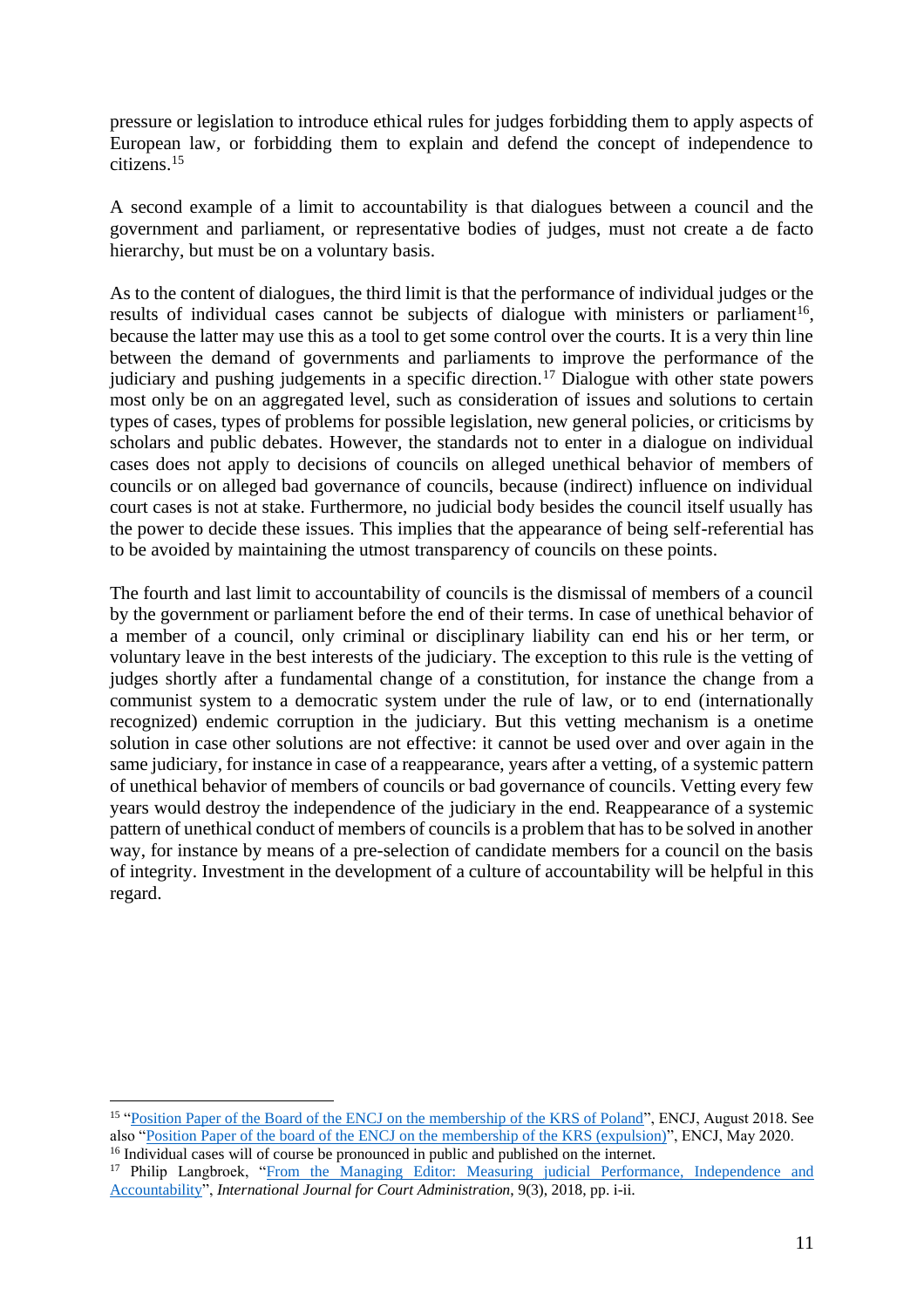# <span id="page-12-0"></span>Chapter 2: Standards of European organizations on the accountability of councils

# <span id="page-12-1"></span>2.1 Introduction

Chapter 1 on the concept of accountability of councils refers to the recent case-law of the ECHR and the ECJ beginning to regulate aspects of councils. This development is recent, but it seems likely to evolve and prove to be of great importance, not only to the independence of councils, but also to their accountability.

In respect of independence and accountability of councils, the ECtHR and ECJ have no specific treaties or other sources of law to base decisions on, and therefore must rely on general principles and the standards of international organizations, such as the Consultative Council of European Judges of the Council of Europe (CCJE), the Venice Commission of the Council of the Council of Europe (VC) and the European Network for Councils for the Judiciary (ENCJ).

These standards already proved to be an inspiration in the past and present for European countries for the establishment and practice of councils, and are and will surely be an inspiration for countries and the ECHR and ECJ in the future.

# <span id="page-12-2"></span>2.2 The Council of Europe: The Consultative Council of European Judges (CCJE)

The CCJE is an advisory body of the Council of Europe on issues relating to the independence, impartiality and competence of judges. It is exclusively composed of judges.

In 2007 the CCJE gave an opinion (No. 10) on councils for the judiciary, and in 2021 complemented this opinion with another opinion (No. 24) in the light of the 'developments in recent years' that 'have challenged the principles and standards' expressed in opinion 10.<sup>18</sup>

The point of view of the CCJE on the general accountability of councils can be summarized as follows: 19

- 1. A council is accountable to the citizens (No. 10, 91) and Parliament (No. 10, 94) for the budget;
- 2. The purpose of accountability is to maintain or enlarge trust of citizens in the judicial system (No. 10, 91; No 24, 9 and 12), to reduce the danger of political influence or the perception of self-interest, self-protection and cronyism within the judiciary (No. 10, 91), and to show that the council does not seek to cover up reprehensible actions of its members (No. 10, 95).

In Opinion No 10, the CCJE distinguishes four areas of accountability:

1. As to decisions regarding judicial careers:

<sup>18</sup> CCJE Opinion 24, *op. cit.*, note 7, par. 2.

<sup>&</sup>lt;sup>19</sup> Parts of opinions 10 and 24 are quoted in Appendix I. The numbers in the resume refer to the paragraphs in the opinions.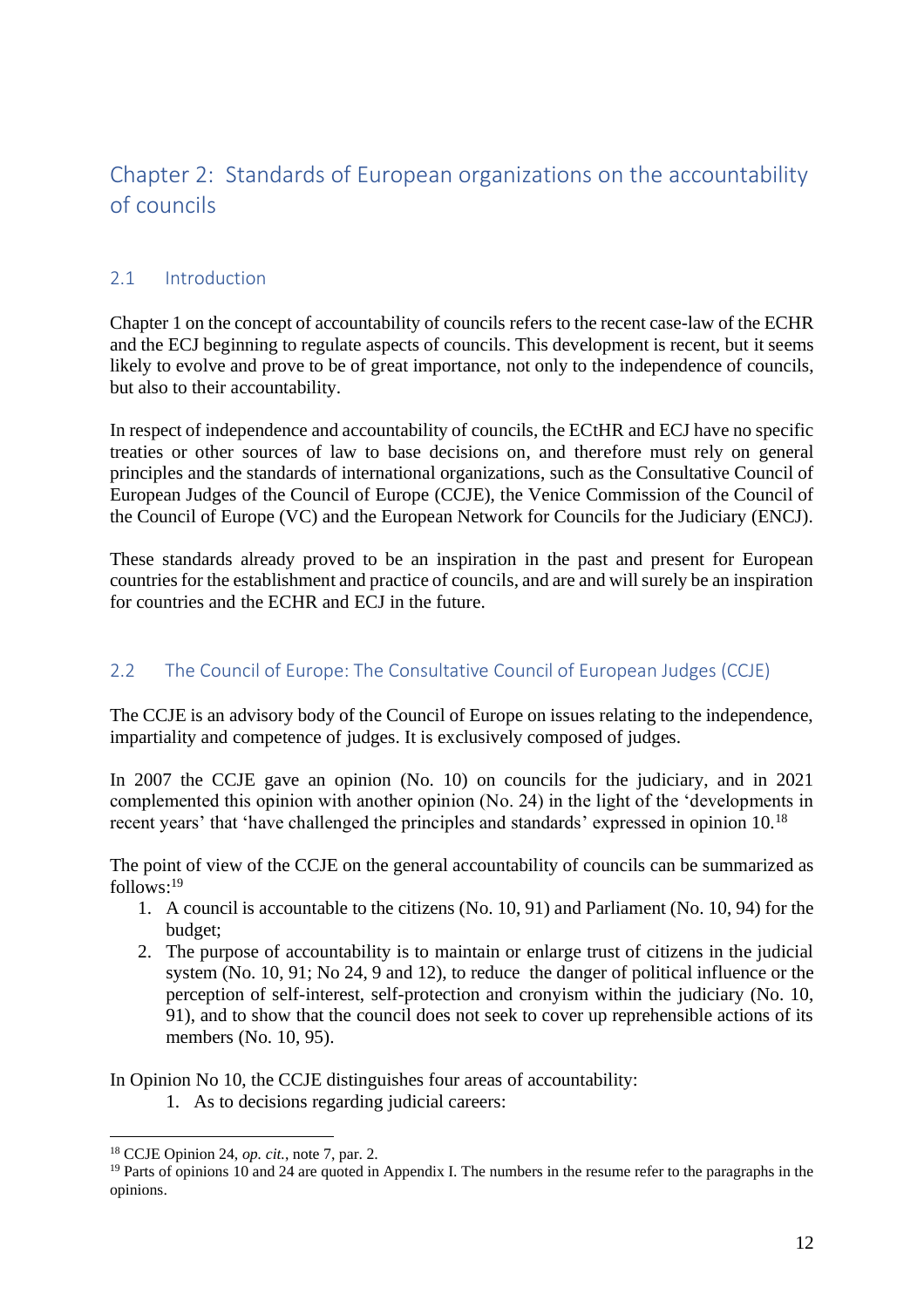- appointment criteria must be published;
- all decisions reasoned (93);
- 2. As to the budget:
	- reporting on the use of funds to Parliament;
	- control by the Audit Office (94);
- 3. As to disciplinary procedures:
	- publish formal and final decisions (95);
- 4. Activities, difficulties and improvement proposals:
	- periodically publish reports;
	- meetings with the press (96).

In Opinion No 24, the CCJE focusses on the following areas:

- 1. Functional legitimacy of councils for the judiciary: they must earn the trust of the public and its support through excellent, transparent work and accountability. In times of conflict with other powers, the support of the public will depend at least to a large extent on this perceived legitimacy of a council (12).
- 2. The councils for the judiciary as an important source of functional legitimacy: the more powers and responsibilities a council has, the more important it is that it should be accountable for the use of those powers (13).
- 3. The CCJE distinguishes between *judicial, punitive, and explanatory accountability* in relation to councils for the judiciary.
- 4. Judicial accountability of councils for the judiciary: certain decisions of a council affect rights protected by the ECHR; for example when decisions in relation to judges' careers are made, decisions must be reasoned and judges must have a right to judicial review. When the legal merit of a council's decision is reviewed in an independent court, the council is held accountable. Special attention should be paid to the independence and impartiality of any court reviewing the merits of the council's decisions, including independence from the council itself (15).
- 5. Punitive accountability: the members of a council for the judiciary must live up to the highest ethical standards and must be held accountable for their actions through appropriate means. They should not be immune from prosecution under the general criminal law. However, the CCJE wishes to underline that such means must be regulated and applied in a way that does not allow their abuse to infringe the independence and functioning of a council for the judiciary (16).
- 6. Punitive accountability: councils for the judiciary must develop standards of professional and ethical behaviour for their judicial and lay members and internal procedures for investigating shortcomings. Members must act according to those standards and the values of independence, impartiality and integrity. The disciplinary and criminal liability of members is an important aspect of punitive accountability. Fair trial rights of the members including the right to representation must be respected. Decisions taken in this context must be given with reasons and be open to judicial review (17).
- 7. Explanatory accountability: Every council for the judiciary must work in a transparent fashion, giving reasons for its decisions and procedures and be accountable this way. It must also be open to critical feedback and ready to improve constantly. This form of accountability is of special importance in the dialogue with other powers of state and civil society (18).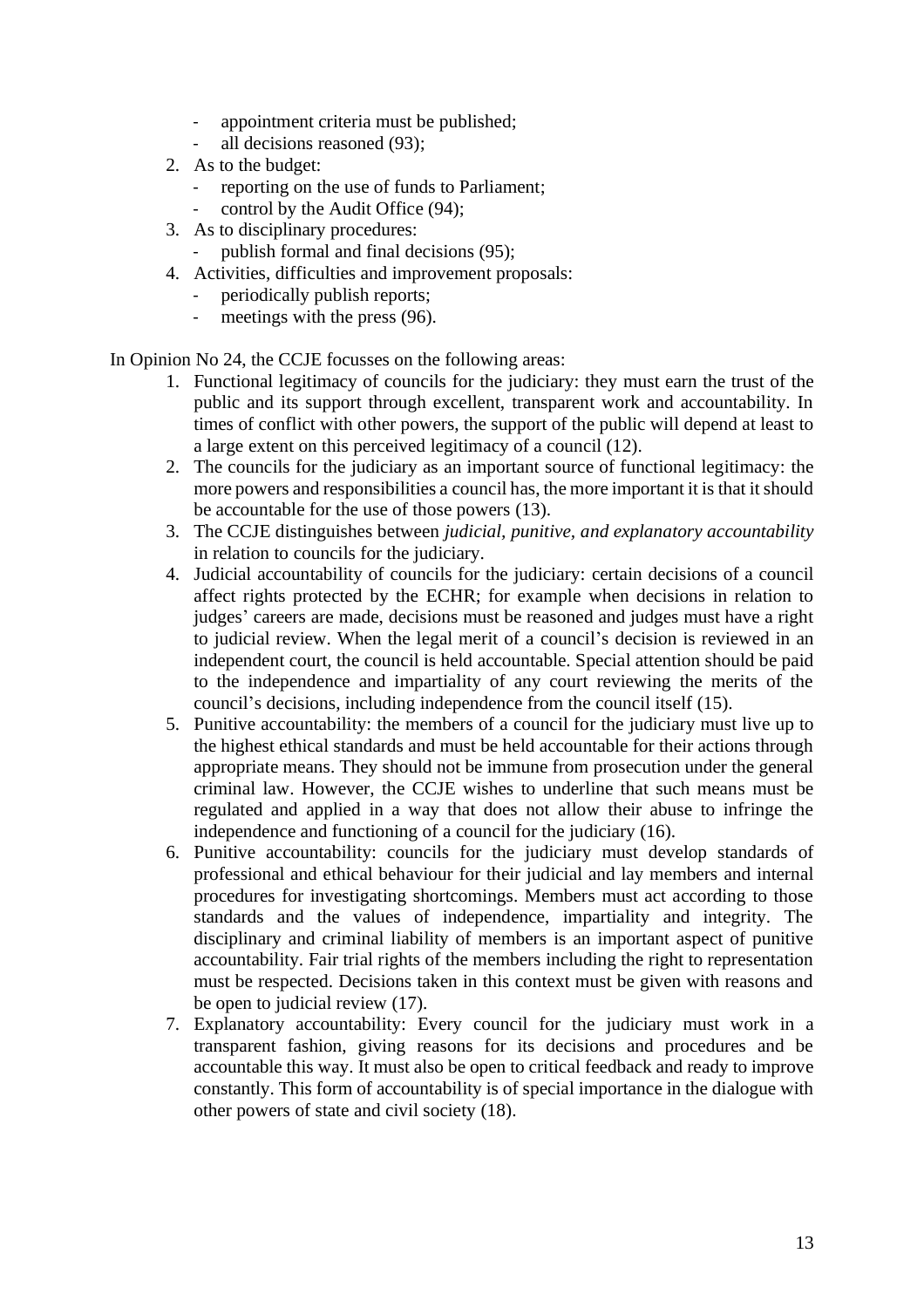# <span id="page-14-0"></span>2.3 The Council of Europe: The Venice Commission (VC)

The VC is the Council of Europe's advisory body on constitutional matters. Its members are university professors, supreme and constitutional court judges, members of national parliaments and a number of civil servants. The VC works in three areas, one of them being 'democratic institutions and fundamental rights'. In this area it deals with rule of law and judicial reform issues in many studies and opinions over the years on different countries. These opinions are usually given on draft legislation of countries, after an invitation of the government.

Studying the vast material of the VC shows that it has no study on the concept of accountability. But it uses the word 'accountability' in regard to judiciaries and councils in several opinions.

On the basis of the opinions<sup>20</sup> the point of view of the VC as to the general accountability of councils could be briefly summarized as follows:

- 1. Councils should be independent; 21
- 2. Councils have a duty to work for the common good of an independent and efficient judiciary, <sup>22</sup> which means, *inter alia* that it should enable the judges to protect the rights and freedoms of the people; 23
- 3. Councils cannot function without the trust of the public in its operation and efficiency;  $24$
- 4. Councils should therefore be accountable,  $25$  and for the reason to avoid negative effects of corporatism within the judiciary, due to its independent position;  $2<sup>6</sup>$
- 5. Accountability of councils is about the duty to be as transparent as possible and to inform the public, the executive and the legislative about the state of affairs in the judiciary; $27$
- 6. This duty to inform is through widely disseminated reports and other ways, <sup>28</sup> like the publication of the decisions of the council, a convincing reasoning of the decisions of the council,<sup>29</sup> and a voluntary dialogue with other State Powers;<sup>30</sup>
- 7. The duty to inform is more limited in scope than would be formal (or hierarchical) accountability of councils to the legislative and executive branches of power, and to judges;
- 8. Formal (or hierarchical) accountability in this respect means the duty of a council to appear in Parliament in order to answer questions and engage in discussion with the possible consequence of dismissal of a council (or one or more of its members) by the executive or the legislative if they lose confidence in the council.<sup>31</sup> A prohibition of formal accountability also applies to the issue of accountability of members of a council to judges, in that disciplinary procedures must focus only on compliance or not with the constitution

<sup>&</sup>lt;sup>20</sup> See Appendix II which contains the text of the reports referred to in the resume.

<sup>&</sup>lt;sup>21</sup> Venice Commission, [Report on Judicial Appointments \(2007\),](https://www.venice.coe.int/webforms/documents/default.aspx?pdffile=CDL-AD(2007)028-e) CDL-AD(2007)028, par 48. See Appendix III.

<sup>&</sup>lt;sup>22</sup> Venice Commission, Opinion on the Draft Amendments to the Law on The High Judicial Council of Serbia [\(2014\),](https://www.venice.coe.int/webforms/documents/?pdf=CDL-AD(2014)028-e) CDL-AD(2014)028, par 70. See Appendix III.

<sup>&</sup>lt;sup>23</sup> Venice Commission on Judicial Appointments, *op. cit.*, note 21, par. 6. See Appendix III.

<sup>&</sup>lt;sup>24</sup> Venice Commission, Opinion on the Draft Act to Amend and Supplement the Constitution (In The Field Of The [Judiciary\) of the Republic of Bulgaria \(2015\),](https://www.venice.coe.int/webforms/documents/?pdf=CDL-AD(2015)022-e) CDL-AD(2015)022, par. 63.; Venice Commission, ["Opinion on](https://www.venice.coe.int/webforms/documents/?pdf=CDL-AD(2018)028-e)  [constitutional arrangements and separation of powers and the independence of the Judiciary and law enforcement](https://www.venice.coe.int/webforms/documents/?pdf=CDL-AD(2018)028-e)  [of Malta \(2018\)",](https://www.venice.coe.int/webforms/documents/?pdf=CDL-AD(2018)028-e) CDL-AD 028, par. 27. See Appendix III.

<sup>25</sup> Venice Commission on Bulgaria, *op. cit.*, note 24, par. 63. See Appendix III.

<sup>26</sup> Venice Commission on Judicial Appointments, *op. cit.*, note 21, par 51. See Appendix III.

<sup>&</sup>lt;sup>27</sup> Venice Commission, Opinion on the Draft Law on the High Judicial and Prosecutorial Council of Bosnia and [Herzegovina \(2014\),](https://www.venice.coe.int/webforms/documents/?pdf=CDL-AD(2014)008-e) CDL-AD(2014)008, par. 71. See Appendix III.

<sup>28</sup> Venice Commission on Bulgaria, *op. cit.*, note 24, par 63. See Appendix III.

<sup>29</sup> *Ibid.*, par. 64.

<sup>&</sup>lt;sup>30</sup> Venice Commission on Bosnia and Herzegovina, *op. cit.*, note 27, par. 72. See Appendix III.

<sup>31</sup> *Ibid*., par 72. See Appendix III.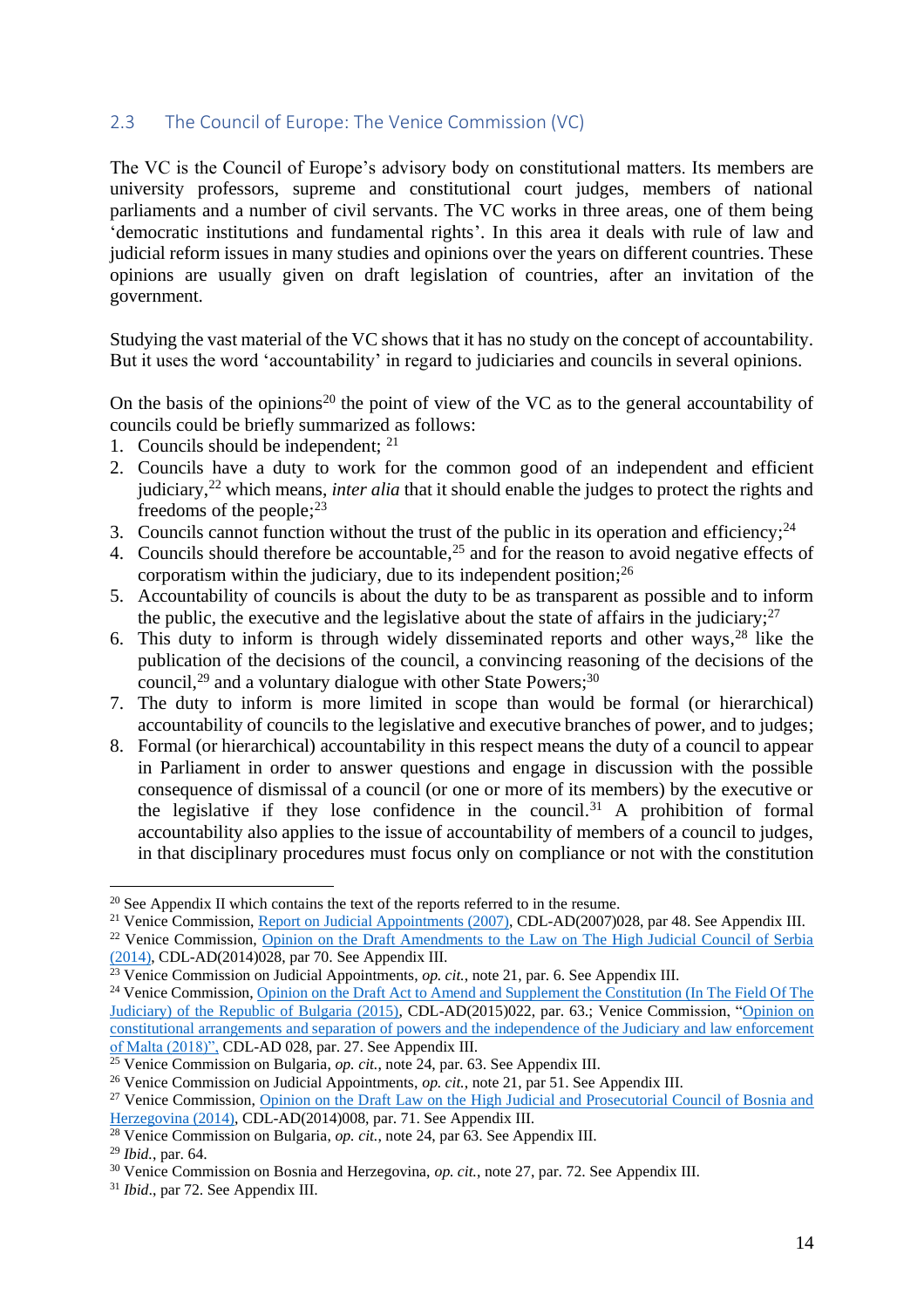and the law, and not on whether a member still enjoys the confidence or not of judges who participated in his or her selection. 32

The VC is against specific rules regarding accountability for non-ethical behavior of a member of a council. The ordinary rules of disciplinary and criminal liability (of judges) should apply. A member can also step down voluntarily.<sup>33</sup>

# <span id="page-15-0"></span>2.4 The European Network of Councils for the Judiciary (ENCJ)

The ENCJ is primarily a network of all councils for the judiciary in the European Union and European Union candidate states.<sup>34</sup> Members are required to be independent of the executive and legislature.<sup>35</sup>

Since 2013, the ENCJ has worked on a project called Independence and Accountability.<sup>36</sup> The aim of the project is to give councils a tool to improve the rules and practices on independence and accountability by establishing an improvement cycle every three years. The cycle consists of different elements: the identification and scoring of indicators, surveys on the indicators among councils, judges and lawyers, identifying problems on the basis of the results of the surveys, improvement plans of councils to redress these problems, and finally the implementation of the plan (including monitoring).  $37$ 

In the ENCJ's vision, judicial independence and accountability are intertwined. As a prerequisite for independence, a judiciary has the responsibility to demonstrate to society the use to which judicial independence has been put<sup>38</sup>, both as one of the means to gain or maintain the trust of the society it serves<sup>39</sup>, but also to prevent endangering its independence in the short or long run. 40

This intertwining of independence and accountability implies that independence stands in the way of hierarchical forms of accountability of the judiciary<sup>41</sup> in contrast to standard ways of accountability as known between civil servants to a Minister, or between a Minister and Parliament.

For now the ENCJ focusses on formal accountability and perceived accountability. Formal accountability relates to the rules about requirements and mechanism of accountability, and perceived accountability to the perceptions of judicial accountability in society.<sup>42</sup> It is worth

<sup>32</sup> Venice Commission on Serbia, *op. cit.*, note 22, ,par. 67. See Appendix III.

<sup>33</sup> *Ibid.*, paras. 66 and 70. See Appendix III.

<sup>&</sup>lt;sup>34</sup> ENCJ members are councils of EU states. Councils of candidate states to the EU are observers.

<sup>&</sup>lt;sup>35</sup> Because the Polish Council for the Judiciary (KRS) does not comply with this requirement any longer it was suspended in 2018. The case of expulsion is pending.

<sup>&</sup>lt;sup>36</sup> See [https://www.encj.eu](https://www.encj.eu/) under the heading "Topics and Projects".

<sup>&</sup>lt;sup>37</sup> See "Independence, Accountability and Quality of the Judiciary Indicators and Surveys: Leading a process of [positive change. ENCJ Report 2018-2019"](https://pgwrk-websitemedia.s3.eu-west-1.amazonaws.com/production/pwk-web-encj2017-p/2019-06/ENCJ%20IAQ%20report%202018-2019%20adopted%207%20June%202019%20final.pdf), ENCJ, June 2019, par. 2.1.

<sup>&</sup>lt;sup>38</sup> See ["Independence and Accountability of the Judiciary. ENCJ Report 2013-2014"](https://www.encj.eu/images/stories/pdf/workinggroups/independence/encj_report_independence_accountability_adopted_version_sept_2014.pdf), ENCJ, June 2014, p. 13.

<sup>&</sup>lt;sup>39</sup> See ["Distillation of ENCJ Principles, Recommendations and Guidelines. 2004-2017"](https://pgwrk-websitemedia.s3.eu-west-1.amazonaws.com/production/pwk-web-encj2017-p/Reports/ENCJ_Distillation_Report_2004_2017.pdf), ENCJ, 2017, par. 79.

<sup>40</sup> See ["Independence, Accountability and Quality of the Judiciary Indicators and Surveys: Leading a process of](https://pgwrk-websitemedia.s3.eu-west-1.amazonaws.com/production/pwk-web-encj2017-p/2019-06/ENCJ%20IAQ%20report%202018-2019%20adopted%207%20June%202019%20final.pdf)  [positive change. ENCJ Report 2018-2019"](https://pgwrk-websitemedia.s3.eu-west-1.amazonaws.com/production/pwk-web-encj2017-p/2019-06/ENCJ%20IAQ%20report%202018-2019%20adopted%207%20June%202019%20final.pdf), ENCJ, June 2019, par. 3.1.

<sup>41</sup> See *ibid*., par. 3.2.

<sup>42</sup> *Ibid*., par. 3.1. See Van Dijk, *op. cit.*, note 9.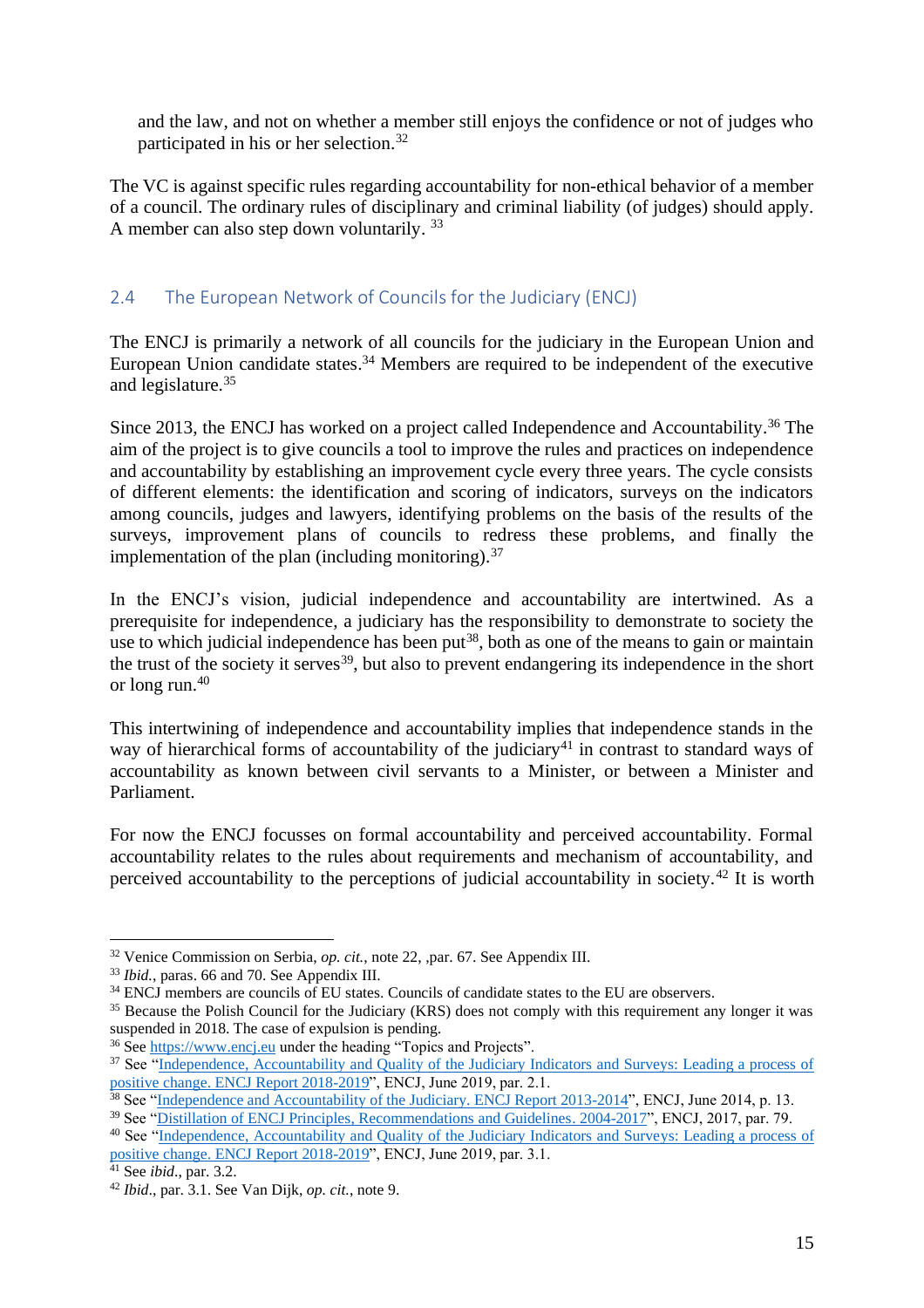noting that the ENCJ uses 'formal accountability' in a totally different meaning than the VC in its opinions, as explained in par. 2.3 above.

The indicators of the ENCJ are a result of an active discussion between members and observers alike. ENCJ's concept of accountability was scientifically reviewed by the University of Utrecht and the method used in the improvement cycle validated in  $2018^{43}$ .

The ENCJ identifies the following indicators for general accountability:

Indicators of the formal accountability of the judiciary as a whole:

Transparency about the functioning of the judiciary

- 1. Periodic reporting by the judiciary, with the following sub-indicators:
	- Availability of annual reports
	- Publishing of the annual report
	- Scope of the annual report
	- Periodic and public benchmarking of the courts
- 2. Relations with the press and outreach activities, with the following sub-indicators:
	- Explanation of judicial decisions to the media
	- Availability of press guidelines
	- Broadcasting of court cases
- 3. Outreach activities aimed at civil society
	- Open door days
	- Educational programs conducted at schools
	- Development of television/radio/social media program formats to give insight in the work of the judge
- 4. External review, with the following sub-indicators:
	- Use of external review
	- Responsibility for external review
- 5. Participation of civil society in governance bodies of the judiciary
	- Selection and appointments of judges
	- Disciplinary measures against judges
	- Complaints against judges and the court (s) in general.

(..)

Indicators of the perceived accountability of the judiciary and the individual judge:

10. Adherence to ethical standards, as perceived by judges

11. Adequacy of actions by judicial authorities to address judicial misconduct and corruption, as perceived by judges

12. Adequacy of actions by judicial authorities to address judicial conduct and corruption, as perceived by lawyers.'

The ENCJ has no specific rules or indicators for the accountability of members of a council who behave unethically.

<sup>43</sup> See ["Measuring Judicial Independence and Accountability"](https://www.iacajournal.org/29/volume/9/issue/3/), *International Journal for Court Administration*, Special Issue, 9(3), 2018.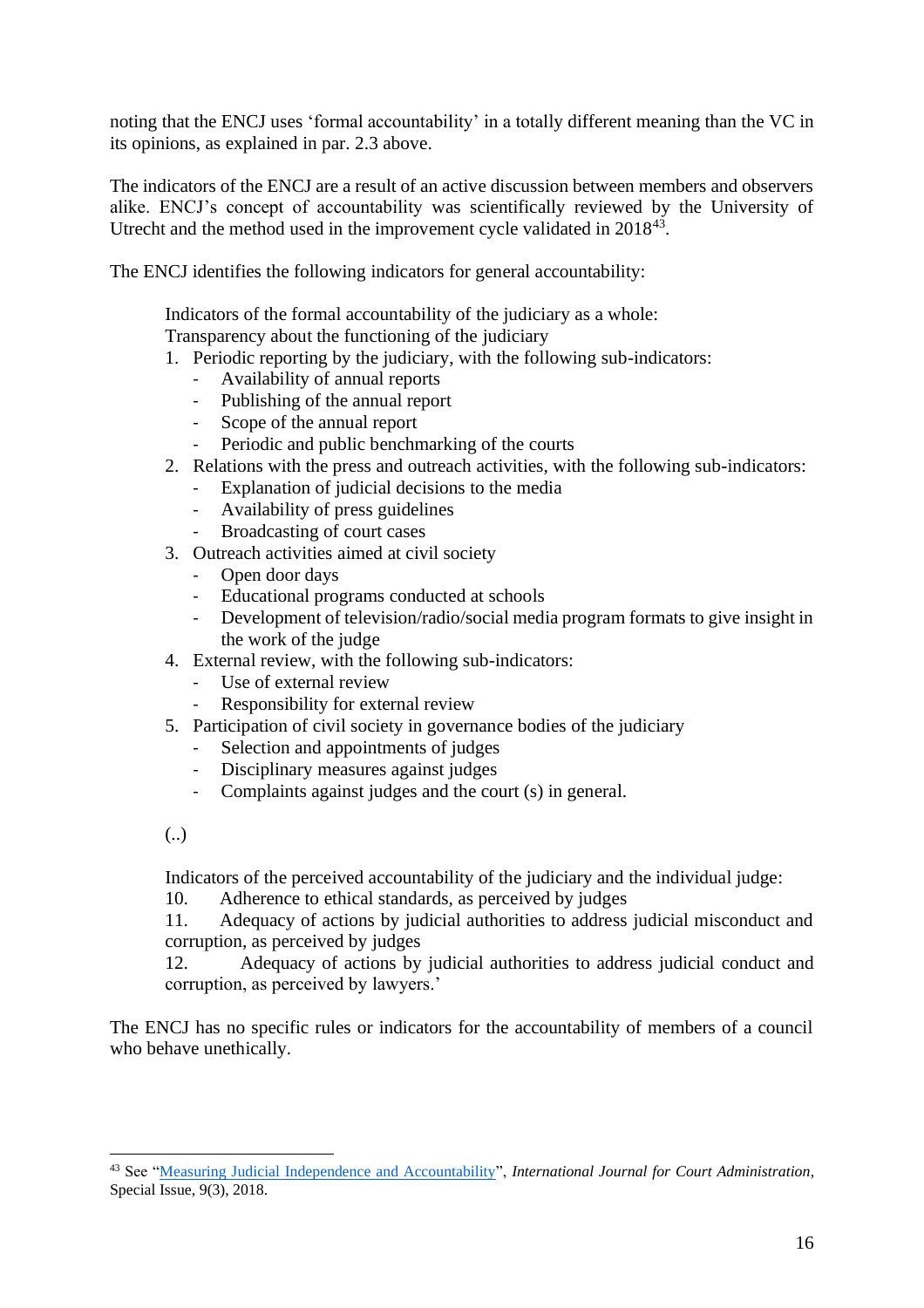# <span id="page-17-0"></span>2.5 Conclusions

The CCJE, VC and the ENCJ concur to a large extent on the principles of general accountability of a council: on why councils should be accountable, on what accountability entails, and what the limits of accountability are. The difference between the three is on the detail of elaboration of these principles.

To summarize:

- 1. Councils should be independent for the benefit of the citizens (CCJE, VC, ENCJ);
- 2. Councils need the trust of the public in order to perform their functions, and to perform their functions independently in the long run (CCJE, VC, ENCJ);
- 3. Councils should therefore be accountable to the public directly, and indirectly to the representatives of the public, like the Government and Parliament (CCJE, VC, ENCJ);
- 4. Accountability of councils is about the duty to be as transparent as possible and the duty to inform about the state of affairs in the Judiciary (CCJE, VC, ENCJ).
- 5. Means to inform are: widely disseminated reports, the publication of the decisions of a council, a convincing reasoning of the decisions of a council (CCJE, VC, ENCJ), and a voluntary dialogue with other state powers (CCJE, VC, ENCJ), meetings with the press (CCJE, ENCJ), outreach activities aimed at civil society and external review of the Judiciary commissioned by a council (CCJE, ENCJ).
- 6. The duty to inform may not result in a 'de facto hierarchy' to the legislative and executive branches of power, or to a body of judges (CCJE, VC, ENCJ).
- 7. A 'de facto hierarchy' exists in case a council has the duty to appear in Parliament in order to answer questions, or has the duty to engage in discussion with members of Parliament, or that the Government or Parliament can decide to dismiss a council (or one or more of its members) for lack of confidence. The same goes for these duties to a body of judges and dismissal by such a body (VC).

The CCJE and the VC deal with the situation of a member of a council that behaves unethically. The CCJE and the VC do not advocate specific rules for that situation: criminal and disciplinary liability of that member, or voluntary stepping down by that member are considered sufficient sanctions for unethical behavior.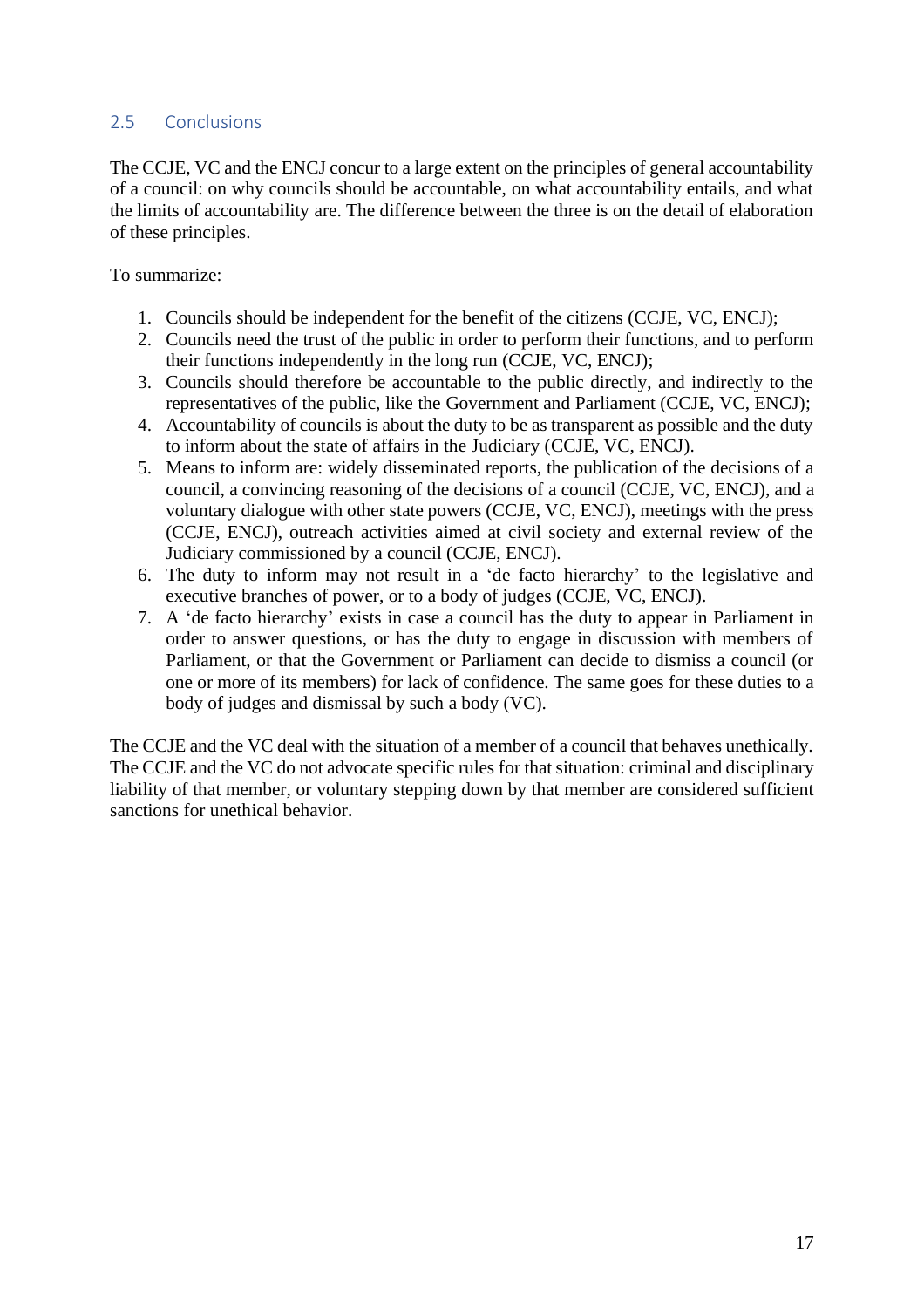# <span id="page-18-0"></span>Chapter 3: Accountability of councils in selected OSCE countries

# <span id="page-18-1"></span>3.1. Introduction

This chapter examines the standards and practices of selected councils on accountability in different OSCE sub-regions. The selected councils are: Albania, Bosnia and Herzegovina, Georgia, Italy, Kazakhstan, The Netherlands, Norway, Poland, Romania, Spain and Ukraine.<sup>44</sup>

These councils were chosen for their variety in powers, composition, electoral system and the way they operate. De jure and de facto accountability are both reviewed because formal rules alone are not enough to assess whether a council accounts in a way that gains or maintains the trust of society.<sup>45</sup>

The vast majority of the selected councils have powers on selection, appointment and promotion of judges and on disciplining judges, except for the Norwegian and Dutch councils. Their powers concentrate on the budget, quality and organizational development of the Judiciary. The Albanian and Bosnia and Herzegovina councils have all these powers. As a rule one could say that the more power a council has, the more it has to account to society.

All of these councils have a mixed composition of judges and lay members with a majority of judges. Only in the Norwegian council are judges in a minority, but the legislature in Norway is in the process of reviewing this. The judges in the councils are usually elected by their peers, except in Poland and Spain (both by the parliament by simple majority, 60%), Kazakhstan (selection by the Supreme Court and appointed by the President of the Republic) and The Netherlands (selected by representatives of judges, presidents and staff of courts).

The majority of the selected councils have gender-blind systems for election of judge members of judicial councils. Even in OSCE participating States where women are equally represented or even over-represented in quantitative terms within the judiciary, gender-based barriers persist, and women are frequently not proportionally represented in senior management positions, including on judicial councils.

The composition of councils and the electoral system of members of councils are important for the degree of independence and accountability of the councils. In case a council is only composed of judges elected by their peers the degree of its independence might be high, but so might be the risk of being self-referential. Such a council is able to prevent undue influence on the judiciary, but will not have incentives to listen to the needs of society as to quality and speediness. On the other hand, in case council members are elected by the parliament, the degree of the council's independence might be low, but it will be better equipped to listen to the needs of society.

So, a good balance has to be found between the degree of judicial, independent self-governance and accountability. To find the right balance is not easy, because it is not only about rules, but also about practices and the mindset of societies and judiciaries.<sup>46</sup>

<sup>&</sup>lt;sup>44</sup> The information is provided by experts on councils in the specific countries. See Methodology section of the Introduction above.

<sup>45</sup> Kosar, *op. cit.*, note 14, pp. 65 and further.

<sup>46</sup> On the subject of the importance of a good balance see: James E. Moliterno, Lucia Berdisová, Peter Čuroš, and Ján Mazúr, *"*Independence Without Accountability: The Harmful Consequences of EU Policy Toward Central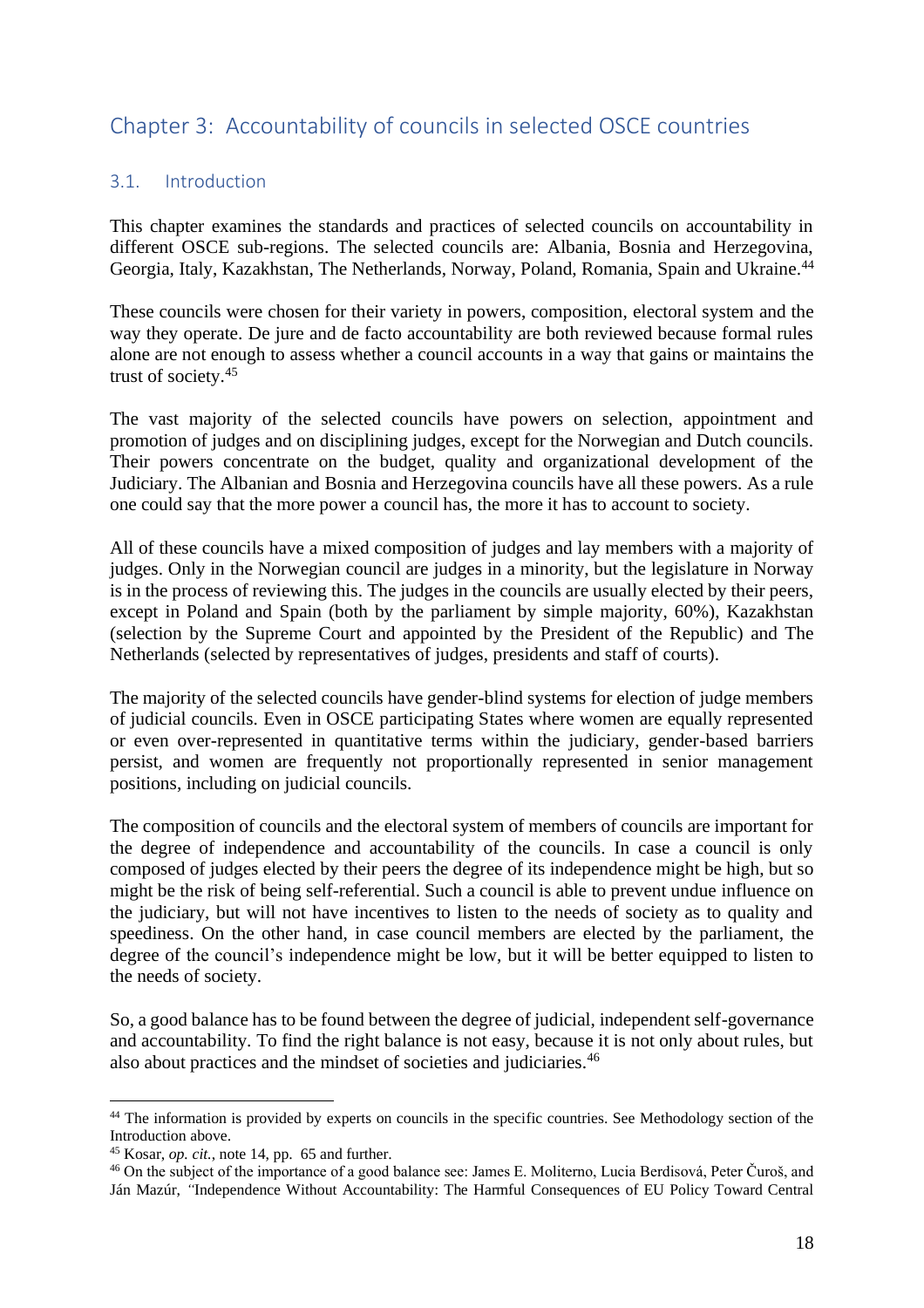In this chapter the councils will be briefly assessed on the question of whether independence and accountability of the councils are balanced in a way that the councils are able to gain or maintain the trust of society. The following aspects will be mentioned: powers, composition and electoral system of the members, trust of society, general accountability, and accountability for unethical conduct of members of councils. The assessments and conclusions presented in this chapter reflect the views and inputs of the experts consulted in the preparation of this report.

and Eastern European Entrants", *Fordham International Law Journal*, 42(2), 2018, pp. 481-551.; The Venice Commission, [Opinion on Hungary](https://www.venice.coe.int/webforms/documents/default.aspx?pdffile=CDL-AD(2019)004-e) (2019), CDL-AD(2019)004, par. 47.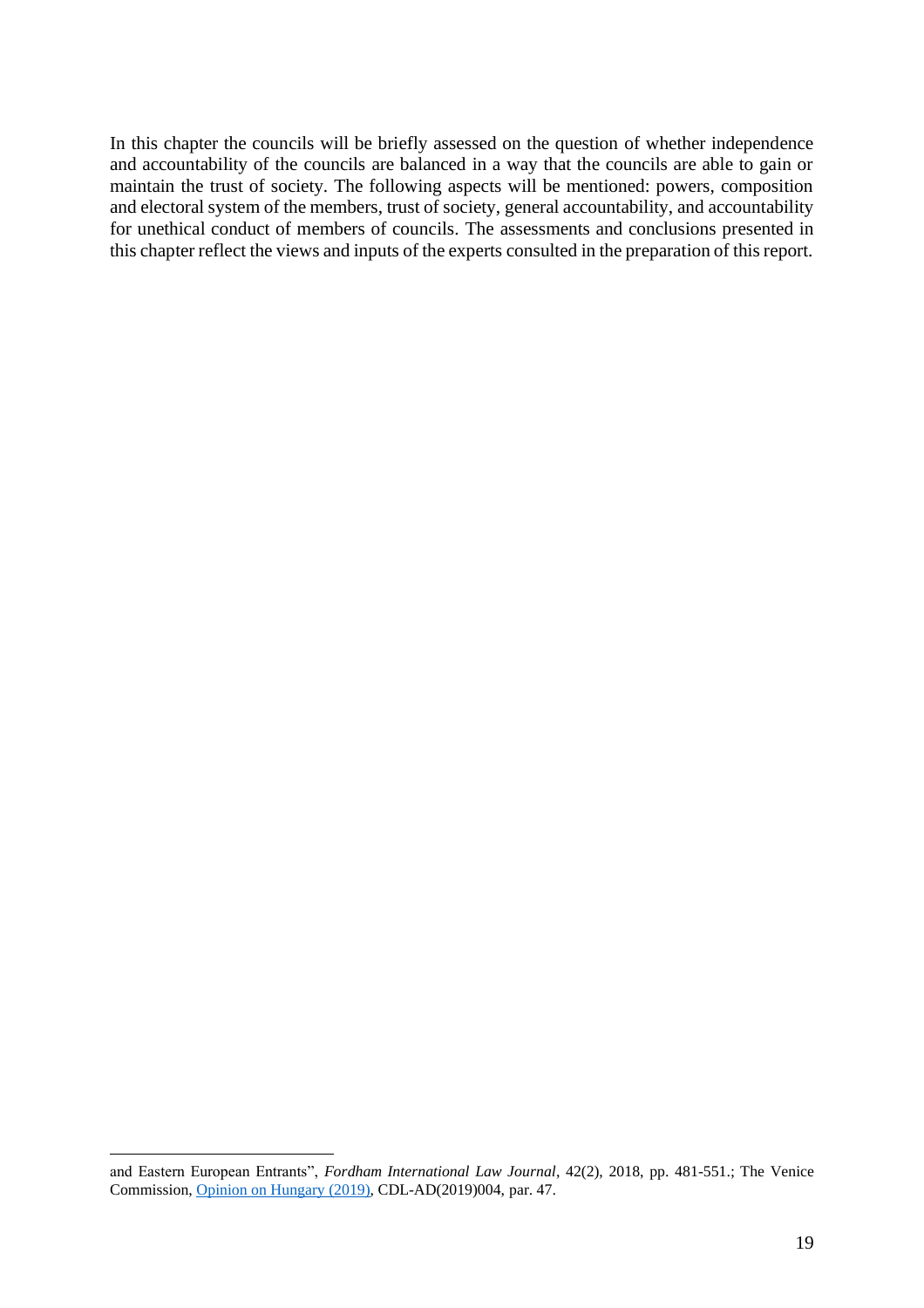# <span id="page-20-0"></span>3.2. Albania

# <span id="page-20-1"></span>3.2.1. Powers, composition and system of election of judge members

Since 2016, the High Judicial Council (HJC) has had powers over the selection, appointment, promotion and transfer of judges. It approves the rules of judicial ethics and monitors their observation, and it disciplines judges, except the judges who are members of the council. It administers the budget of the courts. The HJC has eleven full time members among which six are judges elected by the general meeting of judges, and five are lawyers elected by Parliament, based on objective criteria provided in the law. $^{47}$  The members cannot be re-elected.

#### <span id="page-20-2"></span>3.2.2. Trust of society

Corruption in the judiciary has historically been seen by a broad segment of the domestic and international community to be a structural problem for society and the country.<sup>48</sup> To address the problem, amendments to the Constitution were adopted in 2016, creating the HJC among other institutions. They also introduced a vetting system for all judicial candidates for the HJC. This is part of the vetting of all approximately 300 judges in the country: they have to prove the legal origin of assets and are assessed on professional performance, including ethical conduct. The vetting is a thorough process, but slow, and is the reason why the HJC was not working until December 20, 2018. As a result of this vetting system the trust of society in the HJC is much higher than in its predecessor.

#### <span id="page-20-3"></span>3.2.3. General accountability

The HJC has the duty to build and maintain public trust in the Judiciary. It accounts to the public and to Parliament. It also conducts a dialogue with Parliament. Its decisions are published on the internet.

# <span id="page-20-4"></span>3.2.4. Accountability for unethical conduct

Albania introduced a system for compliance with ethical standards for members of the HJC that appears promising but has not been tested yet. The HJC disciplines judges, except judges who are members of the HJC. The Constitutional Court decides on disciplinary allegations against members of the HJC. The members of the Constitutional Court are appointed by Parliament (3), the President of the Republic (3) and by the High Court (3) after a preselection of the Justice Appointment Council (JAC).<sup>49</sup> This committee is composed of nine magistrates (judges and prosecutors), who are selected by lot, taken by the President of the Republic. When selected, they are obliged to become a member of the JAC. The idea is to guarantee that the Constitutional Court will decide only on the merits of a case, also in disciplinary cases of council members.

Once positively vetted, a judge cannot be vetted again, but will be subject to a regular (every 3 to 5 years) performance evaluation (including ethics) by the HCJ, except for the judicial members of the HJC.

<sup>&</sup>lt;sup>47</sup> On Governance Institutions of the Justice System 2016, art. 3. See original at [http://klgj.al/wp](http://klgj.al/wp-content/uploads/2021/03/LIGJ-Nr.-115-2016-P%C3%8BR-ORGANET-E-QEVERISJES-S%C3%8B-SISTEMIT-T%C3%8B-DREJT%C3%8BSIS%C3%8B-i-Azhornuar.pdf)[content/uploads/2021/03/LIGJ-Nr.-115-2016-P%C3%8BR-ORGANET-E-QEVERISJES-S%C3%8B-](http://klgj.al/wp-content/uploads/2021/03/LIGJ-Nr.-115-2016-P%C3%8BR-ORGANET-E-QEVERISJES-S%C3%8B-SISTEMIT-T%C3%8B-DREJT%C3%8BSIS%C3%8B-i-Azhornuar.pdf)[SISTEMIT-T%C3%8B-DREJT%C3%8BSIS%C3%8B-i-Azhornuar.pdf](http://klgj.al/wp-content/uploads/2021/03/LIGJ-Nr.-115-2016-P%C3%8BR-ORGANET-E-QEVERISJES-S%C3%8B-SISTEMIT-T%C3%8B-DREJT%C3%8BSIS%C3%8B-i-Azhornuar.pdf) and unofficial English translation at [https://euralius.eu/index.php/en/library/albanian-legislation/send/87-governance-institutions/107-law-on-](https://euralius.eu/index.php/en/library/albanian-legislation/send/87-governance-institutions/107-law-on-governance-institutions-of-the-justice-system-en)

[governance-institutions-of-the-justice-system-en.](https://euralius.eu/index.php/en/library/albanian-legislation/send/87-governance-institutions/107-law-on-governance-institutions-of-the-justice-system-en)

<sup>&</sup>lt;sup>48</sup> See, for example, discussion of the problem in recent EU Progress Reports.

<sup>&</sup>lt;sup>49</sup> Venice Commission, [Opinion on the appointment of judges to the Constitutional Court \(2020\),](https://www.venice.coe.int/webforms/documents/?pdf=CDL-AD(2020)010-e) CDL-AD(2020)010, pp. 7-8.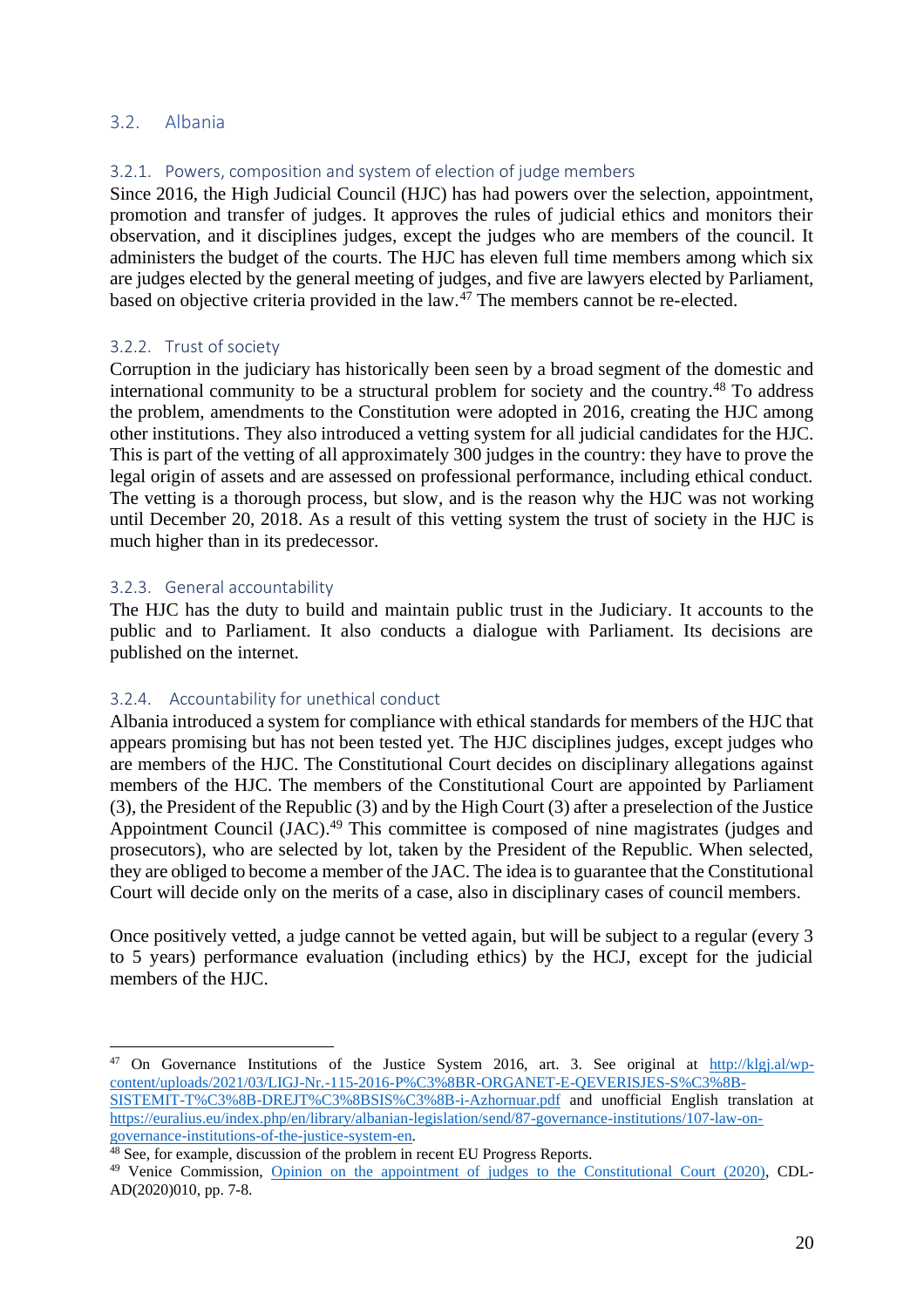#### <span id="page-21-0"></span>3.2.5. Concluding observations

The HJC has been working less than two years, but it has already increased the trust of the population enormously. There have been no scandals around members of the HJC so far. Albania has introduced a vetting system for judges as a result of internationally recognized $50$ endemic corruption in the judiciary<sup>51</sup>. Only positively vetted judges may be elected to the HJC. The vetting system is very drastic and will only be used as a one-time measure to break with a past of structural problems of corruption with judges. For the future performance evaluation of judges and disciplining them are the tools to uphold high ethical standards in the judiciary. Albania also introduced a system whereby disciplinary procedures against HJC members are decided by the Constitutional Court, with no role for the HJC. It appears that Albania found a promising balance between independence and accountability.

<sup>&</sup>lt;sup>50</sup> See, for example, the Venice Commission's characterization of the impact of corruption on the judiciary in Albania in its opinions on the draft constitutional amendments which established *inter alia* the vetting procedure, as well as its opinion on appointment of judges to the Constitutional Court. See Venice Commission, [Interim](https://www.venice.coe.int/webforms/documents/default.aspx?pdffile=CDL-AD(2015)045-e)  [Opinion on the Draft Constitutional Amendments on the Judiciary of Albania \(2015\),](https://www.venice.coe.int/webforms/documents/default.aspx?pdffile=CDL-AD(2015)045-e) CDL-AD(2015)045.; Venice Commission, [Final Opinion on the revised draft constitutional amendments on the Judiciary \(15 January 2016\) of](https://www.venice.coe.int/webforms/documents/?pdf=CDL-AD(2016)009-e)  [Albania,](https://www.venice.coe.int/webforms/documents/?pdf=CDL-AD(2016)009-e) CDL-AD(2016)009.; Venice Commission[, Opinion on Appointment of Judges to the Constitutional Court](https://www.venice.coe.int/webforms/documents/?pdf=CDL-AD(2020)010-e)  [of Albania \(19 June 2020\),](https://www.venice.coe.int/webforms/documents/?pdf=CDL-AD(2020)010-e) CDL-AD(2020)010.

 $\frac{51}{10}$  As mentioned in par 1.3 this is a onetime only solution in case other solutions are not effective.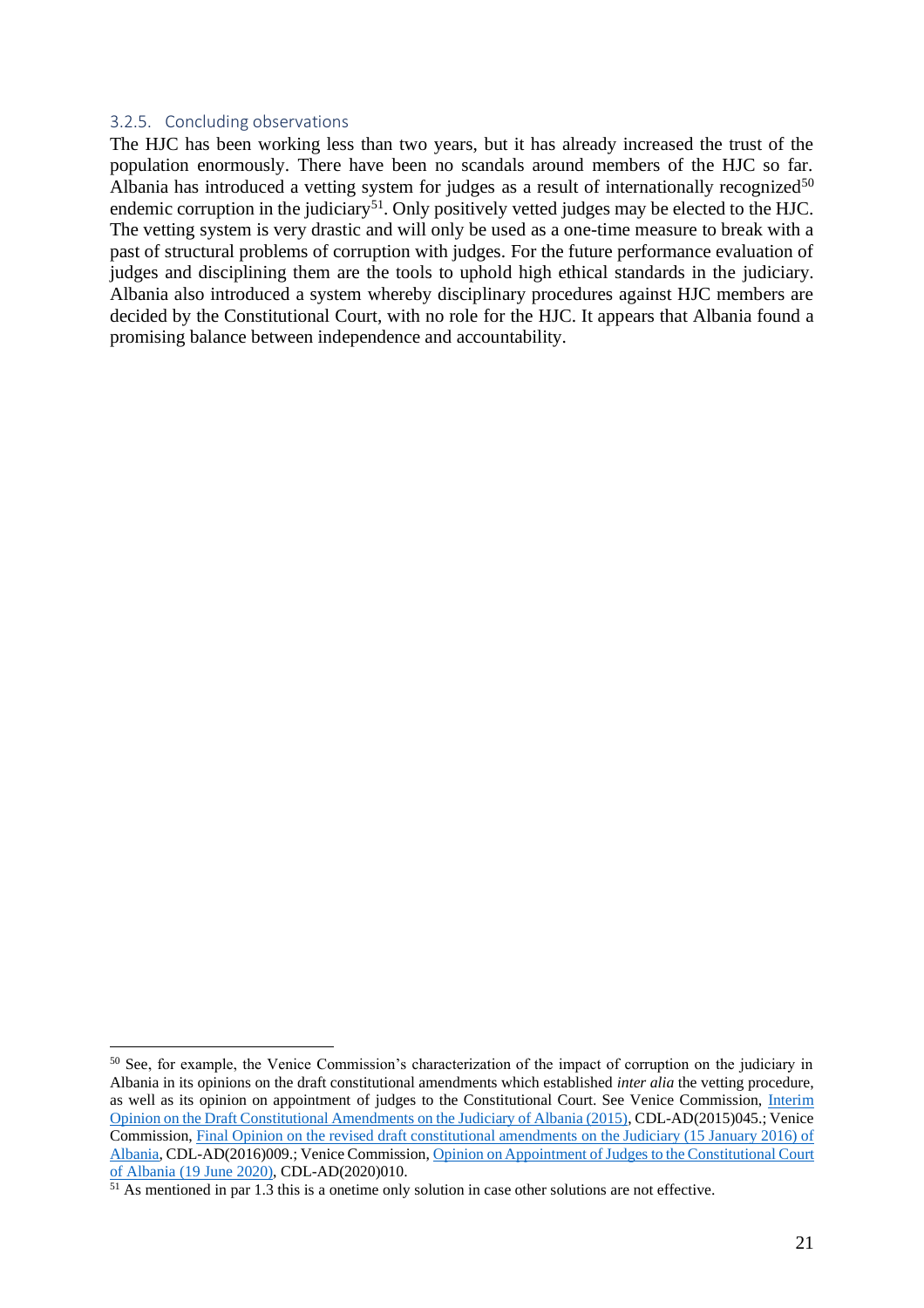## <span id="page-22-0"></span>3.3. Bosnia and Herzegovina

## <span id="page-22-1"></span>3.3.1. Powers, composition and system of election of judge members

The High Judicial and Prosecutorial Council of Bosnia and Herzegovina (HJPC) has a wide range of powers related to appointment and disciplining of judges and prosecutors, supervision of judicial education, criteria of appraisal of performance of judges, ethical codes, opinions on draft legislation and supervision of the budget preparation of all courts.

The HJPC has fifteen members: eleven elected by judges and prosecutors from different levels (state, entity, cantonal, municipal), two lawyers appointed by the bar association, one member appointed by the national Parliament and one by the Government.

#### <span id="page-22-2"></span>3.3.2. Trust of society

The trust of society in the HJPC is low. In recent years, frequent allegations of political influence, manipulations with appointments and disciplinary procedures, unethical behavior, conflicts of interest and failure to implement some of the key reforms needed for progress for future integration in the European Union have damaged the trust of society in the institution. The professional community and the general public have seen examples of selective application of HJPCs' own rules as a way of bending the framework to reach certain outcomes instead of operating in the service of the independent, professional and impartial judiciary. 52

International observers look at the judiciary as a state body that outperforms the government and the parliament in professionalism, but find the performance of the HJPC nevertheless problematic. In the past the HJPC contributed highly to the independence, impartiality and professionalization of judges and the judicial organization, but now its performance has become a problem, as was reported in a 2019 European Union expert report.<sup>53</sup> Apart from the behavior of the HJPC and its members, another important reason for this deterioration is perceived by some to be that the other state powers do not allow an independent judiciary on a national level in the fragmented state of Bosnia and Herzegovina for their own political interests.

#### <span id="page-22-3"></span>3.3.3. General accountability

The HJPC accounts in annual reports about the state of affairs of the judiciary. These reports are sent to all courts and international organizations. The president of the HJPC presents the report in Parliament.

There is rarely a dialogue between the state powers. The HJPC sometimes appears in hearings in Parliament, although it is not uncommon to refuse to appear for reasons of the independent position of the HJPC. The same reason for refusal is sometimes used in response to written questions of the Minister of Justice or Parliament.

The HJPC publishes on the website its final decisions (redacted decisions in disciplinary cases), reports, opinions, the ethical code, policies and external reviews by international experts. The HJPC does not have outreach activities to the public, or a complaints procedure. Decisions not to appoint or not to promote judges cannot be scrutinized before a court. So there is no remedy against the HJPC not applying its rules and criteria.

<sup>52</sup> See the OSCE Mission to Bosnia and Herzegovina's ["Third Annual Report on Judicial Response to Corruption:](https://www.osce.org/mission-to-bosnia-and-herzegovina/471003)  [The Impunity Syndrome"](https://www.osce.org/mission-to-bosnia-and-herzegovina/471003), November 2020 in Chapter 2 for a description of some of these concerns.

<sup>&</sup>lt;sup>53</sup> Reinhard Priebe, ["Expert Report on the Rule of Law Issues in Bosnia and Herzegovina"](http://europa.ba/?p=66927), 2019, paras. 64-77. See par. 65: "Over the last years, the HJPC has itself become part of the problem".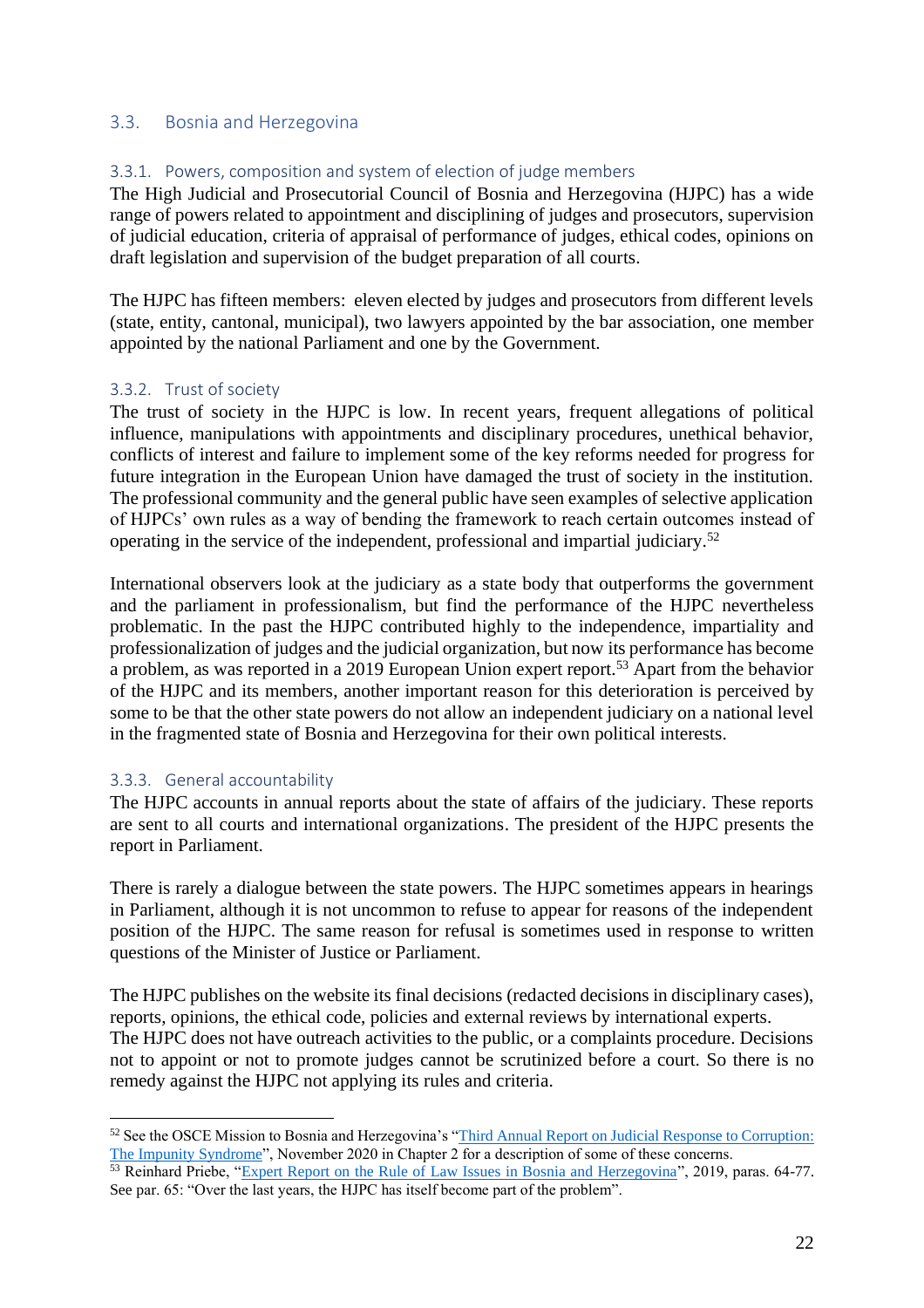### <span id="page-23-0"></span>3.3.4 Accountability for unethical conduct of a member of the HJPC

The members of the HJPC can be criminally prosecuted for corruption by the prosecutor's office. In case a member is imprisoned on the basis of a binding judgement of a court, his or her mandate is terminated. A dismissal of a member for unethical conduct is also possible; a proposal to dismiss needs the 2/3 majority of the HJPC members present and voting.

Recent examples of allegations of unethical behavior of some of the HJPC members have raised an important issue of ethical and integrity standards established for judges and prosecutors not being applied to the HJPC members when acting as members. For example, after a corruption allegation was raised against the president of the HJPC in 2019, the HJPC adopted a wide immunity rule for members of the council, holding that even in case a member (indirectly) takes money to expedite a lawsuit, he or she is immune to disciplinary prosecution. NGOs reported many more examples<sup>54</sup> of partial and unethical conduct of council members without any consequences. In December 2020, the president of the HJPC stepped down after allegations of unethical behavior, because the members of the HJPC lost confidence in him.

#### <span id="page-23-1"></span>3.3.5. Concluding observations

The rules concerning the position and the independence of the HJPC are well-articulated and in accordance with international standards. The HJPC is one of the councils in Europe with the most powers. Being such a powerful institution, it is of utmost importance that the HJPC respects and abides by the values and principles it is supposed to guarantee and that it leads by example. The more power a council has, the more it must account.

If members are seen or perceived not to act in accordance with their own rules on appointments, conflict of interest or disciplinary responsibility, this is very detrimental to the institution of the HJPC and to the trust of the general public in the HJPC. An appeal to a court in cases of nonappointment or non-promotion could change that. The legislator could restrict the disciplinary immunity for acts of members to the speeches and votes of members in council meetings, by law. For future elections of members of the HJPC a pre-selection of the candidates could be considered by persons of high moral reputation and international experts (temporarily).

Sometimes the HJPC uses its independent position as a reason not to inform Parliament or the Minister of Justice. The duty to inform always applies to cases concerning members of the HJPC.

<sup>54</sup> See for instance [Freedom House Report on Nations in Transit \(2020\),](https://freedomhouse.org/country/bosnia-and-herzegovina/nations-transit/2021) Bosnia and Herzegovina, under the heading "Judicial Framework and Independence".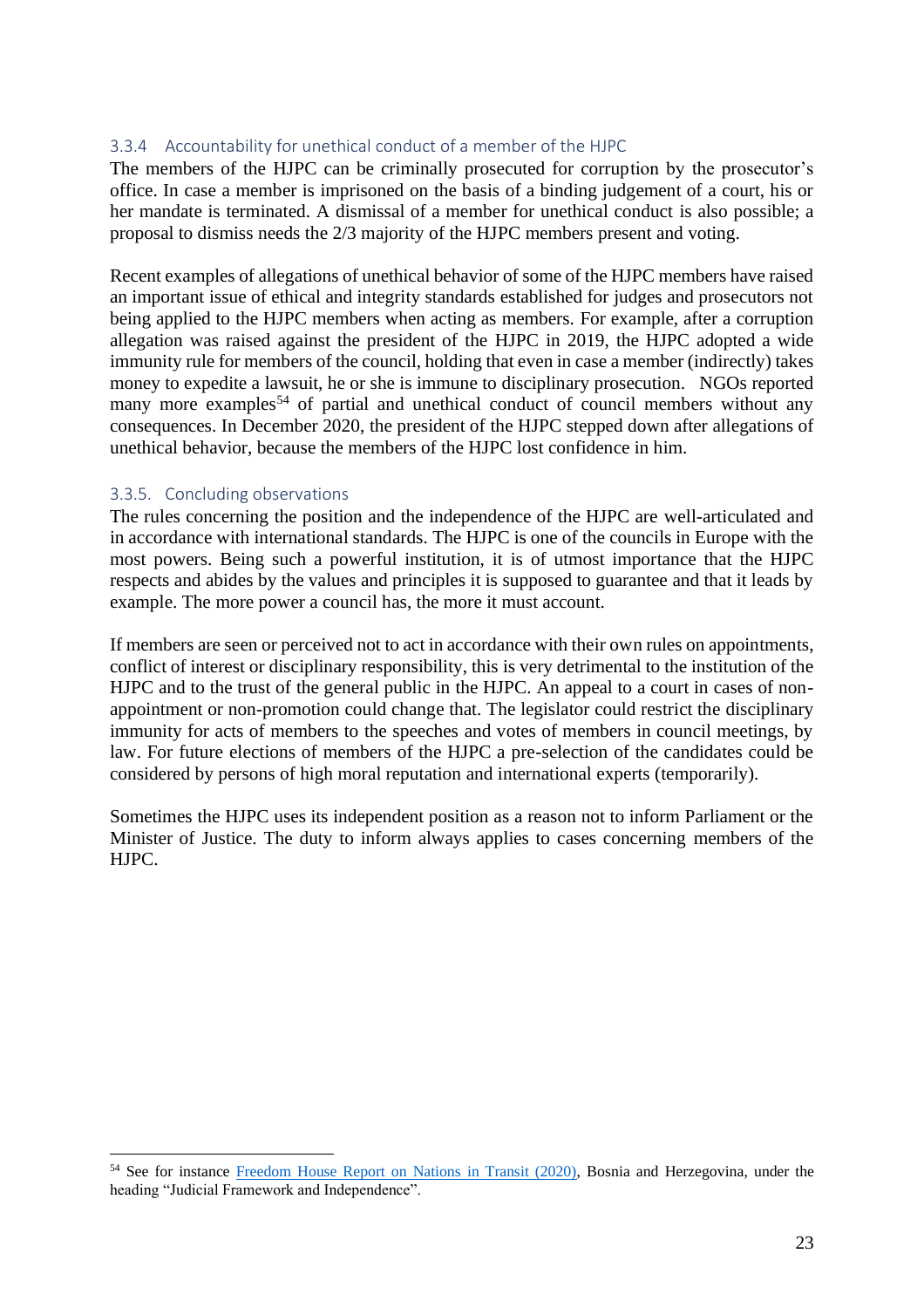## <span id="page-24-0"></span>3.4 Georgia

# <span id="page-24-1"></span>3.4.1 Powers, composition and system of election of judge members

The main functions of the High Council of Justice (HCOJ) are on selection and appointment of judges, on disciplining judges, transferring judges, giving advice on judicial reforms, conducting quality management and on the relationship with the public.

The HCOJ has fifteen members; nine judges and six non-judges. Eight judges are elected by their peers, and one is an ex officio member of the council.

#### <span id="page-24-2"></span>3.4.2 Trust of society

The rules concerning the HCOJ are in accordance with international standards. However, problematically, it is generally acknowledged that there is a long-standing practice of interference with individual cases of judges. <sup>55</sup> The HCOJ plays a key role in this by transferring judges who are reluctant to give in to political desires in individual cases, or by using other means of influencing judges in individual cases.<sup>56</sup> This makes judges susceptible to improper influence from within the judiciary. Because of this interference from the HCOJ in individual cases, the level of public trust in the judiciary is low, and declining.<sup>57</sup>

#### <span id="page-24-3"></span>3.4.3 General accountability

The HCOJ provides annual reports of its activities to the conference of judges and publishes these reports on its webpage. It gives interviews to the press and publishes press releases. It does not organize outreach activities to the public or inform the President of the Republic, the Minister of Justice, or Parliament about its decisions and activities.

In July 2020, the Constitutional Court upheld a rule stating that a constitutional body (in this case, the HCOJ) has no duty to reason its decision. <sup>58</sup> This was in a case about the HCOJ's appointment of Supreme Court judges. Four Constitutional Judges were in favor and four against. In such a situation (equal number of votes for and against) a rule/law is not quashed according to Georgian law.

#### <span id="page-24-4"></span>3.4.4 Accountability for unethical conduct of a member of the HCOJ

The integrity of the members of the HCOJ is seen as an important problem in the judiciary: they allegedly use their powers for the purpose of improperly influencing judges in individual cases. The HCOJ can block a prosecution of a member by a qualified majority. Such a decision does not need to be reasoned or made public.

<sup>&</sup>lt;sup>55</sup> ["Judicial \(In\)Dependence: judicial governance lessons for Eastern Partnership countries"](http://en.dejure.foundation/library/judicial-in-dependence), Democracy Justice Reforms, September 2019, page 6.

<sup>&</sup>lt;sup>56</sup> According to input provided by expert consulted by the author during the drafting of the report.

<sup>&</sup>lt;sup>57"</sup> 2019 Index of Economic Freedom", The Heritage Foundation.

<sup>58</sup> Judgment of the Constitutional Court of Georgia of 30 July 2020, *Public Defender of Georgia v. Parliament of Georgia*, N3/1/1459,1491, paras. 38-56, especially p. 49: "Accordingly, the High Council of Justice does not violate the right protected by the first sentence of art. 25(1) of the Constitution of Georgia when selecting candidates for judges of the Supreme Court without written justification." This quote is from the official version translated by the Constitutional Court, available in the Georgian language at [https://www.constcourt.ge/ka/judicial-acts?legal=9956.](https://www.constcourt.ge/ka/judicial-acts?legal=9956)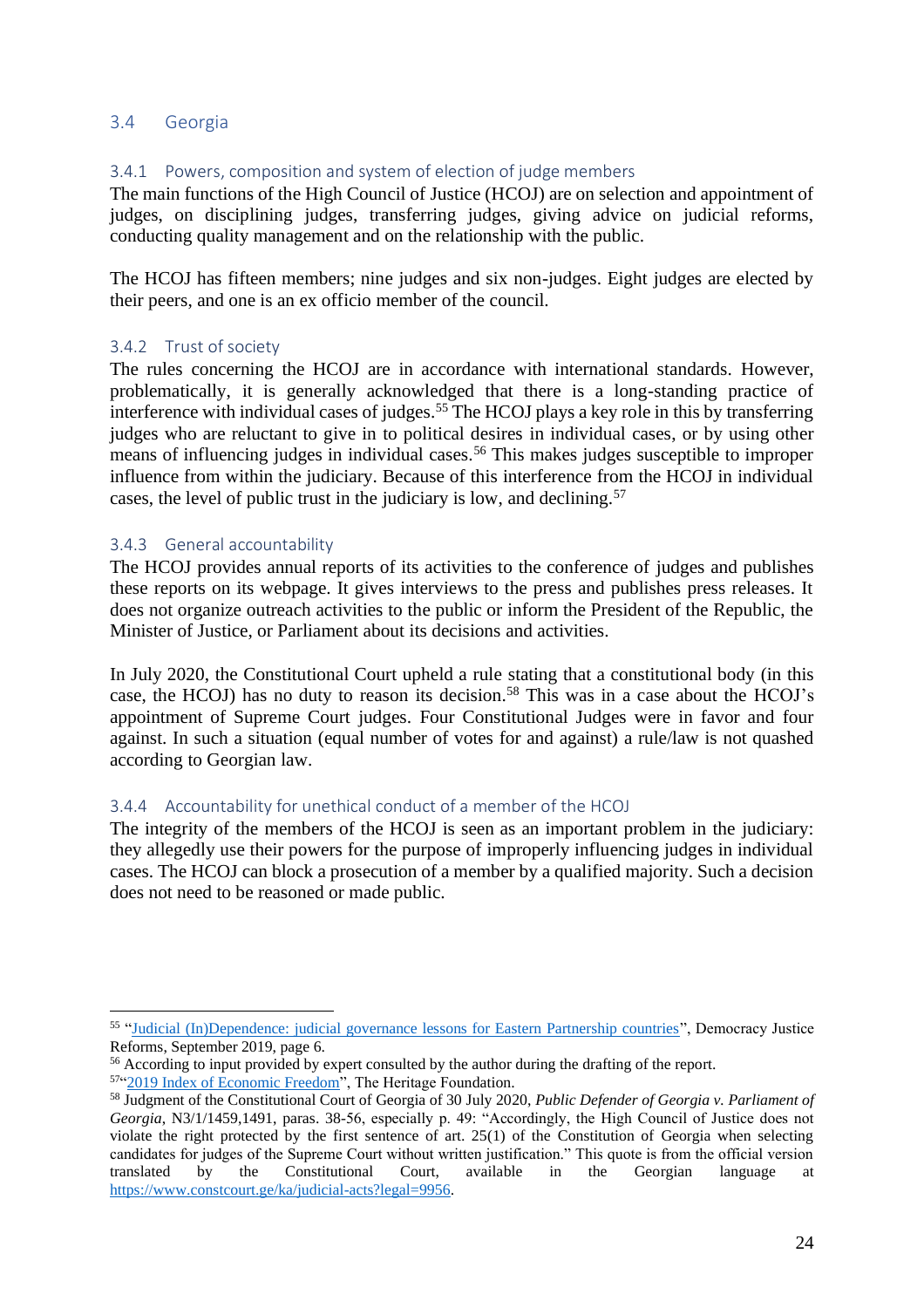#### <span id="page-25-0"></span>3.4.5 Concluding observations

The legal framework concerning the HCOJ protects the Judiciary from formal influence from politics as to appointments, dismissals and transfers of judges. However, the HCOJ is widely believed to misuse its powers to influence judges in individual cases.

As a solution to this problem, accountability for decisions of the HCOJ could be considered. This would imply that discretionary decisions have to be reasoned. They should be brought to the attention of the general public, the President of the Republic, the Minister of Justice and the Parliament so they can be scrutinized and criticized. This is all the more true in case the HCOJ blocks a prosecution of one of its members for unethical conduct. Along these lines the balance between independence and accountability may be reinforced.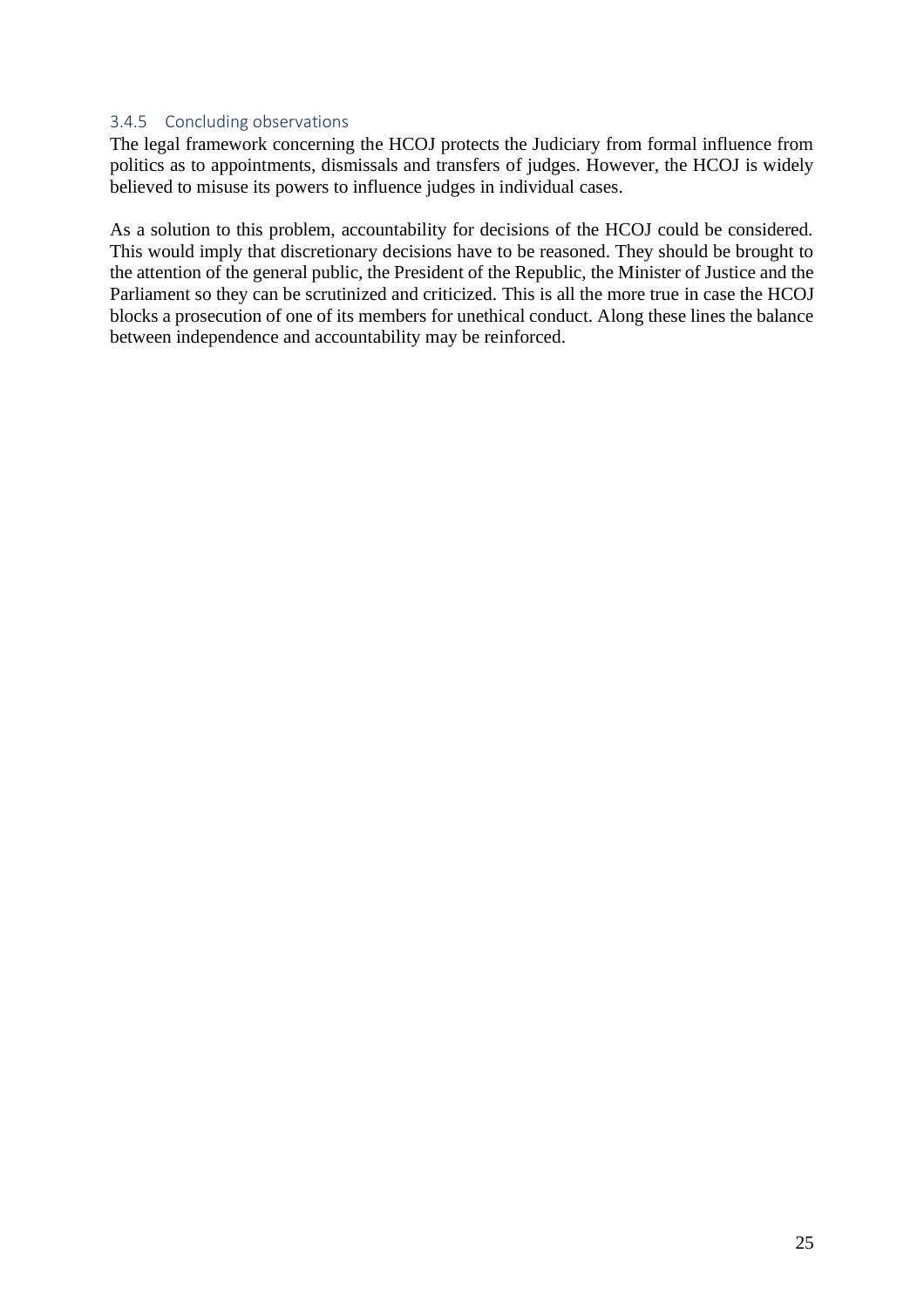# <span id="page-26-0"></span>3.5 Italy

### <span id="page-26-1"></span>3.5.1 Powers, composition and system of election of judge members

The Italian Council for the Judiciary (CSM) has powers over the selection, evaluation and promotion of judges, and disciplining and transfer of judges. Since 2002, the CSM has consisted of 27 members: 16 judges elected by their peers, eight lay members appointed by Parliament, and three ex officio members. The members cannot be re-elected. The Minister of Justice has powers over the organization and functioning of justice services.

#### <span id="page-26-2"></span>3.5.2 Trust of society

The rules of independence of the CSM are in accordance with international standards, but the practice of the appointment of judges to high positions negatively affects the trust of society in the CSM. This practice is shaped by the electoral system of the judicial members. In Italy, all judges vote for candidates, which means in practice that a candidate, mostly only locally known, must have the support of a national 'corrente' (current, plural 'correnti'), a group of judges, within the National Judges Association. Correnti can be organized around an idea of the role of a judge in society or around other ideas. Once a judge is elected in the CSM thanks to one of the correnti, he or she may feel the need to support the candidates of that corrente for important positions in the judiciary. Thus, a system has grown in which the correnti divide important positions in the judiciary among their supporters, not on the basis of competence and merit, but on loyalty.<sup>59</sup> Forty-five percent of judges think that appointments in the High Court of Cassation are based on other reasons than competence and merit. $60$  This problem was highlighted by a scandal in 2019 (see 3.5.4) around a former CSM member, following which politicians proposed a series of reforms to reduce the influence of the correnti. One of the proposals is to divide the national constituency into several regional constituencies, so candidates no longer need the support of the national correnti organizations. The proposals are still being discussed.

#### <span id="page-26-3"></span>3.5.3 General accountability

The CSM accounts to the general public and to the parliament in an annual report. There is transparency of the discussions (they are broadcast on the radio) and the decisions in the plenum (reasoned and published). Proposals to the Minister of Justice are made public, as are the opinions on draft legislation. There is a formal and informal dialogue on proposals concerning the judiciary. CSM participation in hearings in Parliament are rare. Answering questions of the Minister of Justice or Parliament is seen as incompatible with the separation of powers. Interested individuals can challenge decisions of the CSM on appointments and discipline before administrative courts.

#### <span id="page-26-4"></span>3.5.4 Accountability for unethical conduct of members of the CSM

The members of the CSM can be criminally prosecuted on the basis of the rules that apply to every citizen, except for what they say or vote in the plenum of the council. In case the CSM feels the prosecutor is misusing his power to prosecute a member, it can challenge the prosecution before the Constitutional Court. Judicial members can be disciplined by the CSM on the request of the Minister of Justice or the General Prosecutor.

<sup>59</sup> Simone Benvenuti and Davide Paris, "Judicial Self-Government in Italy: Merits, Limits and the Reality of an Export Model", *German Law Journal*, Special Issue - Judicial Self-Governance in Europe, 2018, 19(07), pp. 1656 and further.

<sup>&</sup>lt;sup>60</sup> ["Independence and Accountability of the Judiciary. ENCJ Survey on the independence of Judges 2019"](https://pgwrk-websitemedia.s3.eu-west-1.amazonaws.com/production/pwk-web-encj2017-p/Reports/Data%20ENCJ%202019%20Survey%20on%20the%20Independence%20of%20judges.pdf), ENCJ, 2019, p. 34.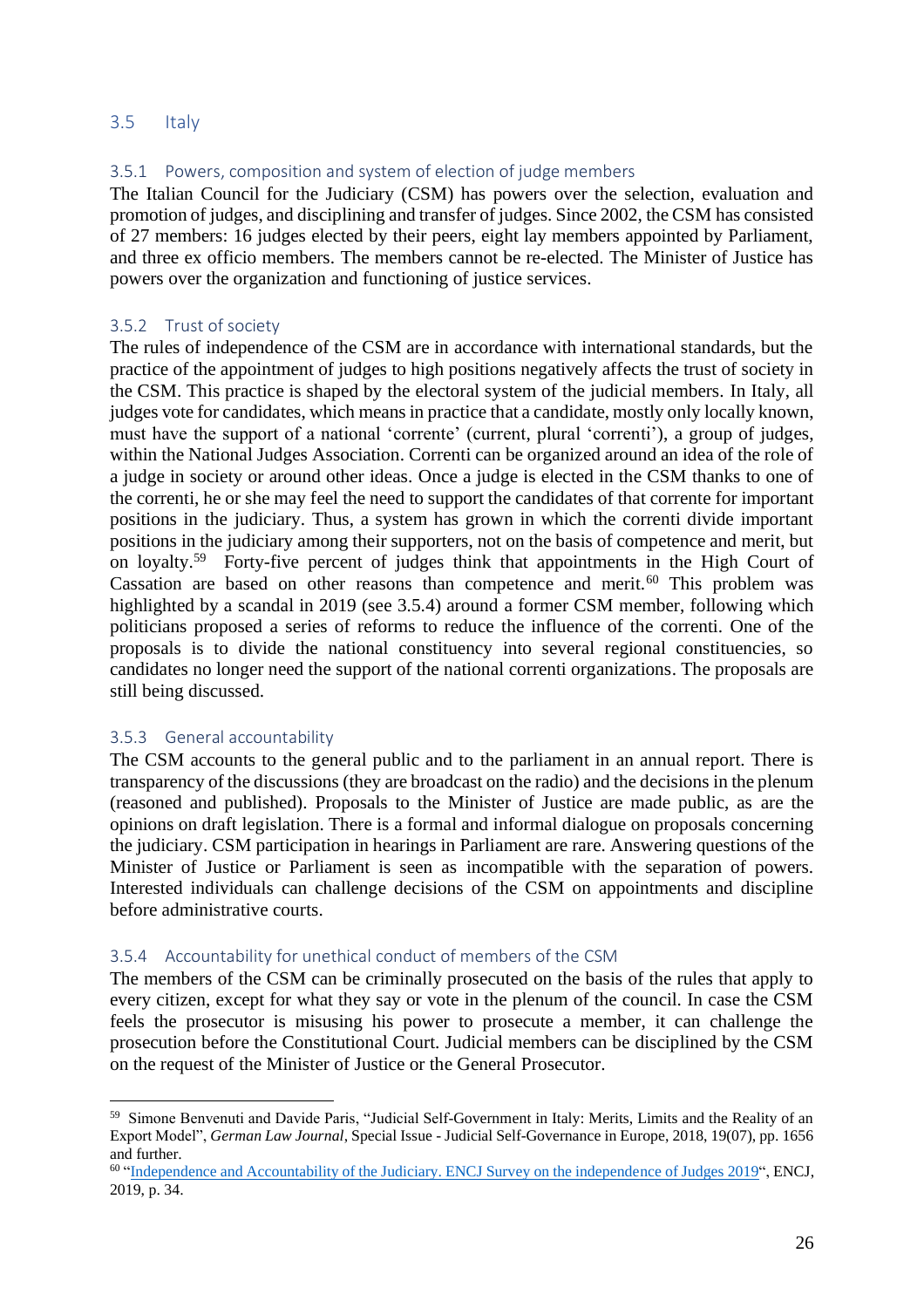Criminal or disciplinary conviction can lead to the loss of the position as a judge, and thus the membership of the CSM.

In 2019, a criminal investigation was conducted into a former judicial member of the CSM (Luca Palamara). The investigations revealed that Palamara met with three members of the CSM and two politicians and they discussed the appointment of a new chief prosecutor of Rome.<sup>61</sup> One of the two politicians was under investigation by a prosecutor of Rome. The investigators found a number of other conversations and chats where Palamara discussed with members of the CSM the appointment of judges in high judicial positions. This caused a huge media and political outcry and damaged the confidence of the citizens in the Judiciary. In order to reduce the damage for the reputation of the Judiciary and the CSM, the president of the CSM asked the involved CSM members to step down. These members, in total five judges and one prosecutor, decided to leave the CSM.

#### <span id="page-27-0"></span>3.5.5 Concluding observations

The CSM is given the power to independently select the best person for high judicial office on the basis of competence and merit. Proposals to reduce the influence of the correnti on the selection of judges to high positions are essential to restore the trust of the citizens.

<sup>61</sup> For a summary of the procedural steps in the case, see ["Il Caso Palamara: tutte le tappe del caos procure"](https://www.repubblica.it/politica/2020/09/19/news/caso_palamara_scheda-267855338/), *la Repubblica*, 19 September 2020.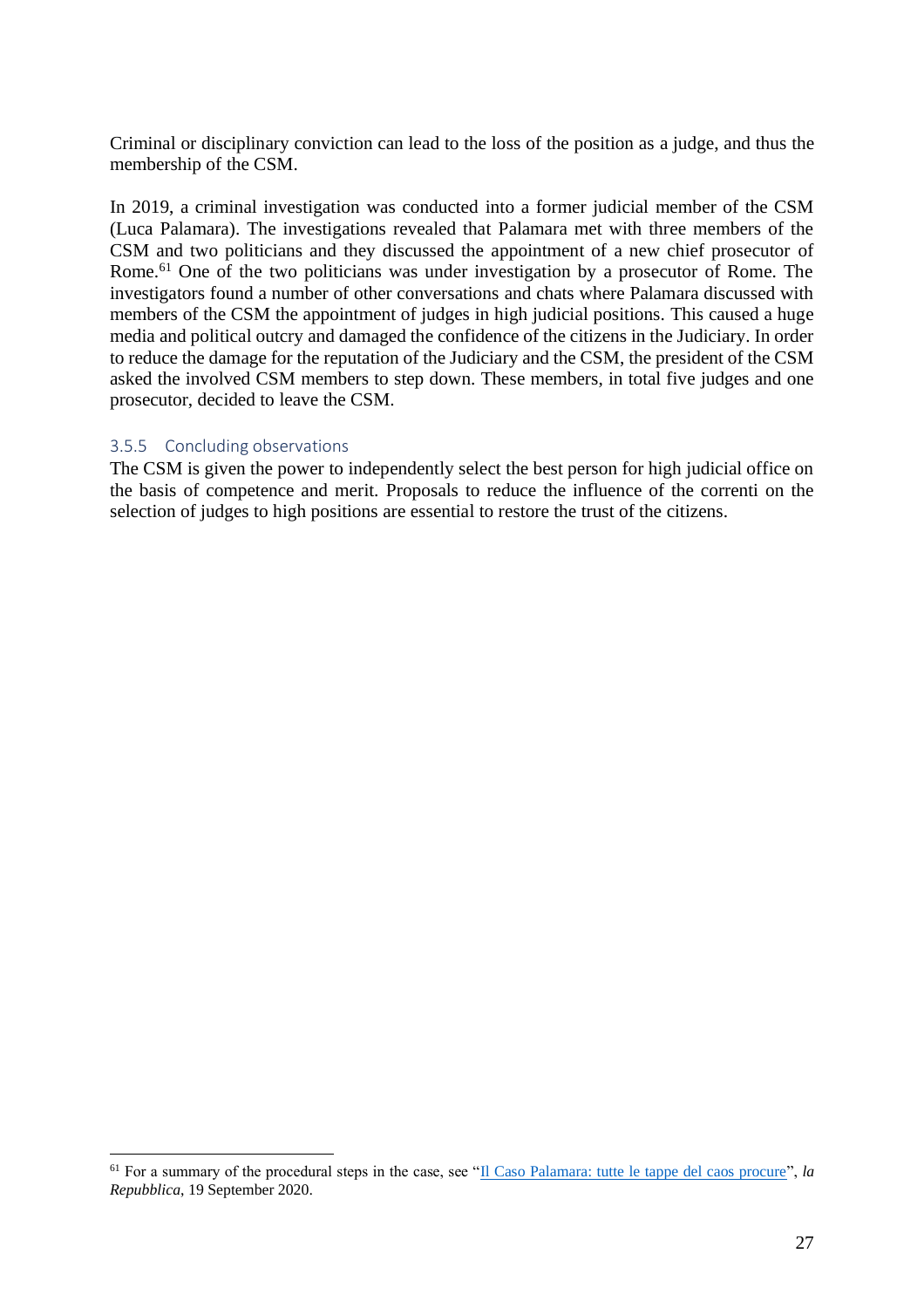# <span id="page-28-0"></span>3.6 Kazakhstan

### <span id="page-28-1"></span>3.6.1. Power, composition and system of election of judge members

The Supreme Judicial Council of the Republic of Kazakhstan (SJCRK) was established by law in 2016 as an autonomous state institution charged with implementing the constitutional powers of the President of the Republic of Kazakhstan on the formation of courts and for safeguarding the independence of the Judiciary and the immunity of judges. Previously it functioned on the basis of a decree of the President of the Republic.

The SJCRK has powers over the selection, evaluation, promotion, transfer, disciplining and dismissal of judges. It recommends the President of the Republic to appoint and dismiss judges. The appointments and dismissals of members of the Supreme Court have to be approved by the Senate.

The judicial members of the SJCRK are selected by the Supreme Court and appointed by the President of the Republic. At least half of the members of the SJCRK are judges. The other members are ex officio members, such as the President of the Supreme Court, the Minister of Justice, the Prosecutor General, and the chairpersons of the relevant standing committees of both houses of Parliament, or are appointed by the President of the Republic from among legal scholars, lawyers or foreign experts.

#### <span id="page-28-2"></span>3.6.2. Trust of society

Traditionally, the trust of society in the judiciary is low, and so also low in the SJCRK, due to the fact that the judiciary is not considered by the citizens as independent from the executive.<sup>62</sup> The President of the Supreme Court enjoys some extra-judicial powers allowing to re-open proceedings that were finalized. The Prosecutor General has broad oversight powers, including powers outside the realm of criminal justice. He or she reports to the President of the Republic. The Prosecutor General can also suspend the execution of non-criminal decisions in case they are contested in cassation by himself.

A reversion of a decision in appeal may have repercussions on the judge that took the decision in first instance, because it might be a reason to question his or her performance; acquittals continue to be very rare. A president of a court enjoys a lot of formal and informal powers that may affect (the functioning of) judges, including material benefits.

Judges are inclined to follow the line of higher courts that is often defined by presidents of courts. This line tends to show a prosecutorial bias, routinely following the position of the Prosecutors Office, which undermines the trust of society in the independence of judges.

The President of the Supreme Court invests in a more independent attitude of judges by improving the self-governance of the judiciary and focusing on its increasing efficiency through digitalization and service-orientation. He also established a policy that led to more acquittals. These measures to promote an independent judiciary may have a positive impact on the trust of society.

<sup>62</sup> See ["Nations in Transit 2020: Dropping the Democratic Facade"](https://kq.freepressunlimited.org/evidence/nations-in-transit-2020-dropping-the-democratic-facade/), Freedom House, 2020. The report rates the Judicial Framework and Independence 1,25 on 7.00.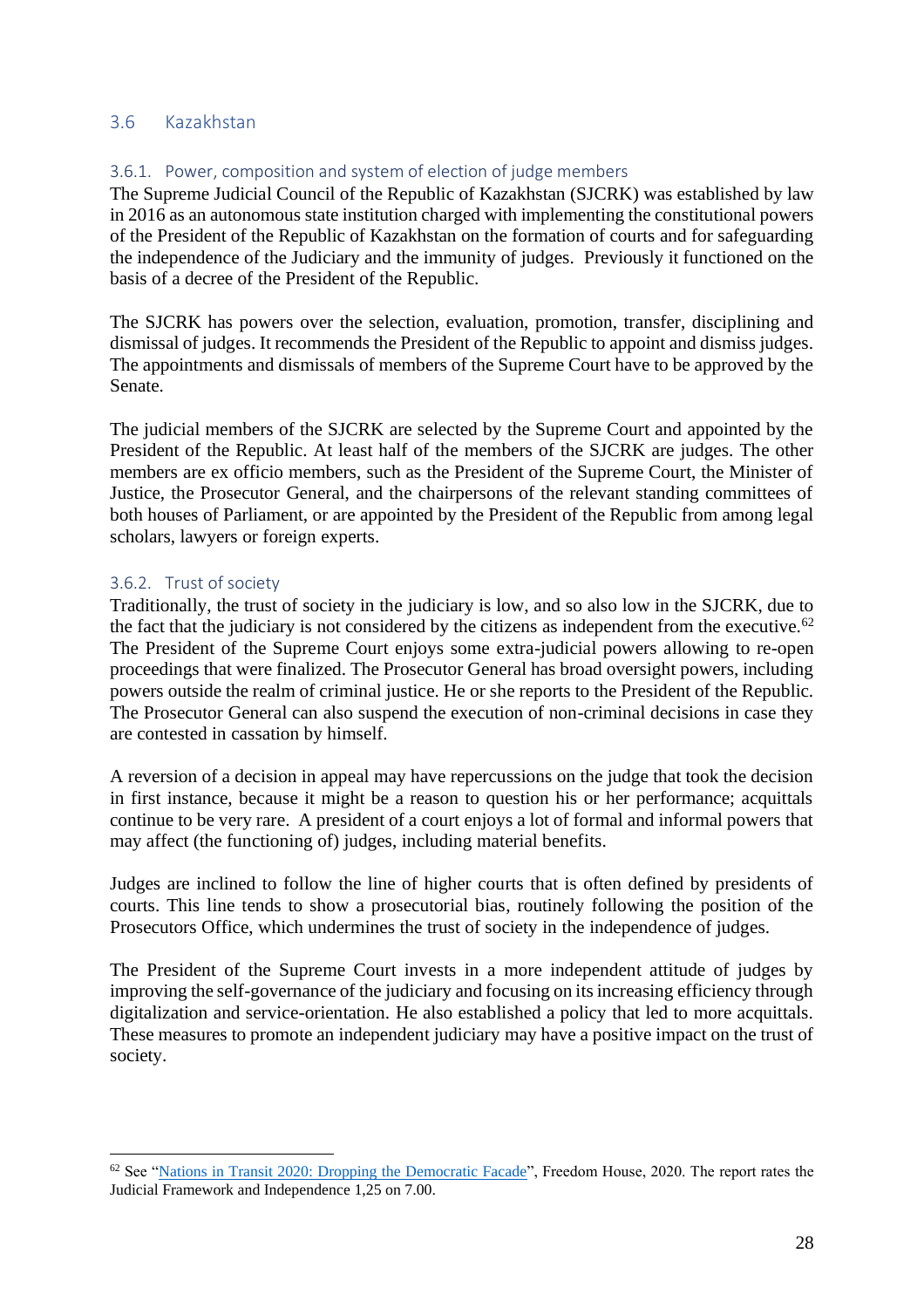#### <span id="page-29-0"></span>3.6.3 General accountability

The SJCRK reports in an annual report to the President of the Republic. This report is made public. The SJCRK does not account in other ways to the general public or Parliament. Its decisions are not published on the internet. The way the SJCRK operates remains largely unknown to the public and the judiciary. This gives the impression to the citizens that the SJCRK functions more as an oversight arm of the President rather than as an independent judicial council.

#### <span id="page-29-1"></span>3.6.4. Accountability for unethical conduct of members of the SJCRK

No public information is available on how accountability and ethical standards are upheld in the SJCRK. The way the SJCRK makes decisions on selection of members of various SJCRK commissions and runs its procedures would benefit from more transparency. This extends to the integrity of its members, to the integrity of the members of its commissions and to the procedures it follows to reach decisions.

#### <span id="page-29-2"></span>3.6.5. Concluding observations

The influence of the executive on judges is still very dominant, although there are initiatives to reduce this dominance. An improvement on accountability will be helpful, including more openness on how members of the SJCRK and its various bodies, including the qualification and disciplinary panels, are selected. Decisions, protocols, and assessment criteria should be publicly available. There is a perceived need to develop special rules on integrity and conflict of interest. Increasing the number of judges on the SJCRK and selecting the other members through an open competitive procedure could decrease the dependence on the President. In respect of all of these issues, the development of guidance on accountability in the Kyiv Recommendations may be very relevant, especially since Kazakhstan is not a member of the Council of Europe.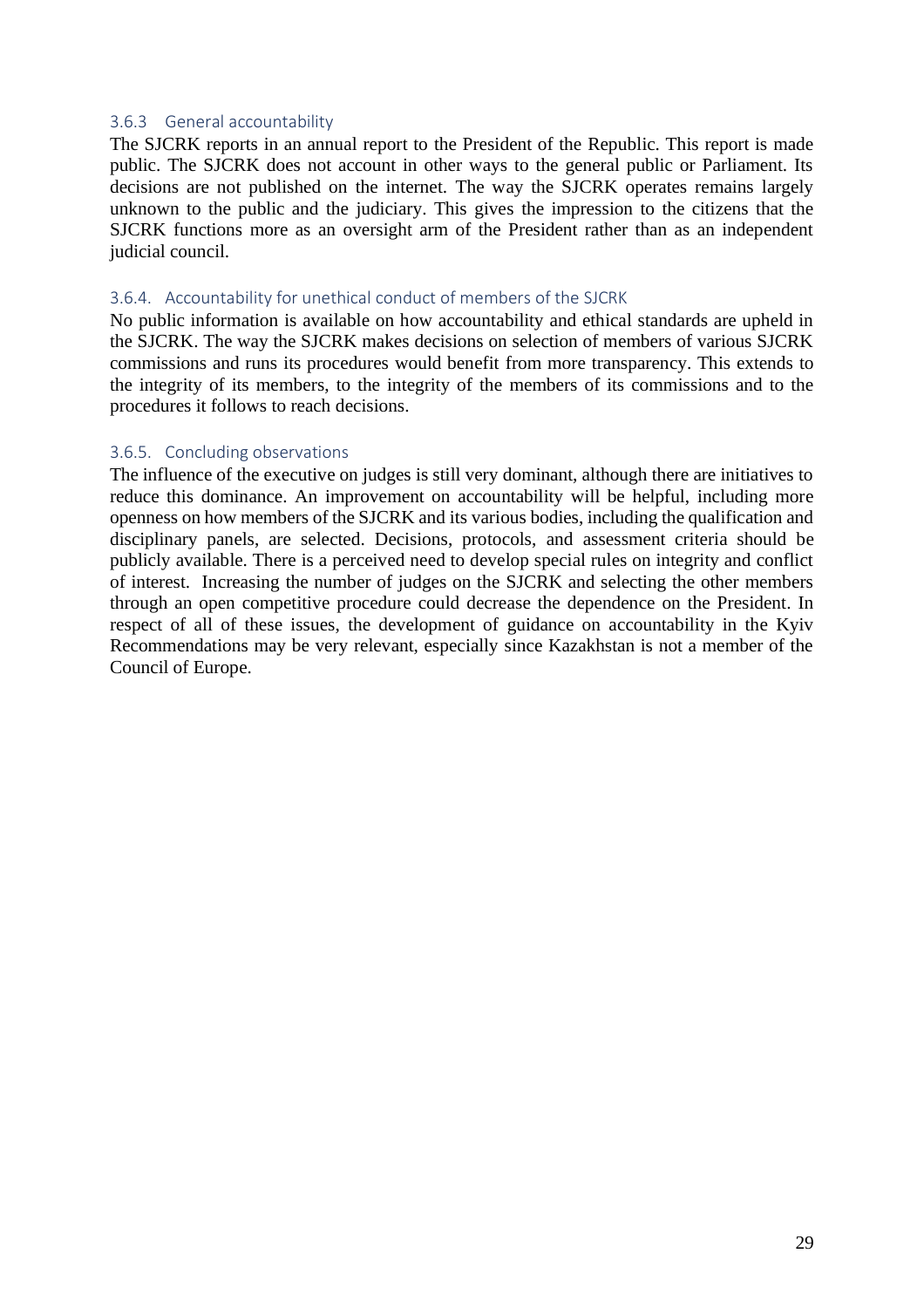# <span id="page-30-0"></span>3.7. The Netherlands

# <span id="page-30-1"></span>3.7.1 Powers, composition and system of election of judge members

The Netherlands Council for the Judiciary (RvdR) is responsible for the budget of the judiciary, for human resources concerning judges and staff, for support of the uniform application of law, for the quality of judgements, for opinions on draft laws, and for housing and ICT. The RvdR does not select, appoint or promote judges or conduct disciplinary proceedings, except for the selection of court presidents and court board members.

The members are selected by representatives of several judicial bodies. At the moment there is parity between judges (2) and laypersons (2) in the RvdR. One of the judges is the chair of the RvdR, and has by law the casting vote.

#### <span id="page-30-2"></span>3.7.2 Trust of society

The trust of society in the Judiciary is high. The RvdR monitors every three months the public confidence in the Judiciary. Over the years it is constantly high, far higher than the public confidence in the Government, politicians or Parliament. Yet, there is more and more criticism of the RvdR that it is not able to reform the Judiciary in order to comply with the societal demands of speediness, affordability and quality of judicial proceedings. <sup>63</sup> This criticism comes from politicians, groups of citizens and from several external review committees (convened in the years 2010, 2014 and 2018) on the quality of the judiciary. These committees are appointed by the RvdR every four years and are composed of twenty to twenty-six members, with a majority of members of society, and a minority of judges. The members of society come from companies, universities and other organizations, and belong to the top in their field. In small groups of members the committee visits all the courts, assesses the quality of the courts on a wide variety of aspects, and reports back to the council. The report is published on the website of the RvdR. Thus the committee gives input from society to the Judiciary and its organization. The last committee (2018) was critical on the speediness of judgements, backlogs and progress in digitalization. It concluded that the culture and the structure of the governance of the Judiciary are the main causes for the lack of progress in these fields. In case this inability to live up to the demands of society becomes a structural problem, it will surely influence the trust of society in the Judiciary in the long run and risks the reduction of organizational autonomy. 64

#### <span id="page-30-3"></span>3.7.3. General accountability

The RvdR performs all forms of general accountability as proposed by the CCJE, the VC and the ENCJ, including outreach programs to society.

The duty to inform Parliament and the Minister of Justice is limited to information on the performance of the judiciary as an organization. No information is provided on individual courts, judges or decisions. These limits are protected in information protocols between the RvdR and the Ministry of Justice on the budget and on ICT.

In the last few years, the responsibility and accountability of the RvdR has been extended to co-operation with the criminal justice chain (police, public prosecution service, the parole board

<sup>63</sup> Elaine Mak, "Judicial Self Government in the Netherlands: Demarcating Autonomy", *German Law Journal*, 2018, 19(7), p. 1812.

 $<sup>64</sup>$  In case the judiciary is not able to reform speedily in the coming years, it risks the reduction of organizational</sup> autonomy. See for instance ["Rapport visitatie gerechten 2018"](https://www.rechtspraak.nl/SiteCollectionDocuments/Rapport%20Visitatie%202018.PDF), *de Rechtspraak*, March 2019, pp. 38-39.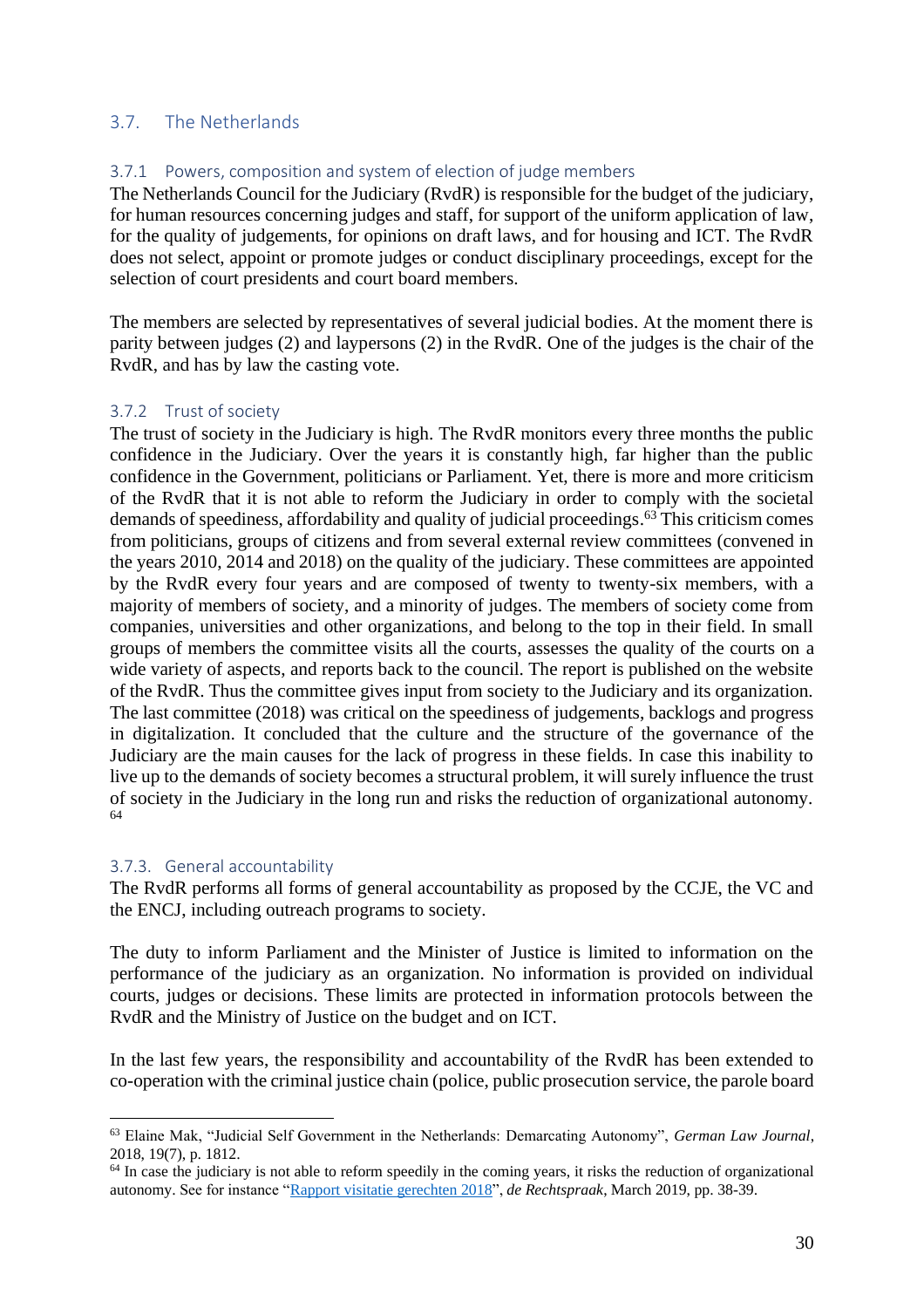and the Ministry of Justice) and the immigration chain (i.a. Immigration Service, Ministry of Justice and the Council of State). The aim of the co-operation is to improve the logistical performance (including ICT) of these chains. To improve the logistics of the chain more specific information has to be shared, probably also on specific courts. This co-operation responds to the criticism of society that these chains do not perform well.

# <span id="page-31-0"></span>3.7.4. Accountability for unethical conduct of members of the RvdR

There are no special rules for criminal or disciplinary liability for members of the RvdR. A criminal or disciplinary conviction can result in the member having to step down. There are no examples to date of unethical behavior of members of the RvdR. Judge-members of the RvdR can be disciplined by the Supreme Court.

# <span id="page-31-1"></span>3.7.5. Concluding observations

The high level of public trust in the judiciary appears to be due to the high quality work of the judges, the outreach programs to the citizens and press relations. However, the RvdR does not perform well on reforms necessary for the trust of society. The external review committee 2018 mentioned insufficient budget, but also the culture of the Judiciary and its governmental structure as causes that prevent sufficient progress. The judiciary has to find answers in order to maintain the high trust of society.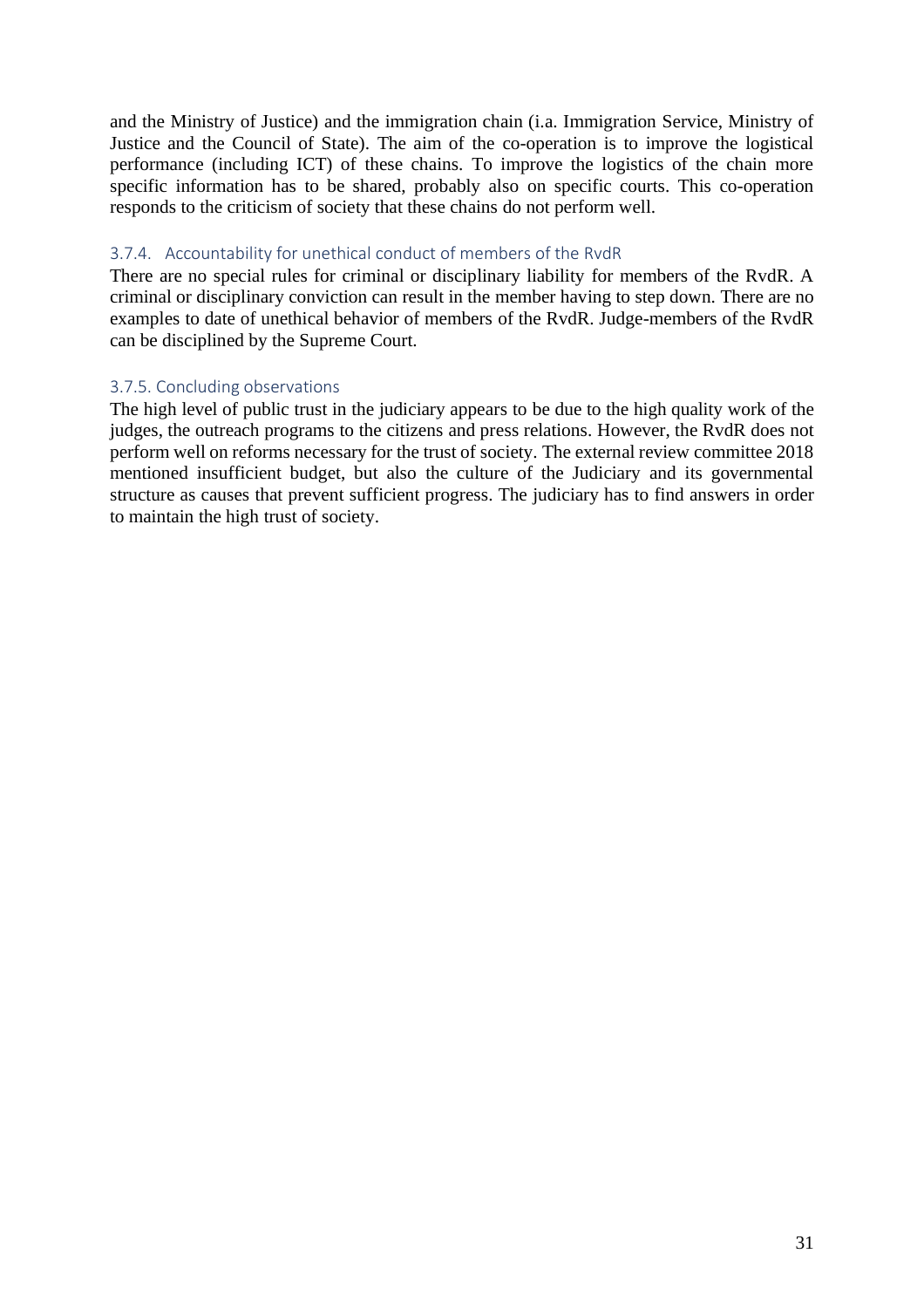#### <span id="page-32-0"></span>3.8 Norway

## <span id="page-32-1"></span>3.8.1 Powers, composition and system of election of judge members

The Norwegian Courts Administration (NCA) deals with the budget, the organizational development of the judiciary, its premises and ICT. NCA was established in 2002 together with the Appointment Board and the Supervisory Board. The three bodies are independent from each other, but the NCA has secretariat functions for the other two.

The NCA is composed of nine members: four judges, two lawyers, two members of civil society and one from the courts staff. The judge-members are appointed following consultation, inter alia, with the Norwegian Association of Judges.

#### <span id="page-32-2"></span>3.8.2 Trust of society

The trust in the Norwegian judiciary is monitored by the NCA and is continuously very high. Nevertheless, a State Committee recently proposed changes in the system of self-governance in order to create a council that better can live up to the demands of society (speediness and digitalization, better constitutional protection) and have the power to direct courts in national matters. The COVID-19 crisis made this obvious, because courts reacted differently to this on many issues such as the opening of courts. In the pending discussion on a new court mapping (in this case, reorganization of courts through remapping the districts, with an aim to reduce the number of total districts), some presidents of courts raised the question of who represents the judiciary to the other state powers: the NCA or the presidents of courts. This should be made clear as well in the proposed self-governance system.

#### <span id="page-32-3"></span>3.8.3 General accountability of the NCA

The NCA publishes annual reports for the public on the internet. Interviews are given on television. Financial statements are reported to the Government. In the national budget process, statistics and other developments in the Judiciary are reported. There is a formal and informal dialogue with the Minister and Parliament (Standing Committee). The NCA does not discuss individual cases or the performance of individual judges with the Government or Parliament.

Under the umbrella of the NCA, the courts organize outreach programs for the general public, such as open court days. There is no quality review of the Judiciary by a committee composed of members from society, nor court user surveys. Such a review and surveys are seen by the NCA and the Association of Judges to be necessary to improve the performance of the judiciary for the benefit of society.<sup>65</sup>

#### <span id="page-32-4"></span>3.8.4 Accountability for unethical conduct of members of the NCA

Members can be criminally and disciplinary prosecuted by the common rules. The NCA does not have powers to discipline judges. There have been no examples of prosecutions of members of the NCA so far. The ethics of the members are not seen to be a problem by society at large, or within political discourse.

#### <span id="page-32-5"></span>3.8.5 Concluding observations

The NCA accounts to the general public and to the other state powers in many ways. Nevertheless, its general accountability can be improved by receiving structural input from

<sup>&</sup>lt;sup>65</sup> According to input provided by expert consulted by the author during the drafting of the report.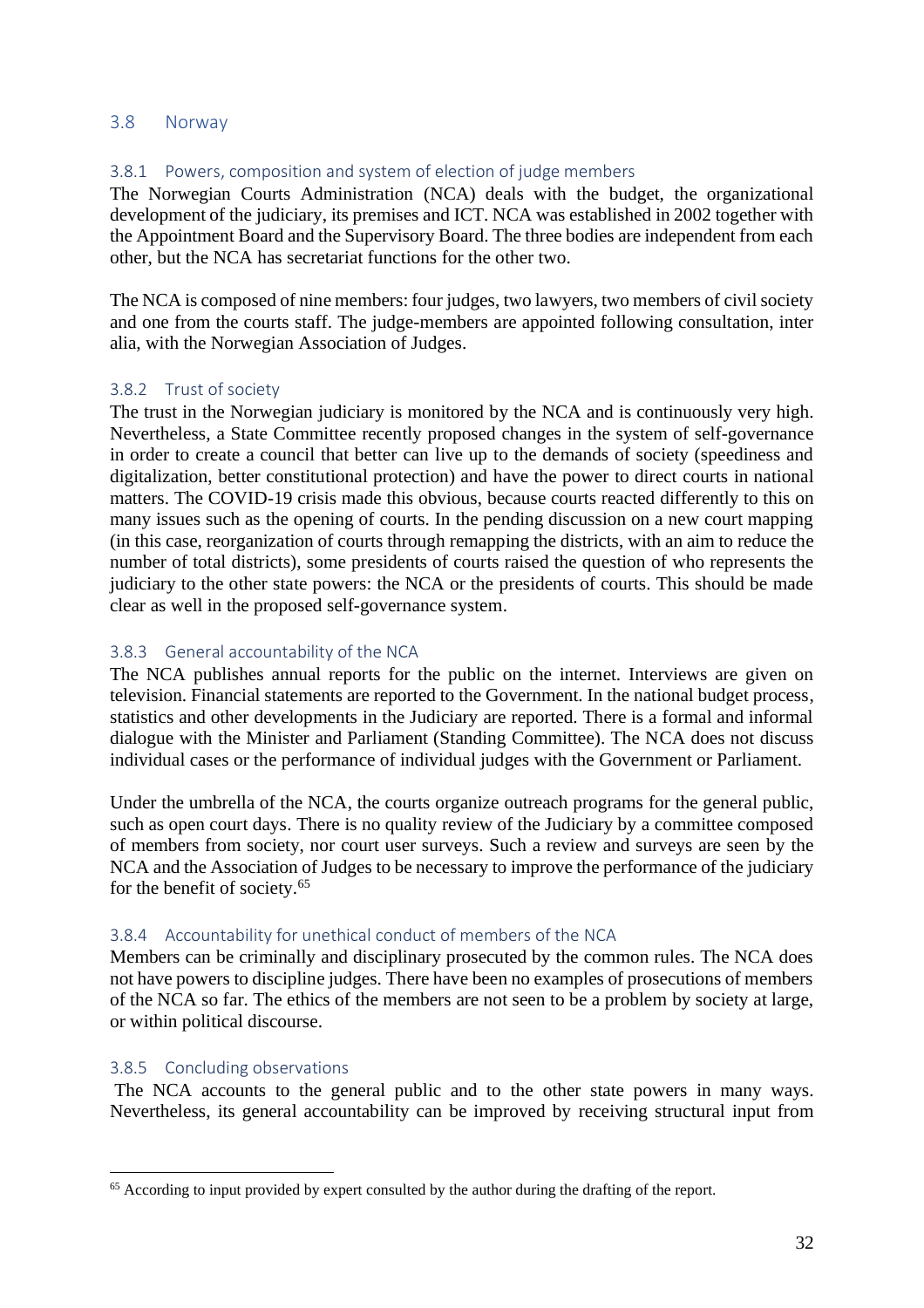society by introducing external reviews and court user surveys for the improvement of the performance and accountability of the Judiciary.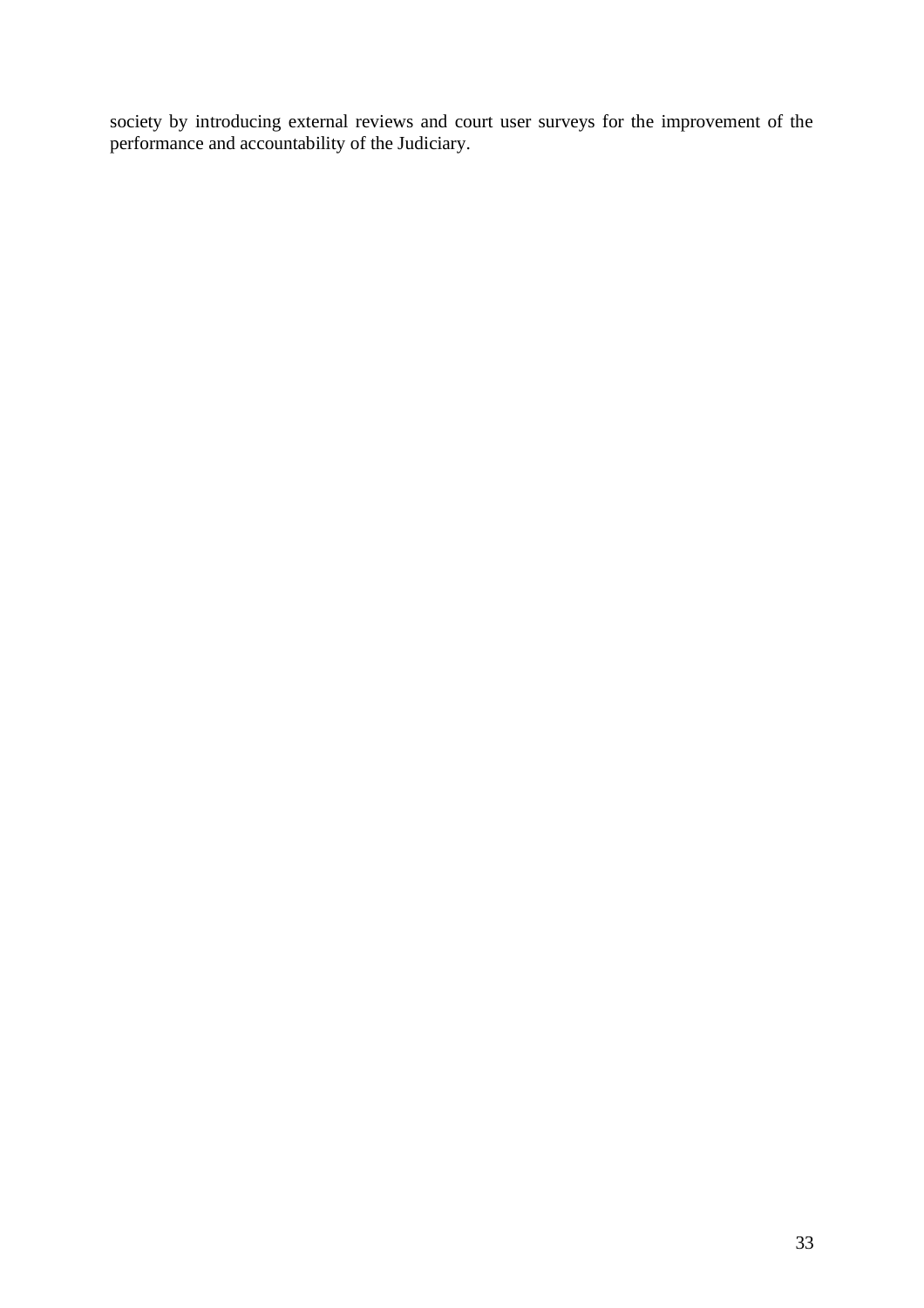#### <span id="page-34-0"></span>3.9. Poland

### <span id="page-34-1"></span>3.9.1 Powers, composition and system of election of judge members

The main powers of the National Council for the Judiciary (KRS) are in the field of appointments of judges, adopting ethical codes and expressing opinions on judicial training and legislation. Judges have a majority in the KRS (fifteen out of twenty-five members). They are selected by a simple majority of Parliament, on the basis of a selection process that lacks transparency. The Minister of Justice is responsible for the budget and for justice services.

#### <span id="page-34-2"></span>3.9.2 Trust of society

By law and de facto the KRS has had a strong independent position for many years, but the undermining of the independence of the KRS by the executive without successful resistance from society points to an apparent lack of trust of society.

From 2017 on, the judges in the KRS were not elected by judges anymore, but by Parliament (simple majority), and the power over the Judiciary was concentrated in the hands of the executive.<sup>66</sup> From that moment the KRS started to attack the independence of individual judges.<sup>67</sup> Because of these developments, the European Court of Justice and the Polish Supreme Court questioned the independence of the KRS, with the Supreme Court holding it not independent. <sup>68</sup> The ENCJ members ruled by a large majority that the KRS de facto was not independent from the executive anymore;<sup>69</sup> it had gradually become an instrument of the executive to appoint judges on the basis of loyalty to the Government and to attack judges who opposed the Government's judicial reforms. 70

#### <span id="page-34-3"></span>3.9.3 General accountability of the KRS

By law the KRS has a duty to inform both houses of Parliament and the President of the Republic on annual activities, current matters and needs of the justice system. The limits of this accountability are observed, because the law states that Parliament is not allowed to vote on this information. The KRS answers in writing questions of the Parliament, the Minister of Justice and the Ombudsman.

The KRS publishes the information given to the Parliament and the President of the Republic, and opinions on general matters, on the internet. Decisions in individual cases are not published. The Chair, Vice-chair or the Spokesperson of the KRS give interviews on television, radio and in newspapers. Before its reform, the KRS was never active in reaching out to the public, nor did it conduct external reviews on the performance of the Judiciary; it did not get input from

<sup>66</sup> Anna Sledzinska-Simon, ["The Rise and Fall of Judicial Self-Governance in Poland: On Judicial Reform](https://www.cambridge.org/core/journals/german-law-journal/article/rise-and-fall-of-judicial-selfgovernment-in-poland-on-judicial-reform-reversing-democratic-transition/391694FF9C3B193716DB41D02CB071B4)  [Reversing Democratic Transition"](https://www.cambridge.org/core/journals/german-law-journal/article/rise-and-fall-of-judicial-selfgovernment-in-poland-on-judicial-reform-reversing-democratic-transition/391694FF9C3B193716DB41D02CB071B4), *German Law Journal*, Special Issue, 2018, 19(7), p. 1839.

 $\frac{67}{100}$  Problematic measures taken by the KRS included: appointment of judges on the basis of loyalty rather than merit; establishment of ethical rules prohibiting all resistance of judges to the "reforms" of the government as forbidden political behavior; launching disciplinary proceedings against judges on the basis of these rules.

<sup>68</sup> See *A.K. and Others v Krajowa Rada Sądownictwa (EU:C:2019:982)*, *op. cit.*, note 12. For the follow-up on *A.K. and Others v Krajowa Rada Sądownictwa (EU:C:2019:982)* see Resolution of Civil, Criminal and Labour & Social Insurance Chambers of the Supreme Court of 23 January, 2020, n. 2/2020.

<sup>69</sup> For the reasons why, see the ["Position Paper of the Board of the ENCJ on the suspension of the KRS"](https://pgwrk-websitemedia.s3.eu-west-1.amazonaws.com/production/pwk-web-encj2017-p/News/Position%20paper%20ENCJ%20Board%20on%20position%20KRS%20and%20annexes%2027%20May%202020.pdf), ENCJ, May 2020.

<sup>70</sup> For examples and elaborate reasoning see ENCJ, *op. cit*. See also Pawel Filipek, ["New National Council of the](https://europeistyka.uj.edu.pl/documents/3458728/141910948/P.+Filipek_PWPM2018_pages-177-196.pdf)  [Judiciary and its Impact on the Supreme Court in the Light of the Principle of Judicial Independence",](https://europeistyka.uj.edu.pl/documents/3458728/141910948/P.+Filipek_PWPM2018_pages-177-196.pdf) *Problems of Contemporary International, European and Comparative Law*, 2018, pp. 177-196. See also David Kosar, ["Beyond Judicial Councils: Forms, Rationales and Impact of Judicial Self-Government in Europe"](https://www.cambridge.org/core/journals/german-law-journal/article/beyond-judicial-councils-forms-rationales-and-impact-of-judicial-selfgovernance-in-europe/664DE5677705E534D282A84E1134888A), *German Law Journal*, 2018, 19(7), p. 1586.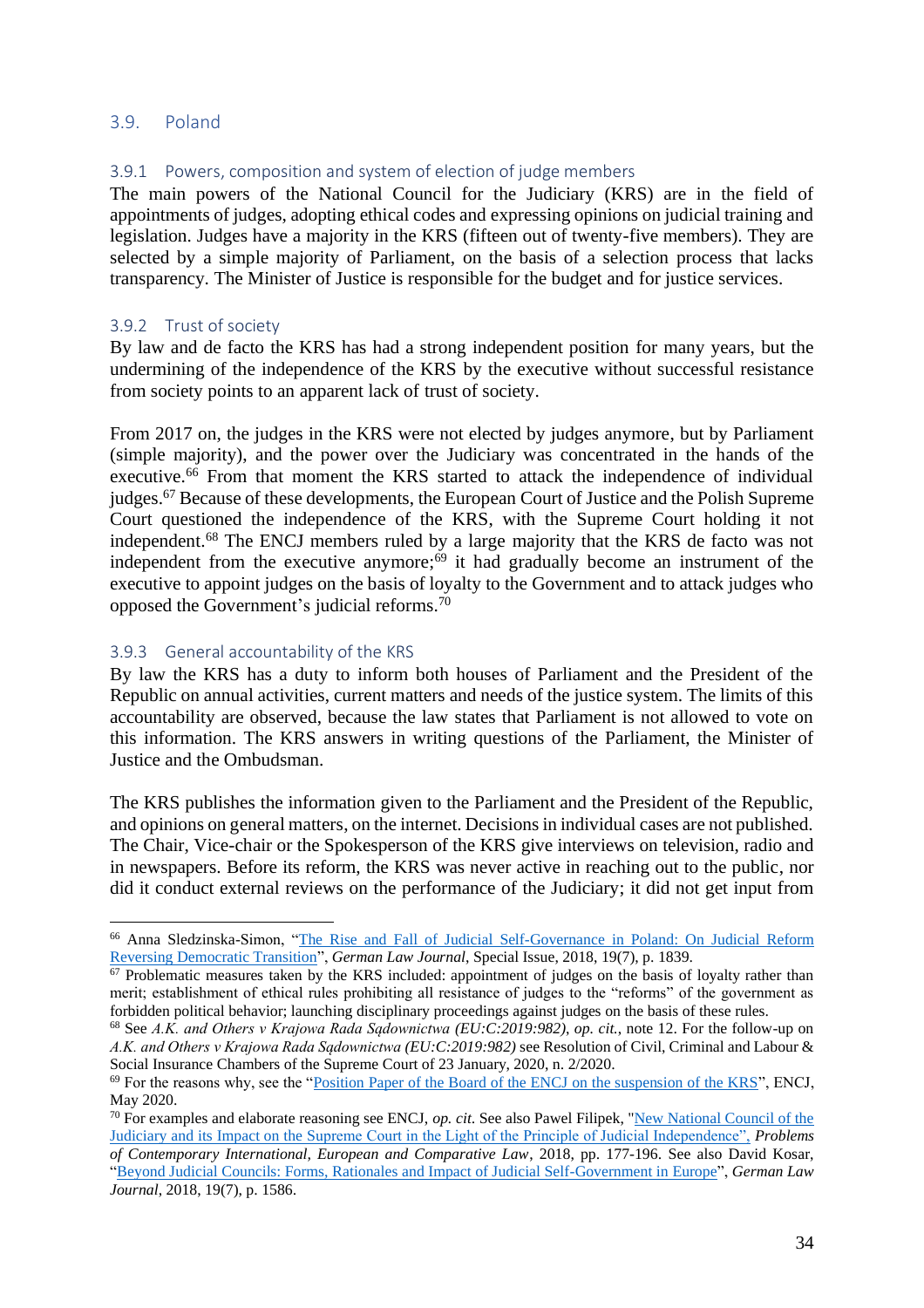society as to societal demands, nor act upon this input. Judges' associations now account to the general public by explaining to society what judges do at festivals and in judicial cafes, $71$  but the KRS has condemned these activities as forbidden political action for which judges are disciplinarily liable and prosecuted.<sup>72</sup>

A dialogue exists between the KRS and the Minister of Justice: the Minister is ex officio a member of the KRS. Furthermore, the KRS has a duty to notify the Minister of appointment procedures in specific cases, so the Minister may give her or his opinion on specific cases.

#### <span id="page-35-0"></span>3.9.4 Accountability for unethical conduct of a member of the KRS

All members of the KRS (judges and members of Parliament) have immunity from criminal liability,<sup>73</sup> meaning that they can only be prosecuted with the consent of a court (judges) or Parliament (members of Parliament) and judges can be disciplinarily liable.<sup>74</sup> The disciplinary procedure is before disciplinary courts, not the KRS. If judges lose the status of a judge, they cannot remain a member of the KRS.

In the last ten years there was only one case of corruption among members of the KRS. It concerned a member of Parliament who was simultaneously a member of the KRS.<sup>75</sup> In 2015, amid allegations of corruption, MPs voted not to grant a request by the prosecution to lift the member's parliamentary immunity. The member of Parliament lost his seat during the October 2015 parliamentary elections, and upon the resulting expiry of his immunity, was subsequently prosecuted.

In 2019, in the Kasta-watch affair<sup>76</sup> a member of the KRS was allegedly involved in a hatespeech campaign on social media against judges opposing the judicial reforms in Poland. In this campaign personnel files of judges from the Ministry of Justice were used. The KRS investigated the allegation by asking the member whether he was involved. On the basis of his denial, the KRS did not pursue the matter further.

In 2020, the Polish Supreme Court held, applying an ECJ test, that the KRS was not independent from the executive any more as of 2017.<sup>77</sup> This implies violation of the ethical standards that members must act in the best interest of the Judiciary. As yet, the council has not accounted for this situation, but cases are pending before the ECJ and the ECtHR.

<sup>77</sup> See note 68.

<sup>71</sup> Małgorzata Gersdorf and Mateusz Pilich, "Judges and Representatives of the People: A Polish Perspective", *European Constitutional Law Review*, 16(3), 2020, pp. 345-378, especially p. 378: "Due to some historical reasons (..) law appears an odd thing to a large part of our society; attitudes of legal nihilism are very common. It would be an illusion to believe that such attitudes might be changed in the short term. It is, rather, a task for years, requiring much patience and persistence. Nevertheless, judges should undertake this work. They have no other choice."

<sup>72</sup> Themis Association of Judges, *op. cit.*, note 8.

<sup>73</sup> *Constitution of the Republic of Poland 1997* art. 181 and art. 105, sec. 2.

<sup>74</sup> *Law of the Organization of Ordinary Courts 2001,* art. 107.

<sup>&</sup>lt;sup>75</sup> See [Freedom House Nations in Transit \(2016\),](https://freedomhouse.org/country/poland/nations-transit/2016) Poland, under the heading "Corruption" and "Bury usłyszał sześć [zarzutów, w tym przyjęcie dużej łapówki. Nie przyznał się do winy"](https://tvn24.pl/polska/cba-zatrzymalo-jana-burego-ra595725-3318481), *tvn24.pl*, 19 November 2015 for a description of the case involving former MP and member of the KRS Jan Bury.

<sup>&</sup>lt;sup>76</sup> ["Attacks on judges and independent prosecutors in Poland. An ODG event at the OSCE forum"](https://en.odfoundation.eu/a/9550,attacks-on-judges-and-independent-prosecutors-in-poland-an-odf-event-at-the-osce-forum/), Open Dialogue Foundation, September 2019.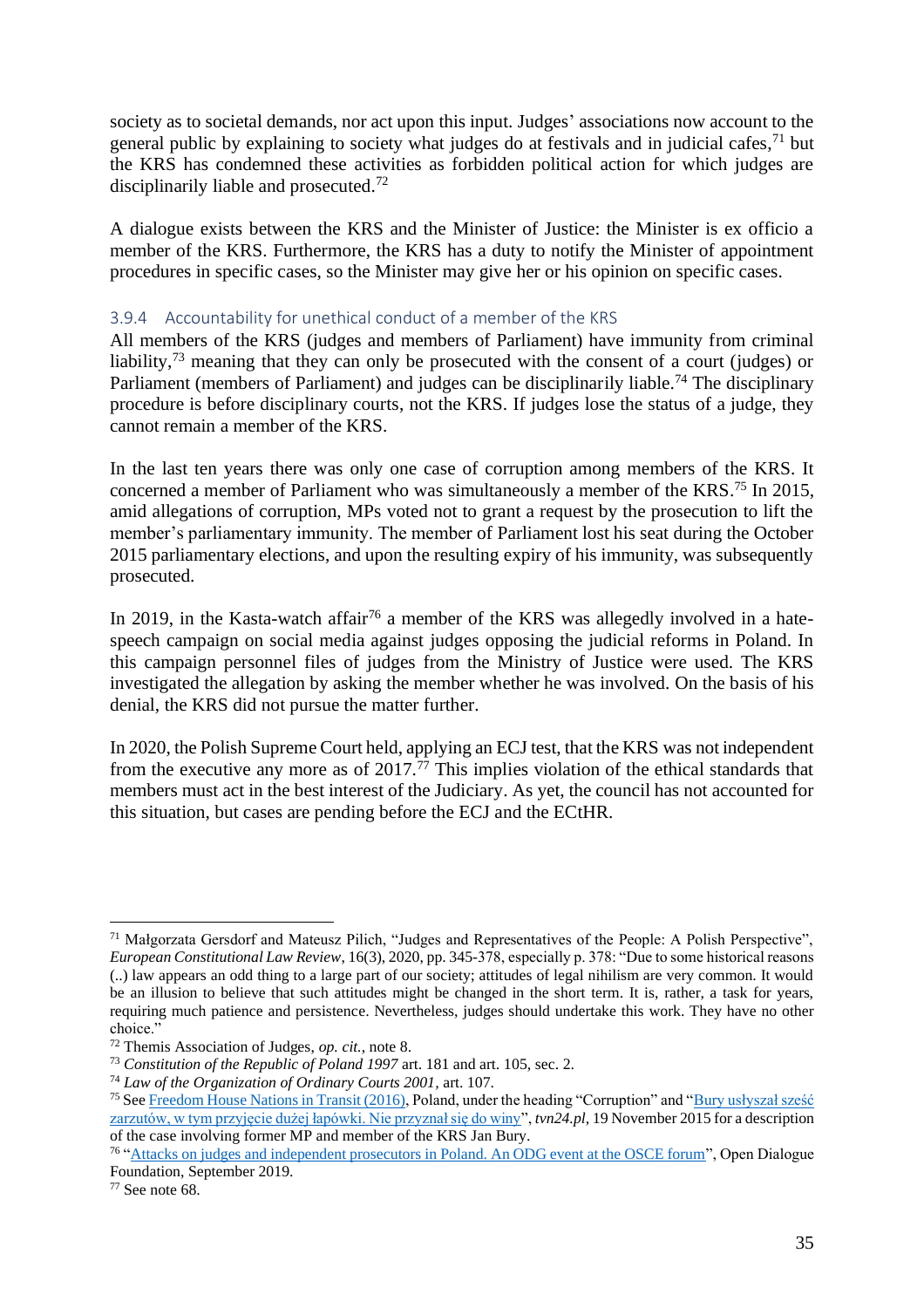#### <span id="page-36-0"></span>3.9.5 Concluding observations

The KRS has powers to safeguard the independence of the Judiciary, but since 2017 these powers have been used to further undermine the independence of judges. Since then, the members do not act in the best interests of an independent Judiciary anymore, which is a violation of international ethical standards of judges. This is despite the fact that the legislation on the KRS reflects the opinions of the CCJE, VC and ENCJ on accountability. A lack of public outreach may be a reason why the support of the citizens to the Judiciary was not sufficient to counter the serious undermining of the independence of the KRS.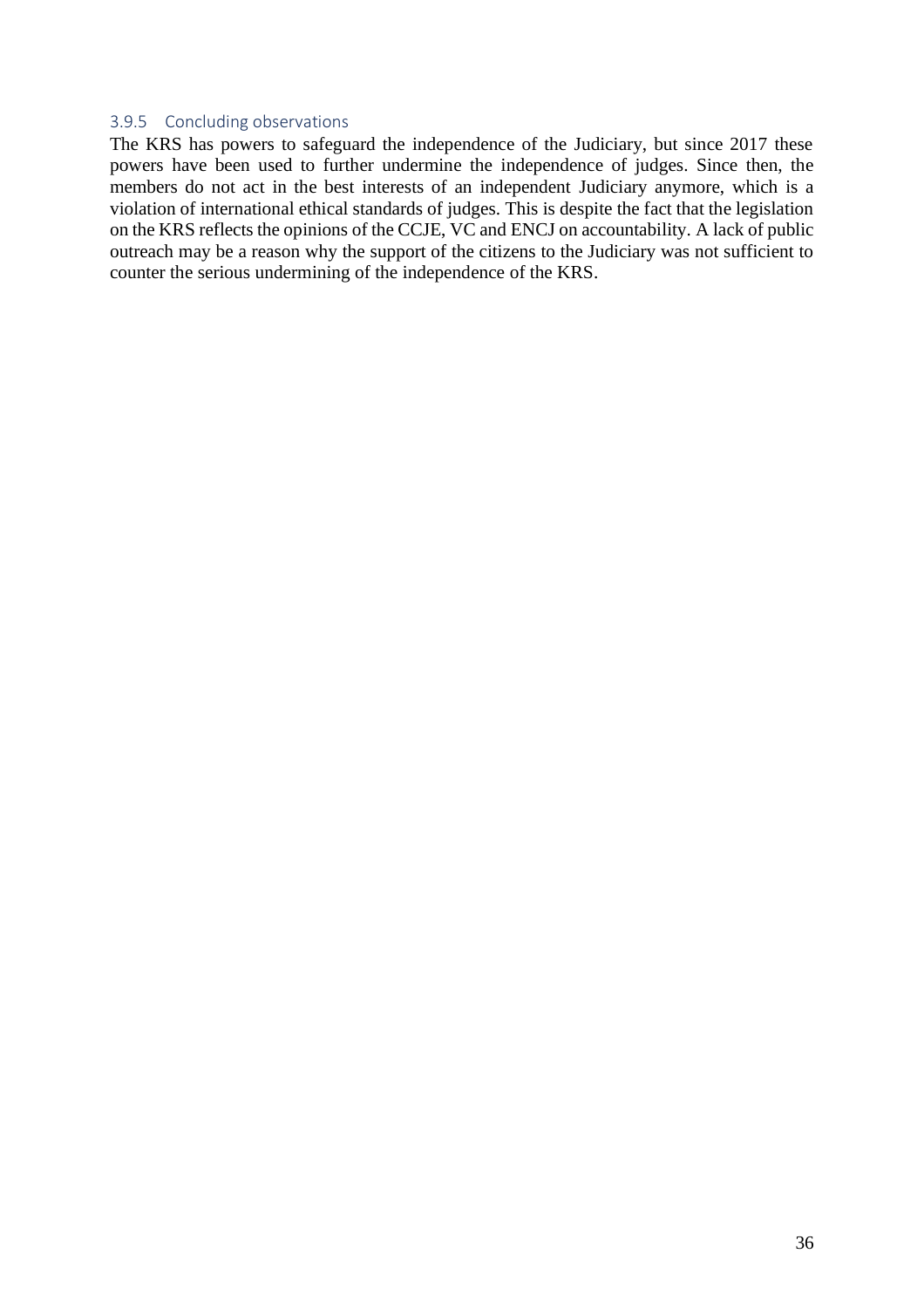#### <span id="page-37-0"></span>3.10 Romania

#### <span id="page-37-1"></span>3.10.1 Powers, composition and system of election of judge members

The main powers of the Romanian Superior Council of Magistracy (SCM) are the selection, evaluation and promotion of judges, and the disciplining of judges. The SCM also approves the code of judicial ethics and gives opinions on draft laws. The Minister of Justice is responsible for the budget and justice services.

The SCM consists of nineteen members, nine judges elected by their peers, five prosecutors, two lay members and three ex officio members, such as the president of the High Court of Cassation.

#### <span id="page-37-2"></span>3.10.2 Trust of society

The trust of society in the SCM is unstable. This is caused by the fact that the SCM and independent judges/prosecutors became more and more successful in the fight against corruption, which created political pressure against the judiciary (with reproaches of corporatism and lack of accountability), attempts to change legislation, and open conflicts among the judges and prosecutors of the SCM.<sup>78</sup> In 2011, the European Commission noted in its Mechanism for Cooperation and Verification (CVM) report that improving the accountability of the judiciary remains an important challenge, especially regarding the disciplinary system of judges.<sup>79</sup> Subsequent CVM reports have echoed these concerns. The lack of accountability of the SCM has been generally criticized.<sup>80</sup>

#### <span id="page-37-3"></span>3.10.3 General accountability

The SCM annually reports on the state of the judiciary and on its own activities. The reports are submitted to the Parliament and published. There is a formal and informal dialogue between the Minister of Justice and the SCM on the budget of the judiciary, because the budget of the courts is in the hands of the Minister. Such dialogues also exist with Parliament regarding draft laws. There has been a workshop convened between representatives of the judiciary and of other state powers to draft best practice guidelines for the relationship between the judiciary and the other state powers. The SCM has adopted these best practice guidelines; the other state powers not yet.

The agenda and the decisions of the SCM are published, except for preliminary decisions on disciplinary matters. Interviews on television are given.

#### <span id="page-37-4"></span>3.10.4 Accountability for unethical conduct of members of the SCM

Members of the SCM can be criminally prosecuted. The investigation is carried out by a special section of the SCM.<sup>81</sup> The ordinary rules for citizens apply, except that the SCM has to give its consent for a search or arrest warrant, just like in every case which involves judges or prosecutors.

<sup>78</sup> Bianca Selejan-Gutan, ["Romania: Perils of a "Perfect Euro-Model" of Judicial Council"](https://www.cambridge.org/core/journals/german-law-journal/article/romania-perils-of-a-perfect-euromodel-of-judicial-council/D910A4D3BF0BAF0E5A26C75965C0B31D), *German Law Journal*, Special issue — Judicial Self-Government in Europe, 19(7), 2018, p. 1708.

<sup>&</sup>lt;sup>79</sup> "Report from the Commission to the European Parliament and the Council on Progress in Romania under the Co-operation and Verification Mechanism", European Commission, COM(2011) 460 final, July 2011, at p. 5. CVM stands for the mechanism for Cooperation and Verification.

<sup>&</sup>lt;sup>80</sup> According to input provided by expert consulted by the author during the drafting of the report. See also Selejan-Gutan, *op. cit,* note 78.

<sup>&</sup>lt;sup>81</sup> Section for the Investigation of the Offences in the Justice System.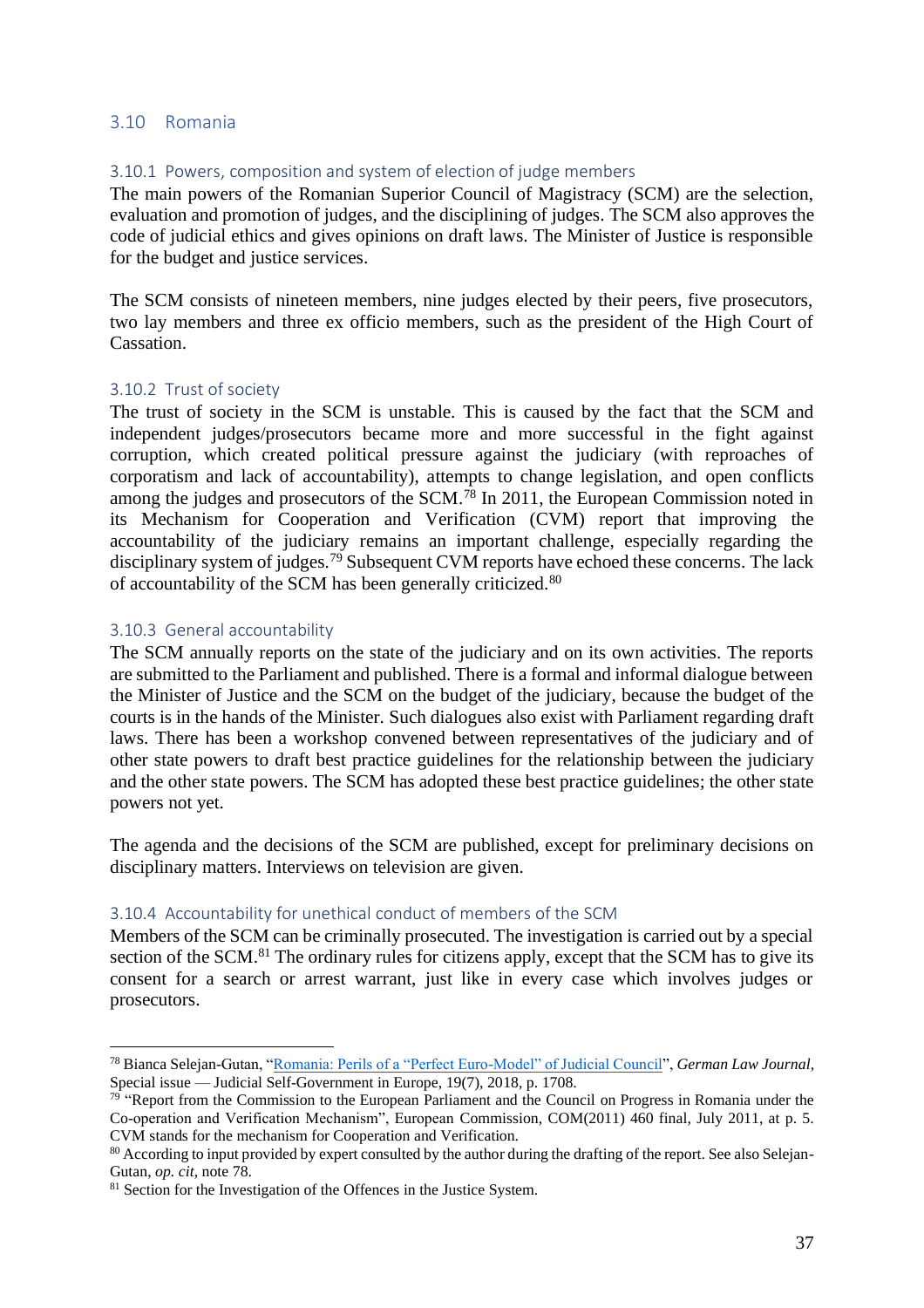Anyone can file a complaint about a judge. It is the Chief Inspector, who is appointed by the SCM on the proposal of a committee of five members of the CSM, who finally decides to disciplinarily prosecute. A case against a judge is decided by a section consisting of all judges of the SCM. Its disciplinary decisions can be appealed to the High Court of Cassation and Justice. In 2013, the plenum of the SCM removed two of its members due to unethical conduct. The Constitutional Court held the rules of removal unclear and therefore unconstitutional. The Constitutional Court reinstated the members. In 2015, a judge in the previous SCM was sentenced to one year in prison for corruption offences. The judge resigned from the judiciary.<sup>82</sup> A prosecutor of the same council was criminally charged, acquitted and reinstated as prosecutor.<sup>83</sup>

The position of the Chief Inspector is crucial in disciplining judicial members. Recently there was a scandal around the selection of Chief Inspector, because the minority of two in the committee claimed that the majority of three evaluated the candidate on evaluation criteria not provided by law. As of this writing the case is pending before a court.

#### <span id="page-38-0"></span>3.10.5 Concluding observations

The SCM seems to comply with international standards concerning general accountability. All decisions of the SCM on selection, promotion and discipline are open for judicial review, which creates some transparency and quality improvements, for instance on the criteria for evaluation. Rules have been established on best practices in the relationship between the judiciary and other state powers. This is important to guard independence in the necessary co-operation between the state powers, for instance regarding the budget of the courts in Romania.

The disciplinary prosecution of council members also seems to comply with international standards. An independent Chief Inspector, selected by the SCM, decides to prosecute, and the decision is taken by the relevant section of the SCM. Judicial review is open to the High Court of Cassation. Nevertheless, criticism of the lack of transparency and low accountability remains. If not addressed, that might endanger the independence of the judiciary.<sup>84</sup>

<sup>82</sup> See ["Toni Neacşu, fost membru CSM, condamnat definitiv la un an închisoare cu suspendare"](https://www.agerpres.ro/justitie/2015/03/23/toni-neacsu-fost-membru-csm-condamnat-definitiv-la-un-an-inchisoare-cu-suspendare-17-10-51), *agerpres.ro*, 23 March 2015 for a description of the case involving former SCM member Adrian Toni Neacşu.

<sup>83</sup> See ["George Bălan, fost vicepreşedinte CSM trimis în judecată de DNA şi achitat definitiv, revine în](https://www.romaniatv.net/george-balan-fost-vicepresedinte-csm-trimis-in-judecata-de-dna-si-achitat-definitiv-revine-in-magistratura_483406.html)  [magistratură"](https://www.romaniatv.net/george-balan-fost-vicepresedinte-csm-trimis-in-judecata-de-dna-si-achitat-definitiv-revine-in-magistratura_483406.html), *romaniatv.net*, 19 July 2019 for a description of the case involving former vice-president of the SCM George Balan.

<sup>84</sup> See Selejan-Gutan, *op. cit,* note 78,p. 1739 and further.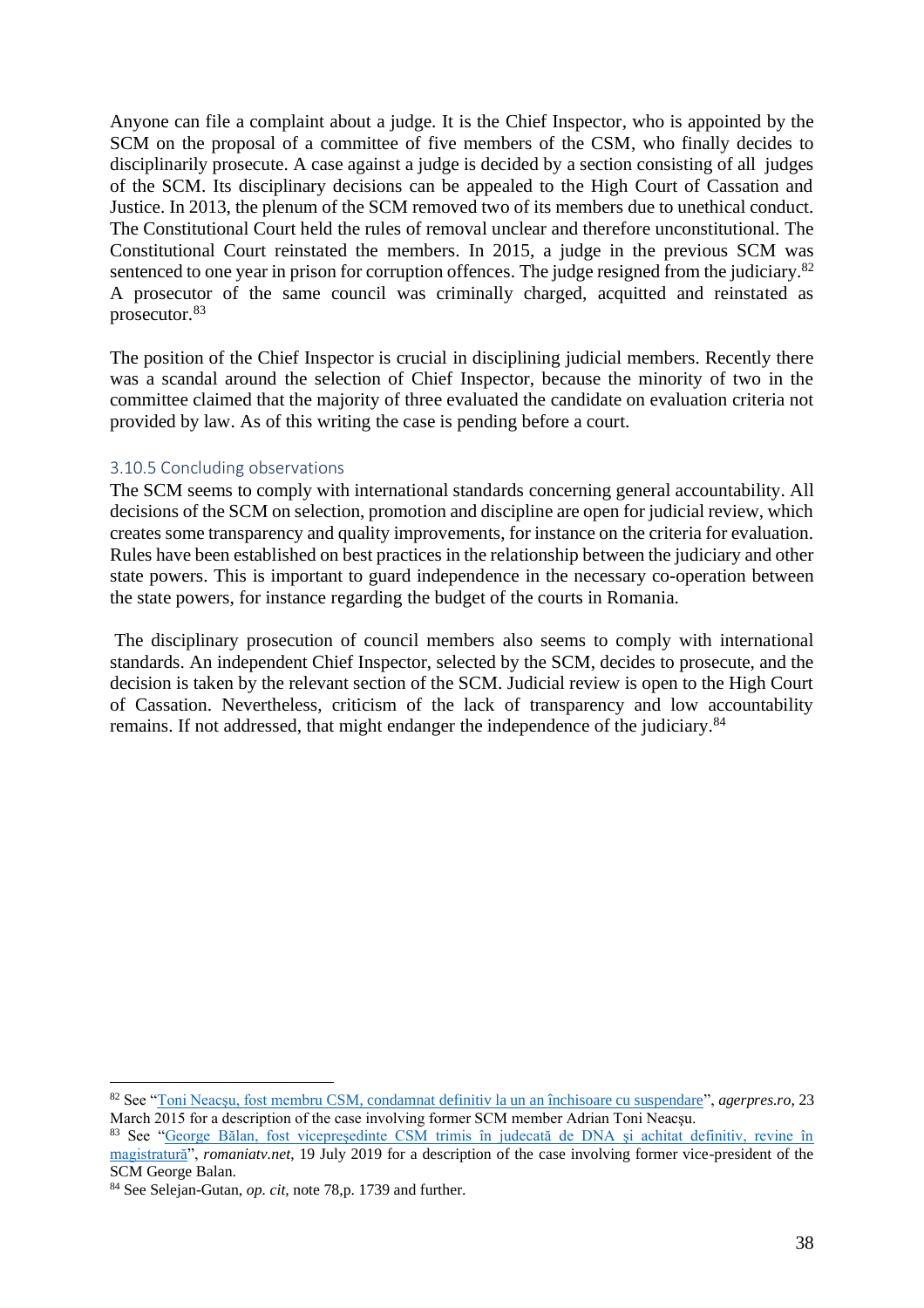### <span id="page-39-0"></span>3.11 Spain

#### <span id="page-39-1"></span>3.11.1 Powers, composition and system of election of judge members

The General Council for the Judiciary (CGPJ) has powers to appoint, transfer and promote judges, as well as to discipline judges. It issues opinions and recommendations to Parliament. The CGPJ prepares its own budget, which is then decided on by Parliament. The budget for the courts and the responsibility for court services are with the Minister of Justice.

The CGPJ has twenty-one members, twenty elected by Parliament with a 60% majority: twelve judges and eight lay members. The members cannot be re-elected. The President is chosen by the twenty members of the council elected by Parliament, but in practice this tends to be determined through political negotiations as well.

Recently the Government proposed to change the 60% majority required for the parliamentary vote on selection of CGPJ members to a 50% majority in a second round should nobody be elected in the first round. No doubt this will make the CGPJ even more political in the eyes of society and judges. 85 86

#### <span id="page-39-2"></span>3.11.2 Trust of society

The trust of society in the CGPJ is low but is improving in the last four years.<sup>8788</sup> The main reason for the low trust is the election system of the members of the CGPJ. The process of selection involves negotiations between political parties, but it is not always easy for them to reach an agreement. In 2008, 2013 and 2018 these negotiations resulted in members of the CGPJ staying on for more than a year after the end of their terms. As a consequence the council is perceived as politized by citizens and judges alike. Almost 70% of judges feel that appointments by the council for high judicial positions are based on other reasons than competence and merit.<sup>89</sup> Judges in Spain are broadly perceived by society as independent in deciding cases.

#### <span id="page-39-3"></span>3.11.3 General Accountability

The CGPJ accounts to the general public and Parliament by annual published reports on the state of the Judiciary. It publishes its decisions on the internet. Since 2012, the CGPJ participates in a dialogue with Parliament to enhance institutional collaboration, although the CGPJ is not obliged to appear in Parliament.<sup>90</sup> The CGPJ is only obliged to answers questions of Parliament regarding the annual report.

In a Mixed Commission, the CGPJ and the Minister of Justice cooperate formally and informally on urgent matters such as the COVID-19 pandemic, and more strategic matters, such

<sup>&</sup>lt;sup>85</sup> The European Judges Association says in its communication of 13 October 2020 on the legislative proposal that it will "increase the risk of political influence in the appointment of members of the Judicial Council, damaging the perception of the society on an effective judicial independence. See ["https://www.iaj-uim.org/news/eaj](https://www.iaj-uim.org/news/eaj-statement-about-spain/)[statement-about-spain/"](https://www.iaj-uim.org/news/eaj-statement-about-spain/), EAJ, October 2020.

<sup>&</sup>lt;sup>86</sup> See Nuria Diaz Abad, "The Time to Speak Up: Why the Reform of the Spanish Council of the Judiciary [Disrespects European Standards"](https://verfassungsblog.de/the-time-to-speak-up/), *VerfBlog*, 2020.

<sup>&</sup>lt;sup>87</sup> Aida Torres Perez, "Judicial Self-Government and Judicial Independence: the Political Capture of the General Council of the Judiciary in Spain", *German Law Journal*, 2018, 19 (7), p. 1769 and further.

<sup>88</sup> See 3.11.5

<sup>89</sup> ENCJ, *op. cit.*, note 60, p. 34.

<sup>90</sup> Perez, *op. cit.*, note 87, p. 1794.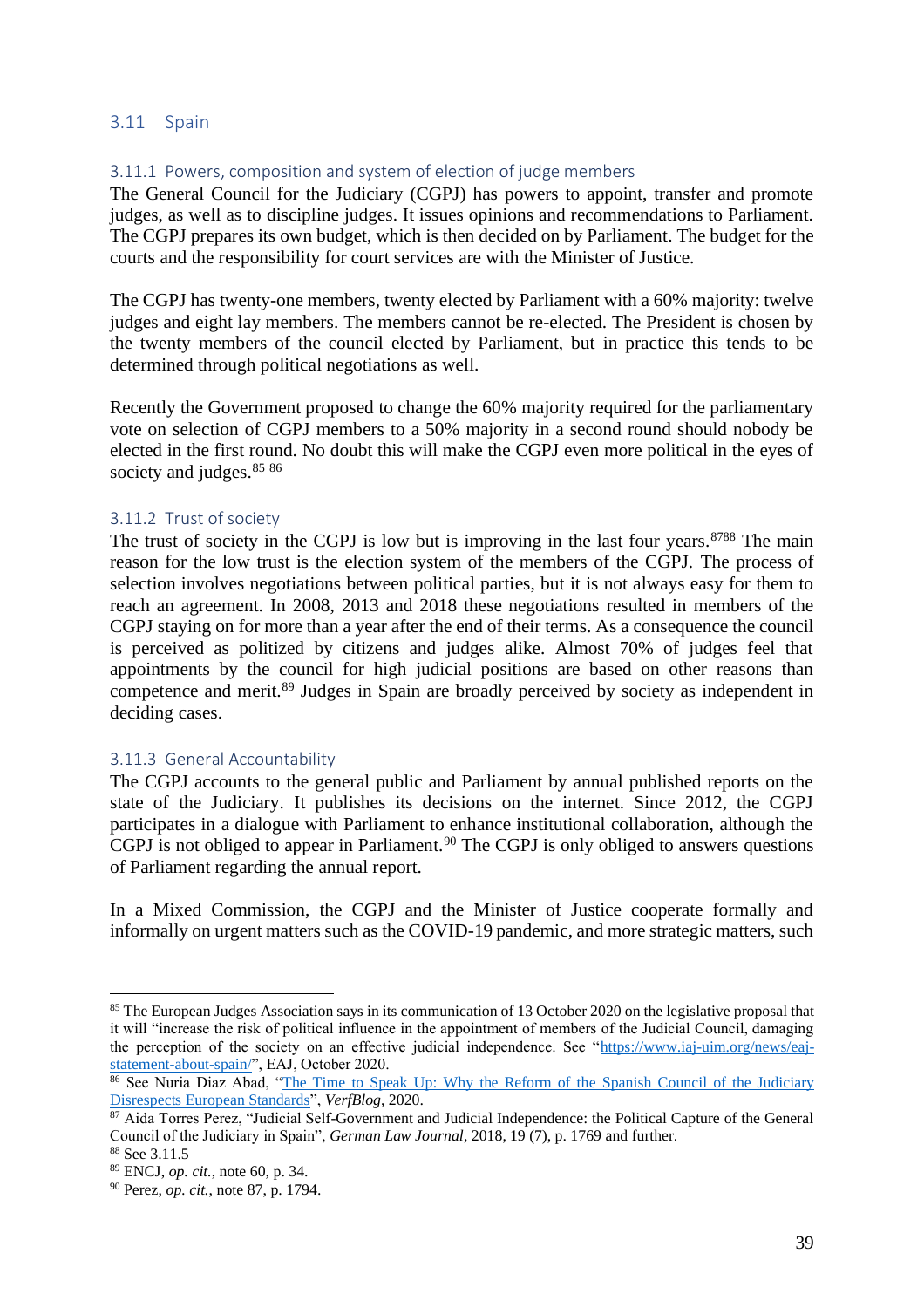as partnership agreements regarding information exchange, database access and on new technologies.

In 2010, the CGPJ formulated objective criteria and evaluation requirements for appointments of judges in high positions on the basis of merit and competence.<sup>91</sup> In 2020, the Commission on Judicial Ethics of the Council considered that members are advised not to be phoned or visited by candidates for a high judicial position. Decisions of the CGPJ can be challenged by way of judicial review before the Supreme Court.

Since 2014, the CGPJ implements a policy of transparency, including a transparency portal, which provides the public with information on topics such as remuneration, declaration of assets of all members, travel expenses and company cars. This effort was recognized with a first place award by the Council for Transparency and Good Governance, a council established by Spanish law, for the year 2017.

# <span id="page-40-0"></span>3.11.4 Accountability for unethical conduct of members of the CGPJ

The members of the CGPJ may be criminally prosecuted. A criminal charge has to be brought before the Supreme Court. A three-fifths majority of the CGPJ can fire a member of the Council for serious breach of his or her duties.

In 2012, the President of the Council resigned after having charged more than Euro 6000 on the budget of the council for private travelling.

# <span id="page-40-1"></span>3.11.5 Concluding observations

The way politicians are involved in the appointment of members of the CGPJ is reason for citizens to distrust the independence of the Council. This especially applies to discretionary appointments of judges for high positions, which are perceived to be taken on the basis of (political) loyalty rather than merit and competence. Since the aforementioned reforms in 2010, the Council has been working to improve the trust of the citizens by investing in accountability: dialogue, transparency (asset declaration of members), objective criteria of promotion of judges, and stricter ethical rules. As a result the trust of society is improving.

<sup>91</sup> *Ibid*., p. 1788.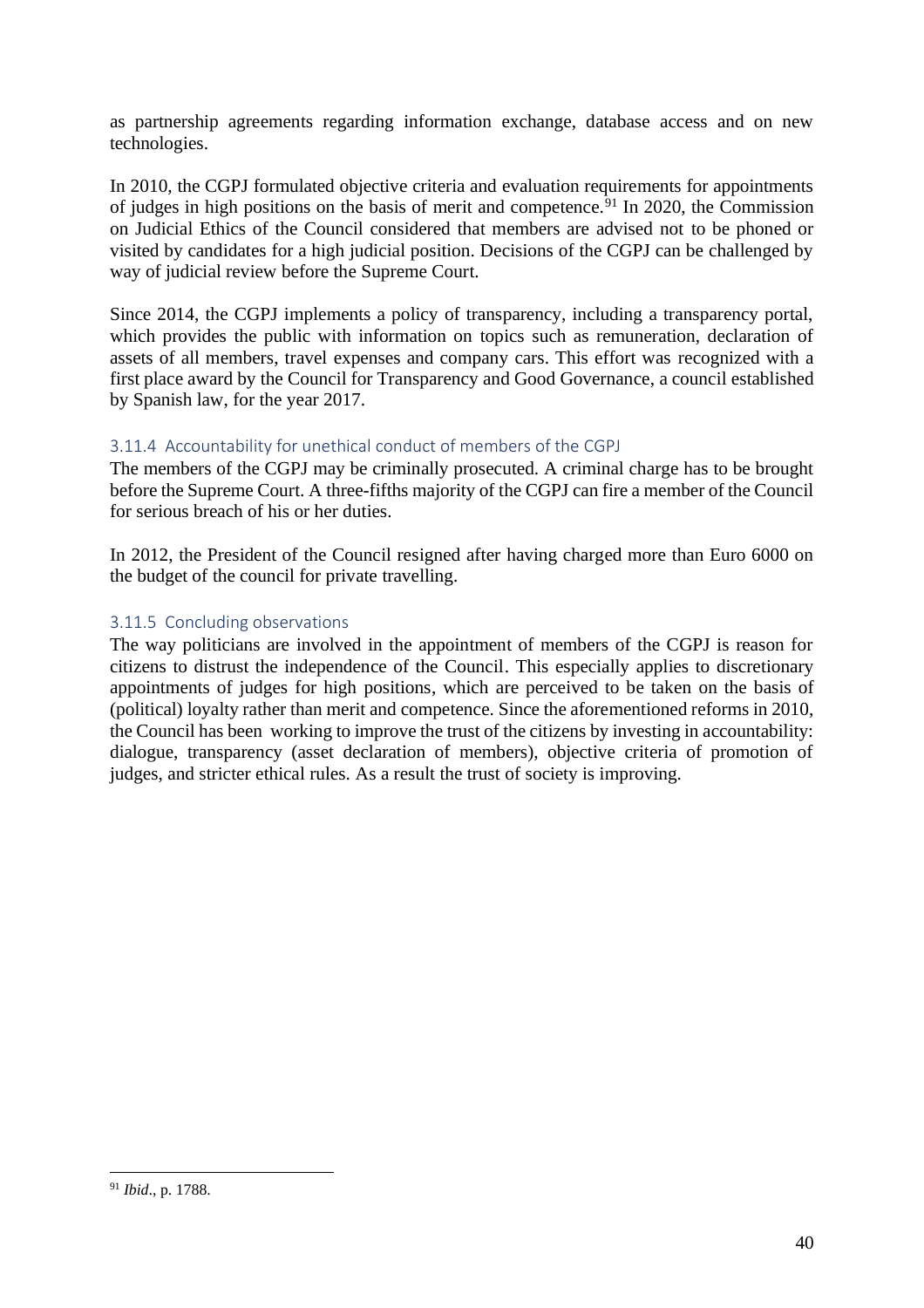#### <span id="page-41-0"></span>3.12. Ukraine

### <span id="page-41-1"></span>3.12.1 Powers, composition and system of election of judge members

The High Council of Justice (HCJ) reviews the selection of judges made by the High Qualification Commission of Judges and decides whether a person will be proposed to the President of Ukraine for an appointment as judge. The transfer of judges from one court to another is also one of the powers of the HCJ. It also has disciplinary powers and the power to dismiss judges.

The HCJ has twenty-one members: ten judges elected by their peers and ten elected by, respectively, the President of Ukraine (2), Parliament (2), advocates (2), law schools (2) and prosecutors (2). The Chair of the Supreme Court is ex officio member. The President of the HCJ is elected by the members for two years and can be re-elected.

#### <span id="page-41-2"></span>3.12.2 Trust of society

The public support for the courts and the HCJ is low, due to corruption in the Judiciary. Although considerable progress has been made in the fight against corruption, mostly on the legislative level, it remains a big issue in the Judiciary. The practice of the HCJ is generally seen as a problem<sup>92</sup> rather than a contribution to the fight against corruption. In July 2020, the public support for courts was 12%, while 78% do not trust the judicial system overall. The Judiciary is currently at the top of public agencies least trusted by the public.<sup>93</sup>

#### <span id="page-41-3"></span>3.12.3 General accountability

The HCJ publishes its final decisions on the website and issues press releases. Dismissed judges can appeal the HCJ decision to the Supreme Court.

Apart from the above, the HCJ does not account to society, the Minister of Justice, or to Parliament. It does not organize outreach activities, like open days in court for citizens explaining what judges do.

The HCJ publishes annual reports on independence of judges,<sup>94</sup> but the reports are focused on independence from external pressures, not about the dangers to independence from within the Judiciary by internal pressures from presidents of courts, <sup>95</sup> or pressure from the HCJ on judges by using its disciplinary authority.<sup>96</sup> Reportedly, judges who recently protested against actual internal pressures were not supported by the HCJ, but criminally and disciplinarily prosecuted. Members of the HCJ are thought to pressure judges for certain outcomes of individual cases.<sup>97</sup>

#### <span id="page-41-4"></span>3.12.4 Accountability for unethical conduct of members of the HCJ

The integrity of the members of the HCJ has widely been seen as a problem. That is why the President of Ukraine proposed to Parliament to establish the Integrity Commission, consisting

 $92$  "Analytical reports claim that legislative assignment of creation of new courts and lustration of the judicial corps to agencies consisting mostly of judges (HQCJ and HCJ) was a fatal mistake in terms of public interests (..)". See [Democracy Justice Reforms,](http://www.en.dejure.foundation/library/judicial-in-dependence) *op. cit.,* note 55, p. 8.

<sup>&</sup>lt;sup>93</sup> ["The beginning of a new political year: trust in social institutions"](http://razumkov.org.ua/napriamky/sotsiologichni-doslidzhennia/pochatok-novogo-politychnogo-roku-dovira-do-sotsialnykh-instytutiv-lypen-2020r), Razumkov Centre, July 2020.

<sup>94</sup> See annual reports on independence of judges in Ukraine: [https://hcj.gov.ua/page/shchorichna-dopovid-pro](https://hcj.gov.ua/page/shchorichna-dopovid-pro-stan-zabezpechennya-nezalezhnosti-suddiv-v-ukrayini)[stan-zabezpechennya-nezalezhnosti-suddiv-v-ukrayini.](https://hcj.gov.ua/page/shchorichna-dopovid-pro-stan-zabezpechennya-nezalezhnosti-suddiv-v-ukrayini)<br><sup>95</sup> ["On the State of Ensuring Independence of Judges in Ukraine. Shadow annual report \(2019\)",](https://pravo.org.ua/ua/about/books/SR_JudjesInd_2019) the Center for

Political and Legal Reforms (CPLR).

<sup>96</sup> [Democracy Justice Reforms,](http://www.en.dejure.foundation/library/judicial-in-dependence) *op. cit.,* note 55, p. 8.

 $\frac{97}{2}$  According to input provided by expert consulted by the author during the drafting of the report.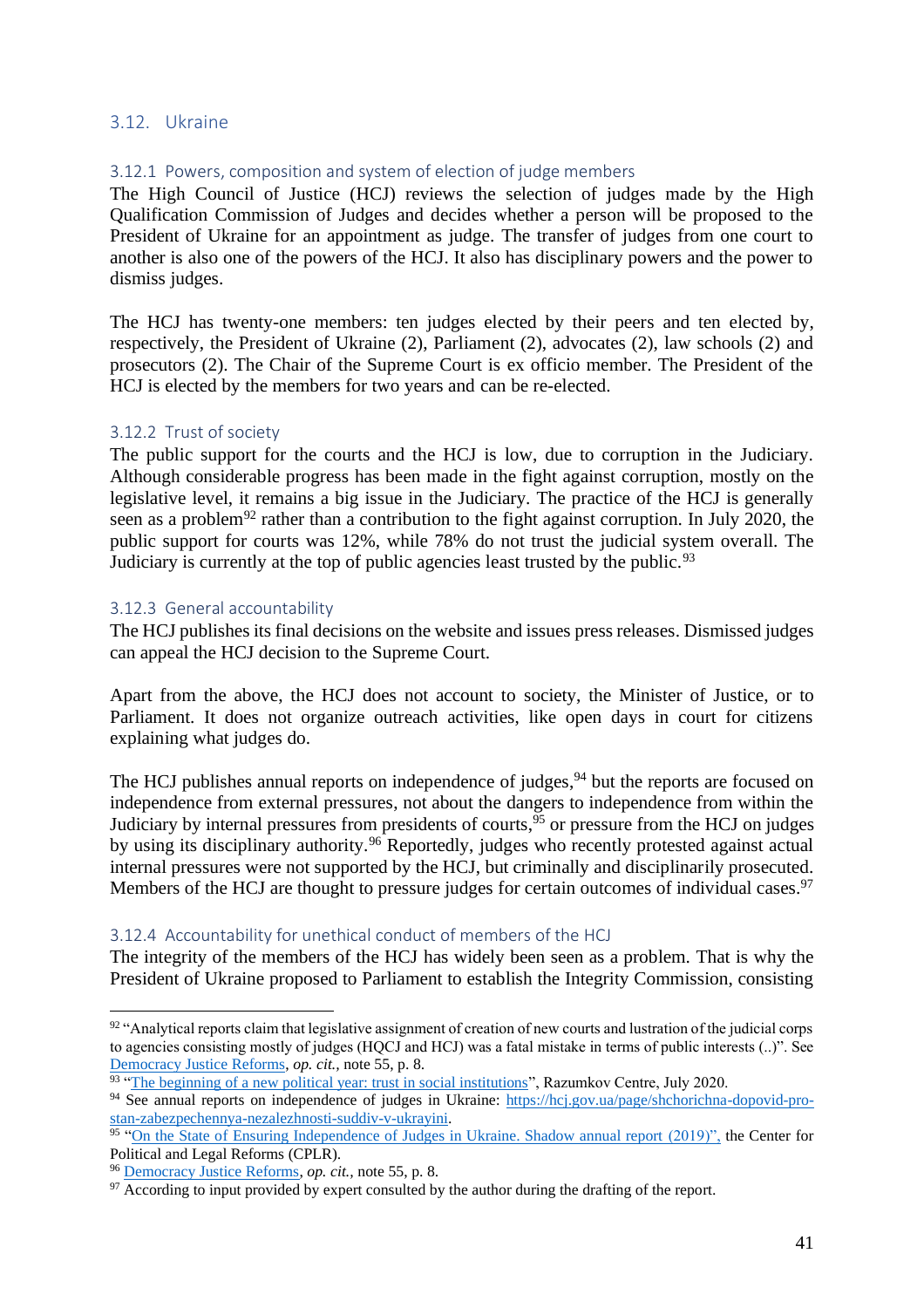of three international experts and three members of the HCJ, for "cleaning" the Supreme Court and the HCJ. In 2019, Parliament accepted this proposal. The issue was brought before the Constitutional Court, which held in March 2020 that the law on the Integrity Commission was unconstitutional because the Integrity Commission, as a subordinated body to the HCJ, couldn't be involved in "cleaning" the HCJ members. As a reaction to this judgement, in July 2020 several amendments to the law were introduced to the Parliament, one of them proposing the introduction of a mechanism to ensure the integrity of HCJ members by pre-screening the HJC candidates as well as current HJC members by an independent commission with international experts in a decisive role.<sup>98</sup> This proposal is in line with recent agreements between Ukraine and the IMF,<sup>99</sup> and Ukraine and the European Union.<sup>100</sup> Experiences with pre-selecting judges for the High Anti-Corruption Court by international experts with a veto right are very positive.<sup>101</sup>

#### <span id="page-42-0"></span>3.12.5 Concluding observations

The legal rules on independence of the HCJ are robust, but unethical conduct of its members is nonetheless still perceived to be a problem. The HCJ is not seen to fight corruption in the judiciary, but on the contrary to maintain the system of corruption, for instance by internally pressuring judges in individual cases.

Solutions can be found by involving 'eyes from outside the national legal community' in the work of the HCJ. The following possibilities could be considered:

First, the introduction of seats for non-lawyers in the HCJ. Second, the introduction of the involvement of persons of high moral reputation in the pre-selection of candidates for the HCJ, possibly international experts (temporarily). And last, the introduction of a duty to inform the President of Ukraine, the Minister of Justice and Parliament.

<sup>98</sup> Two alternative draft laws to the presidential draft law on 'Judicial Reform' submitted to Parliament, draft law no. 3711-1, [https://www.pravo.org.ua.](https://www.pravo.org.ua/) See weekly analytics of the CPLR for 6-13 July, 2020.

<sup>&</sup>lt;sup>99</sup> ["Ukraine: Request for Stand-by Arrangement"](https://www.imf.org/en/Publications/CR/Issues/2020/06/10/Ukraine-Request-for-Stand-by-Arrangement-Press-Release-Staff-Report-and-Statement-by-the-49501), International Monetary Fund (IMF) Staff Country Report No. 20/197, June 11, 2020, para 23(b).

<sup>&</sup>lt;sup>100</sup> [Memorandum and Loan Agreement,](https://ec.europa.eu/info/sites/default/files/economy-finance/ukraine_memorandum_of_understanding_eu_version.pdf) July 2020, Annex I: Structural Reform Criteria, point no. 3. See [https://www.kmu.gov.ua/en/news/uryad-pidpisav-ugodu-shchodo-otrimannya-12-mlrd-yevro-makrofinansovoyi](https://www.kmu.gov.ua/en/news/uryad-pidpisav-ugodu-shchodo-otrimannya-12-mlrd-yevro-makrofinansovoyi-dopomogi-vid-yes)[dopomogi-vid-yes.](https://www.kmu.gov.ua/en/news/uryad-pidpisav-ugodu-shchodo-otrimannya-12-mlrd-yevro-makrofinansovoyi-dopomogi-vid-yes)

<sup>101</sup> [Democracy Justice Reforms,](http://www.en.dejure.foundation/library/judicial-in-dependence) *op. cit.,* note 55, p. 8.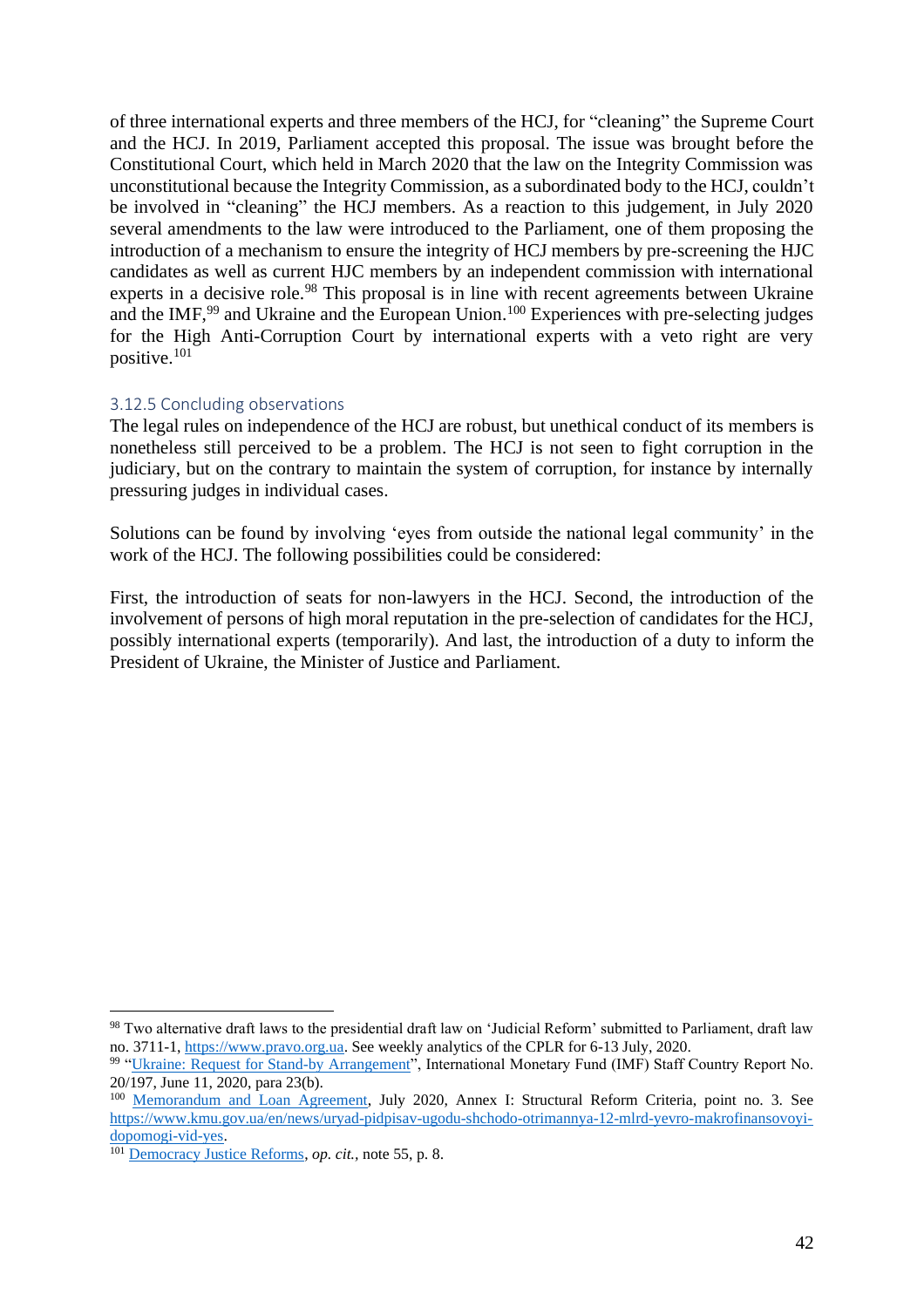# <span id="page-43-0"></span>Chapter 4: Analysis and Recommendations

# <span id="page-43-1"></span>4.1. Supplement the Kyiv Recommendations with rules on accountability of councils

Councils must be accountable to society for the reason that citizens must be able to trust that councils use the powers society invested in them for the benefit of the citizens. Accountability of councils is about the legitimacy of judicial self-governance. This wide concept of accountability does not only include (legal) rules concerning councils, but also their practices. In short: it is about legality and (judicial) culture. It goes without saying that changes of culture in organizations take time. The same applies, perhaps even more, for changes of culture in judiciaries. 102

Select country cases in Chapter 3 show that judicial self-governance<sup>103</sup> does not necessarily imply freedom from undue influence or control of individual judges, ethical conduct of councils and their members, or good governance by councils. Problems mentioned in one or more countries include:

- Transparency on the procedures of the councils is sometimes lacking, so society is not able to see whether they are independent, govern the judiciary well, or that their members behave ethically;
- Decisions of councils are not always reasoned;
- Decisions of councils on appointments to high judicial positions are not seen to be taken on the basis of merit and competence alone, but also in the interest of political parties or in the interest of groups of judges;
- Decisions of councils on disciplinary matters concerning its members are not seen to be taken on the basis of ethical rules alone, but also on the basis of self-interest or other interests;
- Councils are not trusted to fight corruption in the Judiciary;
- Council members are seen to influence the outcome of individual cases;
- Councils are not able to live up to the expectations of the citizens as to speediness of judicial reforms.

The results of chapter 3 show that it is important to establish rules and practices (a judicial culture) of accountability. The Kyiv Recommendations can be very helpful in developing such a culture. That is why it is recommended that the Kyiv Recommendations should be supplemented by rules of guidance on accountability of councils. As not all OSCE participating States are members of the Council of Europe, this would also ensure the broad dissemination of guidance drawing on relevant regional and international standards.

In several countries political actors have threatened to reduce the powers of councils because of the abovementioned problems.<sup>104</sup> However the answer is not a reduction of independence of councils, but the development of a judicial culture of accountability, because an independent judiciary and independent judicial self-governing bodies best serve society.

# Recommendation:

<sup>&</sup>lt;sup>102</sup> This report is not about the managerial instruments how to achieve such a culture change, so the report refers – in this stage – to the instruments the OSCE/ODIHR uses in its culture programs, like education. It might be advisable to go in deeper into this aspect in further studies.

<sup>&</sup>lt;sup>103</sup> Even in case the judicial self-governance is in accordance with international standards of independence.

<sup>104</sup> See, for example, in Spain (at 3.6.5) and in Kazakhstan (at 3.11.5).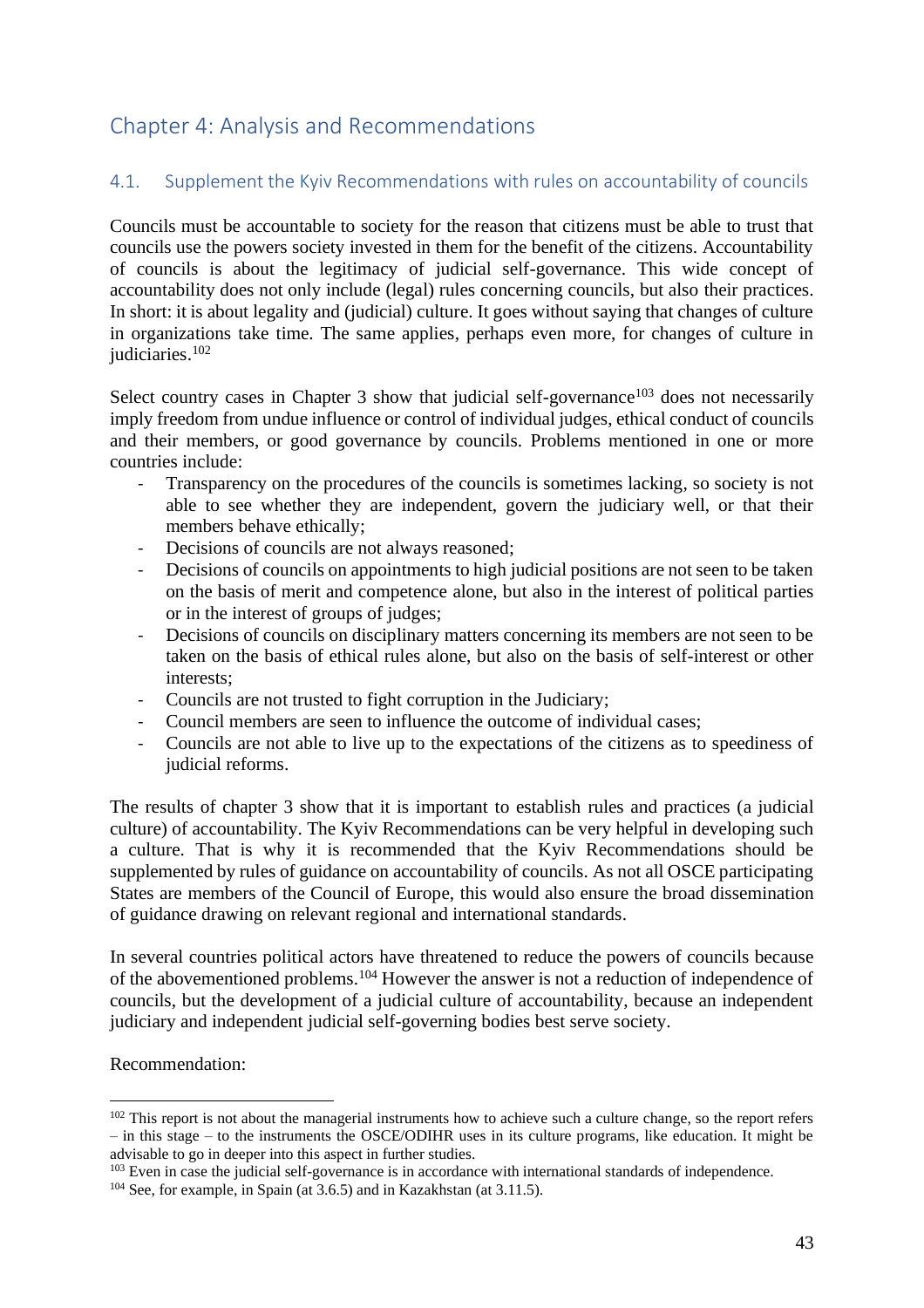Supplement the Kyiv Recommendations with rules of guidance on the accountability of councils.

# <span id="page-44-0"></span>4.2 Towards a culture of general accountability of councils

#### <span id="page-44-1"></span>4.2.1 Introduction

There are councils in all kinds of varieties. Some have large powers, some very limited powers. As a rule one might say that the more powers a council has, the more it has to account.<sup>105</sup> In chapter 1, the reasons for accountability of councils are given, as well as the content and limits of the concept. The outcome of this chapter will not be repeated here, but referred to nonetheless. In chapters 2 and 3, the standards of the international organizations and the practices of the selected countries give a rich variety of aspects for developing a culture of general accountability. Here the focus will be on transparency about the activities and plans for the future to citizens, Parliament and the Government; dialogue with the Government, and openness to input from society.

#### <span id="page-44-2"></span>4.2.2 Transparency

Most councils examined for this report have some degree of openness to the public as to their (working) procedures, with the exception of Kazakhstan. Most councils publish the dates of meetings of the council, and its agenda and minutes. Some livestream the sessions in the council on the internet (Bosnia and Herzegovina, Italy), and have rules about open voting. The others just publish the decisions of the council, mostly with a reasoning, and sometimes not (Georgia).

Most councils inform the citizens by a variety of communication means about issues concerning the judiciary, but only a few councils inform citizens on policy matters or strategic issues of the judiciary, even though widely informing the public is essential for the understanding and trust of society. The duty to inform entails the activities of the past and the plans for the future in a way that is understandable to the citizens and can be criticized by the public and scholars alike. This should include informing society about members of a council, including topics like remuneration, declaration of assets, travel expenses and company cars.<sup>106</sup> Councils should also inform the citizens on the topic of how judges work and why an independent judiciary is important to society. This can be done by open door days, educational programs conducted at schools and the development of television/radio/social program formats (outreach programs). The example of Poland shows how important these activities are.<sup>107</sup>

Parliament and the Government<sup>108</sup> are not always (widely) informed by councils. This is because of the national interpretation of the rule of separation of powers, which may not help the Judiciary to be understood by citizens, Parliament or the Government, and will eventually create problems (independence, budget, lack of trust) for the judiciary, as examples in the previous chapter show. This 'separation of powers rule' can be observed by establishing standards about what information is given, for instance only information on the Judiciary as an organization, and no information on individual court cases or individual judges,<sup>109</sup> and

<sup>105</sup> See 4.2.5, pt.2.

<sup>&</sup>lt;sup>106</sup> The Spanish Council is a good example of such a transparency. See 3.11.3.

 $107$  See 3.9.2.

<sup>&</sup>lt;sup>108</sup> Kazakhstan and Ukraine are the only councils which do not inform the Government or Parliament.

<sup>&</sup>lt;sup>109</sup> The Netherlands (3.7), Romania (3.10) and Spain (3.11) have developed such standards.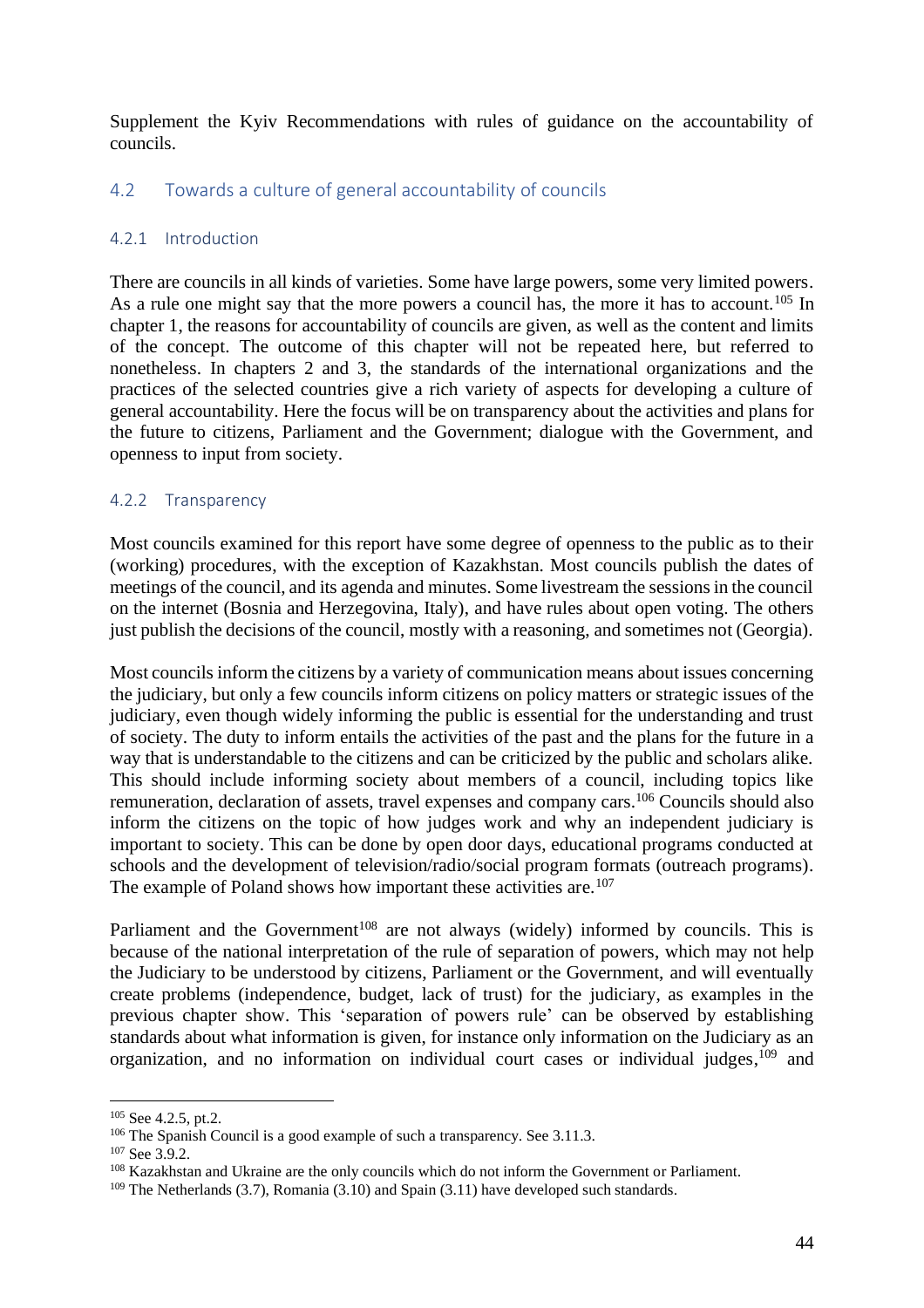standards on the consequences of the given information, for instance no de jure or *de facto* hierarchy.<sup>110</sup>

What is needed is a rule that information is given to citizens, Parliament and the Government except in case it endangers the independence of the Judiciary.

To prevent constant discussion on the topic of what information endangers the independence of the judiciary, the implementation of this rule must be laid down in information protocols, agreed between a council and Parliament/Government. This 'information unless' rule can be very helpful to improve the performance of councils and the judiciary, and thus will help to gain and maintain the trust of society.

#### <span id="page-45-0"></span>4.2.3 Dialogue with Parliament and the Government

A formal and informal dialogue between councils and the Government is inevitable for councils to reach their goal of improving the quality of judgements and the judiciary in many policy areas, such as draft laws regarding the Judiciary, the budget of the courts, housing, staff and ICT services. These dialogues must be conducted in a way that the independence of the Judiciary is not compromised. Again, agreements on dialogues between the state Powers will be helpful to secure the independent position of the Judiciary in the co-operation with other State Powers.<sup>111</sup>

#### <span id="page-45-1"></span>4.2.4 Openness to the input of society

Due to the independence of judges, most Judiciaries have a judicial culture that is directed inward. The risk of such a culture is that the Judiciary becomes out of touch with society and its demands of quality and speediness of judgements and quality of the judicial organization (ability to reform, digitalization). In order to reduce these risks councils must organize input from society. Three instruments are especially important for this purpose. First, a complaints procedure against the behavior of judges $112$  and the performance of courts in individual situations. Second, a customer satisfaction survey in which court users are asked about experiences with the court on several aspects. The third instrument is a review on the quality of the courts and judicial organization by a committee commissioned by a council. The example of The Netherlands shows how such a committee could work, how important a critical review from outside the Judiciary is to improve the organization of the Judiciary, and how difficult it is for a Judiciary to change.<sup>113</sup>

#### <span id="page-45-2"></span>4.2.5 Recommendations on general accountability of councils

- 1. Councils are accountable to society. The reason is that society must be able to trust that council use the powers society invested in them. See 1.1.
- 2. The more powers a council has, the more it has to account.

<sup>110</sup> See Spain.

<sup>&</sup>lt;sup>111</sup> The same goes for logistical cooperation in criminal chains or immigration chains. See The Netherlands 3.7.3. <sup>112</sup> This complaints procedure is not open to issues regarding decisions of the judge. Appeal is the proper way of

dealing with these issues.

<sup>113</sup> See 3.7.2.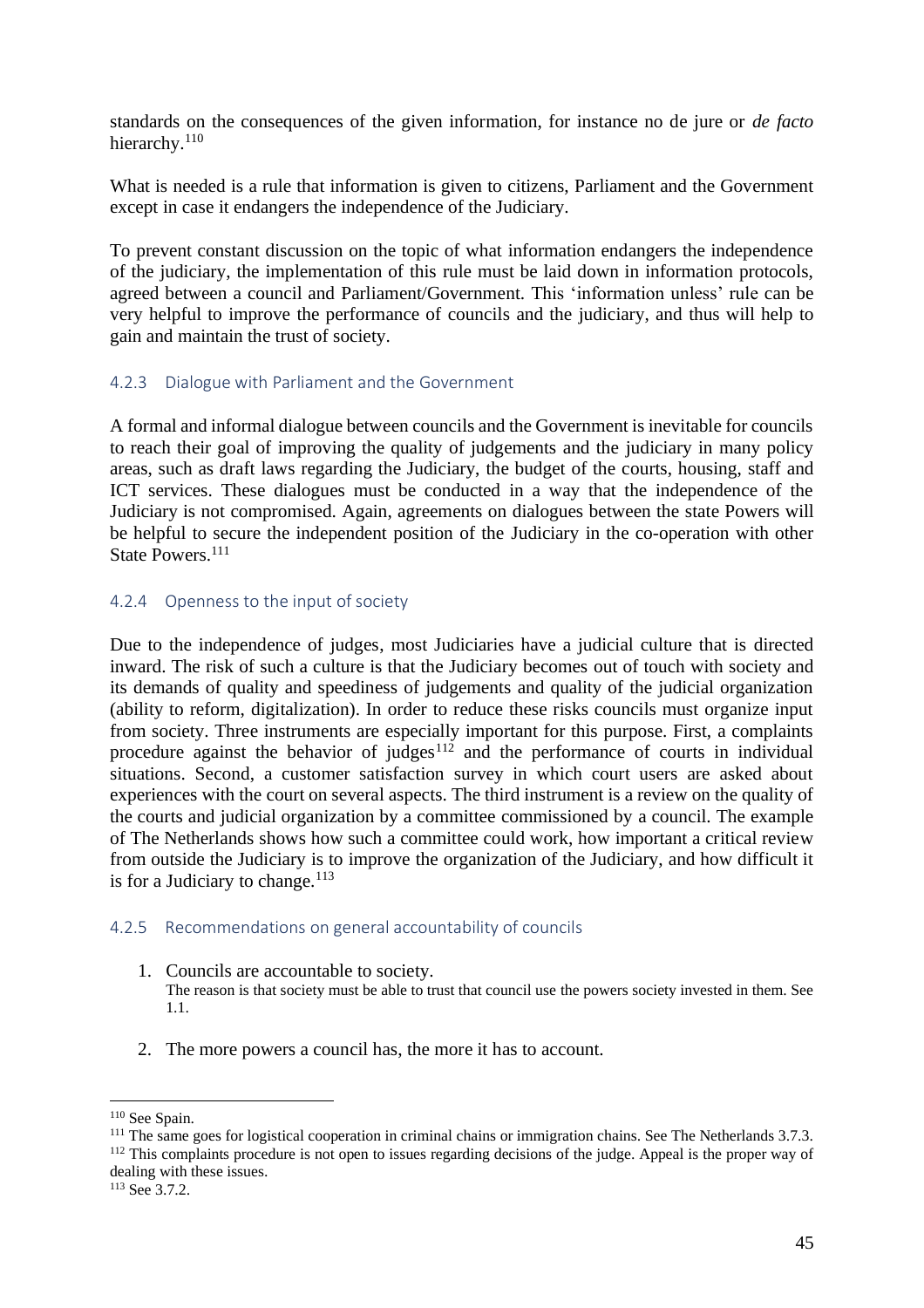This rule follows from the fact that there is a large variety in powers of councils, and the general rule in the constitutional law of many countries is that an organ of a state only has to account for the powers it has. CCJE opinion 24, par 13 concurs.

3. The aim of accountability of councils is to gain and maintain the trust of society about the way councils use their powers of self-governance. This implies utmost transparency about their activities, dialogues and openness to criticism from society in order to improve.

See 1.1 and 1.2

- 4. The instruments of councils are all means suitable to reach the aim of accountability, such as information on council procedures, annual reports, reasoned published decisions, press contacts, remunerations of councilors, declarations of assets, information on travel expenses and company cars, dialogue with other state powers, dialogue with society (external review), and direct contact with citizens (complaints procedure, customer satisfaction surveys and outreach activities). See 1.3, 2.5 and 4.2
- 5. The limit of accountability is the independence of the judiciary. This implies: - no information or dialogue on individual cases or judges; - no legal hierarchy between a council and other actors, such as the power of Parliament or a congress of judges to dismiss a (member of a) council for lack of confidence; - no de facto hierarchy between a council and other actors such as the duty to appear or to answer questions in Parliament or to a congress of judges. See 1.3

# <span id="page-46-0"></span>4.3 Accountability for (alleged) unethical conduct of members of councils

# <span id="page-46-1"></span>4.3.1 Introduction

A perception in society that members of councils are performing their duties unethically causes low trust of society, and thus undermines the legitimacy of judicial self-governance, necessary for an independent Judiciary.

Chapter 3 shows different kinds of (alleged) unethical conduct of members of councils mentioned in one or more countries, such as:

- in appointments of judges to high positions;
- in disciplinary matters of members of councils;
- lack of commitment of members of councils to the fight against corruption in the judiciary:
- the contribution of members of a council to undermining the independence of the judiciary, and
- influencing the outcome of individual court cases.

The chapter also gives some hopeful examples of improvements in the trust of society in councils: Albania is an example, because of the vetting system of candidate members of the council, and Spain is another, because of the success of the transparency policy of the council.

The lack of trust of society can be addressed by general standards for accountability of councils.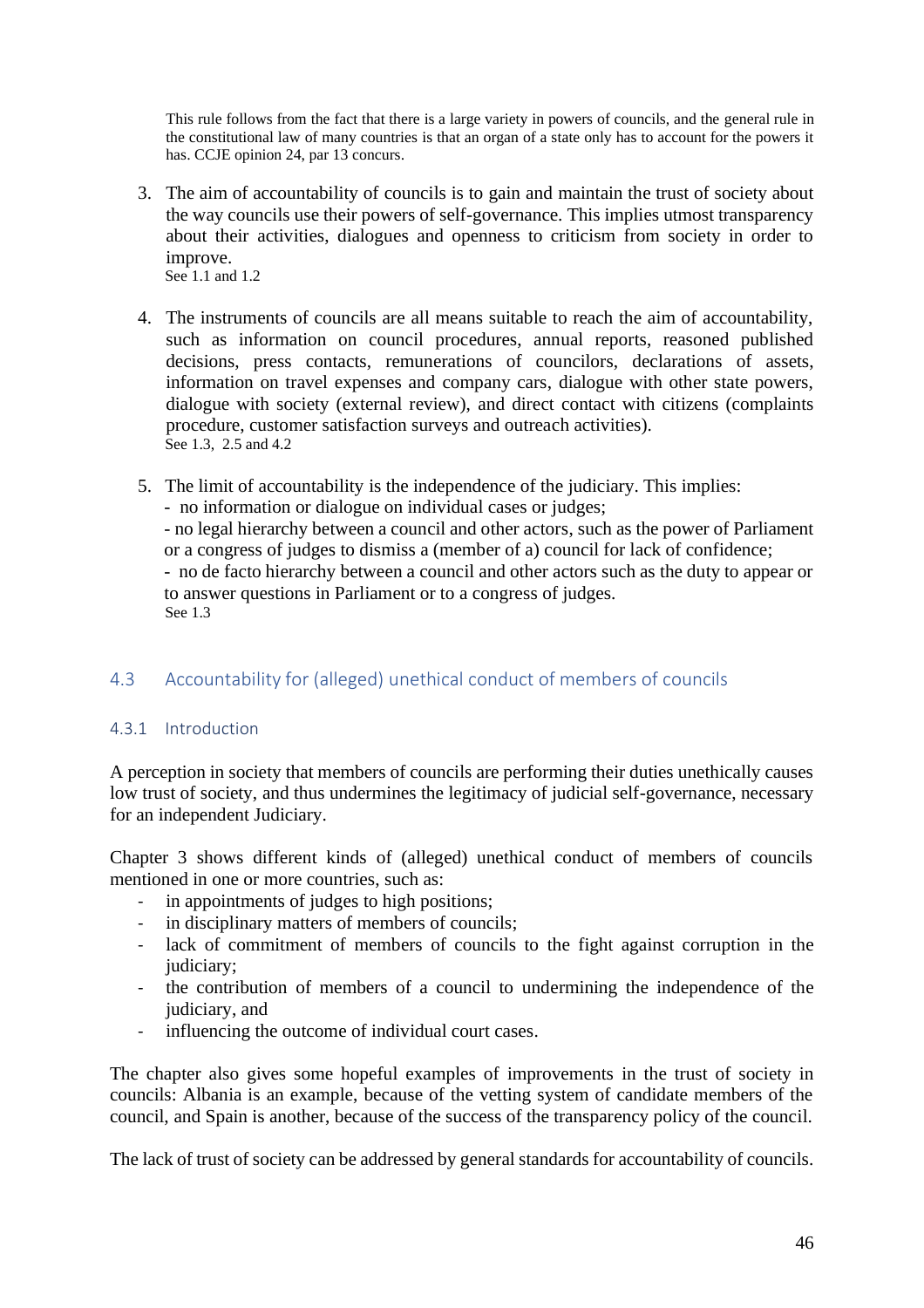#### <span id="page-47-0"></span>4.3.2 Appointments of judges to high judicial positions

For different reasons society does not trust that some councils appoint judges in high places on the basis of competence and merit. In Spain the reason is the influence of political parties on the election of the members of the council. The Spanish Council tries to address the lack of trust by a transparency policy, objective criteria for discretionary appointments, and stricter ethical rules concerning the appointments process.<sup>114</sup> In Italy the influence of groups of judges is the reason for a critical society. The Italian Council tries to change the election system of judicial members so that a candidate does not need the support of one of the correnti.<sup>115</sup> In Bosnia and Herzegovina society does not see the council applying its own rules for appointments.<sup>116</sup> The introduction of a review by an independent court could change that.

The recommendations below draw on good practices in a number of participating States.

Recommendations:

6. Apply the international standard for the selection of judges in councils: election by their peers;

This is the standard of the CCJE, the VC and the ENCJ. Not all countries apply this standard, such as Kazakhstan, The Netherlands, Poland and Spain.

7. Develop a system of election of judges in councils that results in societies seeing that members operate in the best interest of an independent Judiciary instead of in other interests. Elements of such a system could be:

- pre-selection of candidates for councils on integrity (see Bosnia and Herzegovina 3.3.5 and Ukraine 3.13.5);

- reduction of the influence of groups of judges in the selection process of councilors (see Italy 3.5.4);

- a performance evaluation on ethics of judges every 3 to 5 years (see Albania 3.2.4)<sup>117</sup>;

- declaration of assets in countries facing corruption challenges (see Albania 3.2.2 and Romania<sup>118</sup>);

- involvement of international experts with decisive powers in the pre-selection of candidates for a council in countries facing corruption challenges (see Ukraine 3.12.5);

- effective monitoring by civil society and international organizations of the election process in countries facing corruption challenges (see Ukraine 3.12.5).

- 8. Develop clear ethical rules for members of councils for behavior around appointments of judges to high judicial positions; See Spain 3.11.3
- 9. Develop objective criteria for discretionary appointments (usually high judicial positions);
	- See Bosnia and Herzegovina 3.3.5; Italy 3.5.5 and Spain 3.11.5.
- 10. Introduce a system that shows to society that objective criteria of appointments are applied, for instance by transparency of the procedure and reasoned decisions; See Bosnia and Herzegovina 3.3.5; Georgia 3.4.3 and Kazakhstan 3.6.5

<sup>114</sup> See 3.11.4 and 3.11.5.

<sup>&</sup>lt;sup>115</sup> See 3.5.5.

<sup>116</sup> See 3.3.5

<sup>&</sup>lt;sup>117</sup> Only judges with a positive evaluation are allowed to be candidates for the council.

<sup>&</sup>lt;sup>118</sup> In Romania all judges have to declare their assets, not just the members of the council.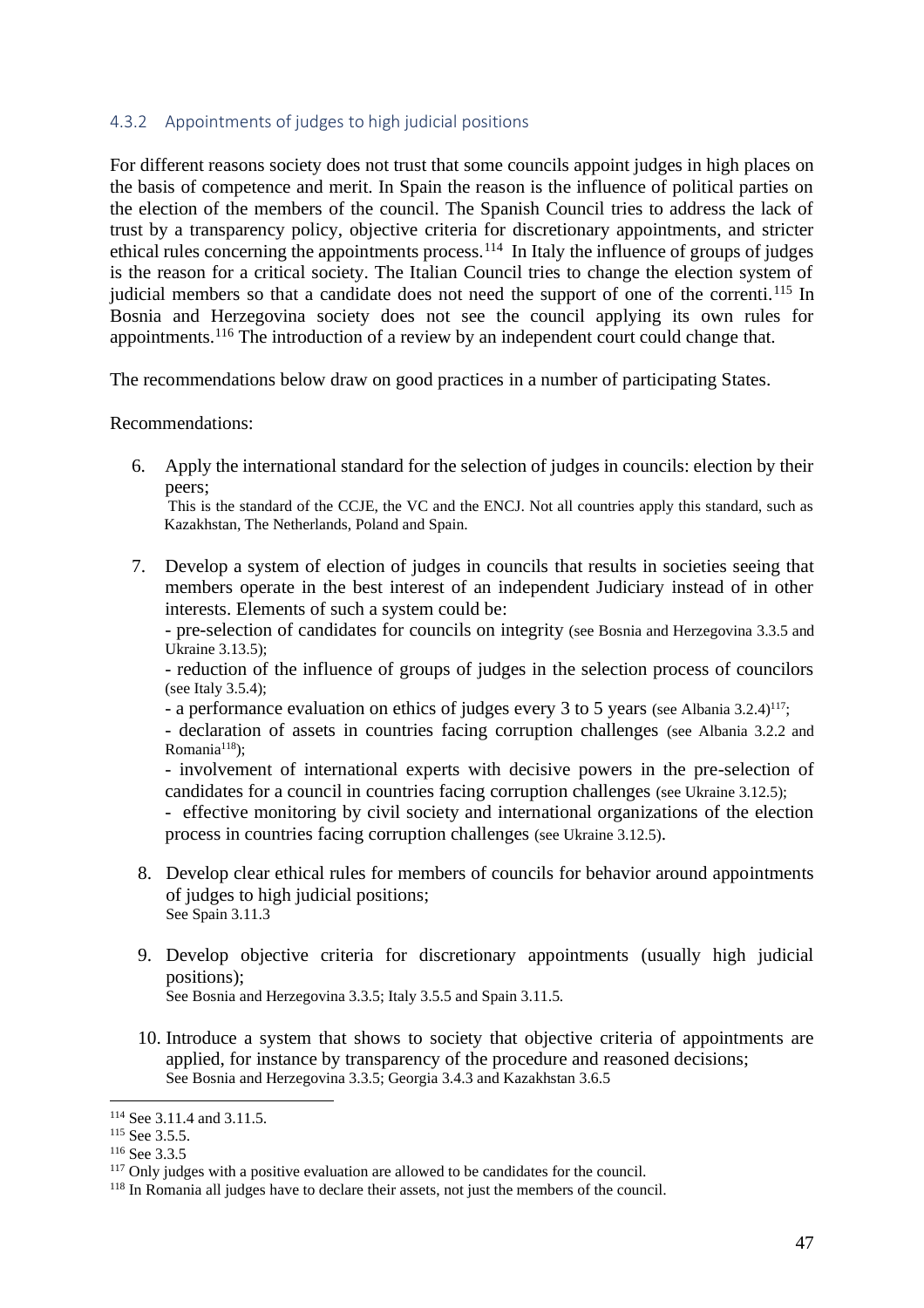11. Introduce the possibility of review of decisions on appointments by an independent court, with a full scope of review with respect to application of procedural rules, and with a wide margin of appreciation with respect to substance (ie whether the outcome is in compliance with the objective criteria of selection). See Bosnia and Herzegovina 3.3.5; Georgia 3.4.5;

#### <span id="page-48-0"></span>4.3.3 Disciplining members of councils

For different reasons some councils are not successful in showing to society that ethical rules are applied to members of these councils in disciplinary proceedings. The Bosnia and Herzegovina Council introduced a de facto immunity for its members;<sup>119</sup> the Georgian Council prevents its decisions on disciplinary proceedings against the members from being scrutinized and criticized by the public or other state powers,<sup>120</sup> while its members are believed to influence the outcome of individual court cases. In the case of the Kazakhstan council it is unclear how decisions are taken to discipline members.

A possible solution to the problem could be to adjust the law in a way that councils have nothing to do with disciplinary procedures against their members. Such laws exist in Albania,<sup>121</sup> The Netherlands<sup>122</sup> and Norway.<sup>123</sup>

Another redress of the problem could be to introduce a rule that the functional immunity of council members is limited to speeches and votes in council meetings. Decisions on council members must be fully transparent: reasoned, published and with a possibility of review by an independent court.

Recommendations:

- 12. In disciplinary cases of members of councils, introduce either a procedure in which a council has nothing to do with the procedure, or introduce a fully transparent procedure before the council with reasoned decisions which are published and may be reviewed by an independent court.
- 13. Introduce a (legal) rule that the functional immunity of members of councils is limited to speeches and votes in council meetings.

# <span id="page-48-1"></span>4.3.4 Influence on individual court cases by members of a council

The issue of council members influencing the outcome of individual court cases is noted as a concern in several countries. For example, in Georgia this issue might be addressed by improving the practice of disciplinary proceedings against members (see 3.4.5). In situations such as that in Ukraine, more structural solutions may be needed to address to unethical conduct of members of the council, such as a pre-selection of candidates for the council on ethics by persons of high moral reputation (temporarily also some international experts). Albania has

<sup>119</sup> See 3.3.5.

<sup>&</sup>lt;sup>120</sup> See 3.4.5.

<sup>121</sup> See 3.2.4.

<sup>122</sup> See 3.7.1.

<sup>&</sup>lt;sup>123</sup> See 3.8.1.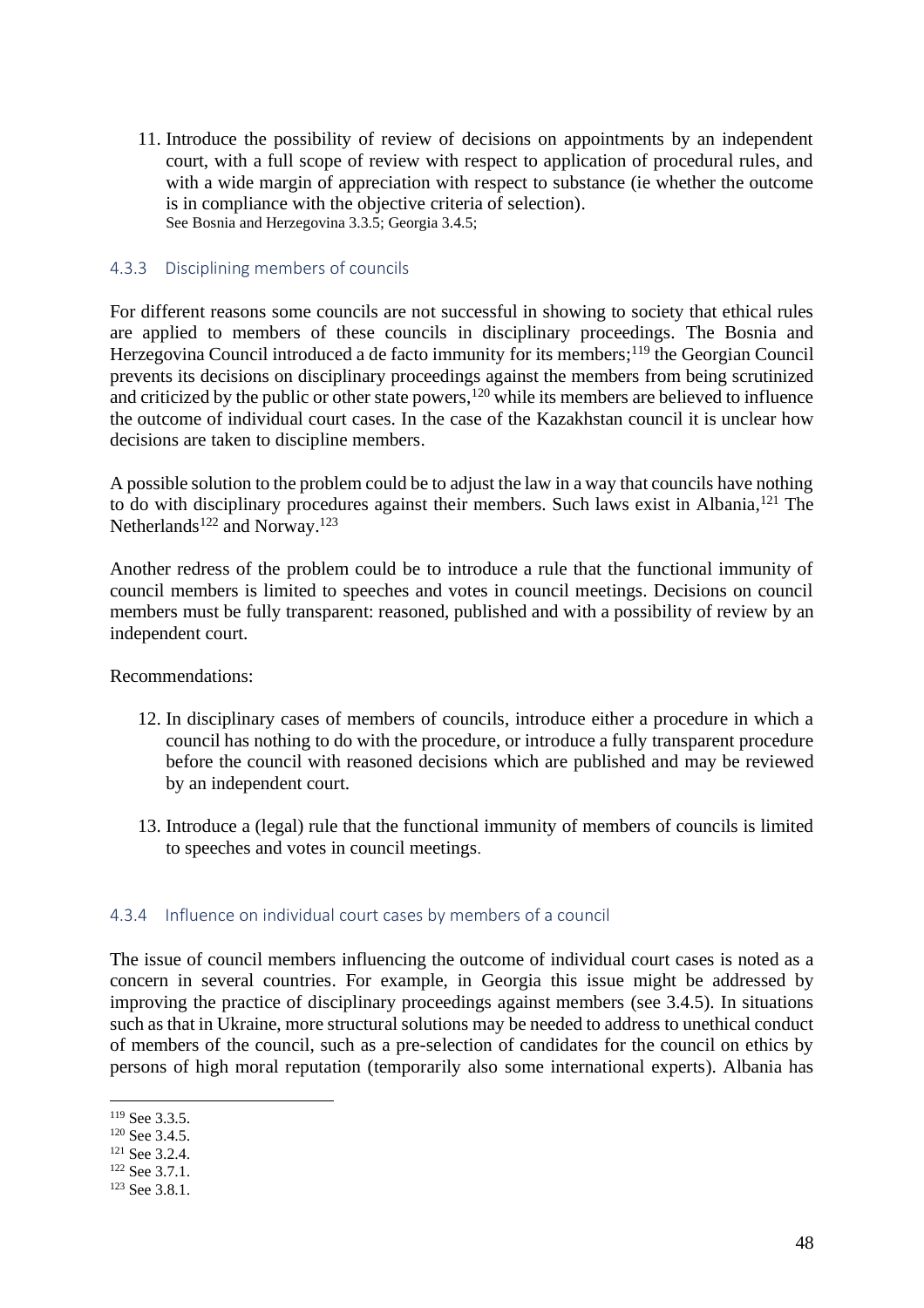adopted this model, with success.<sup>124</sup> Vetting has been used as a drastic, one-time only solution used in order to address a systemic pattern of unethical conduct of judges when other solutions have not been effective, for instance following the change from a communist system to a democratic system under the rule of law, or to end (internationally recognized) endemic corruption in the judiciary in a country that is in transition to a democracy under the rule of law.<sup>125</sup> Less drastic solutions are the introduction of seats for non-lawyers in the council, the introduction of a system of pre-selection of candidates on integrity, and the introduction of a duty to account to other state powers.<sup>126</sup>

#### Recommendation:

14. Introduce for countries in transition to democracy under the rule of law with a (internationally recognized) systemic problem of unethical conduct of judges (corruption), the possibility of pre-selecting candidates for the council on integrity by a committee, composed of persons of high moral reputation (temporarily also some international experts).

<sup>124</sup> See 3.2.2.

<sup>125</sup> See 1.3, last paragraph.

<sup>&</sup>lt;sup>126</sup> Kazakhstan and Ukraine are the only councils in this paper that do not account to Parliament or the Government. See 3.6.3 and 3.12.3.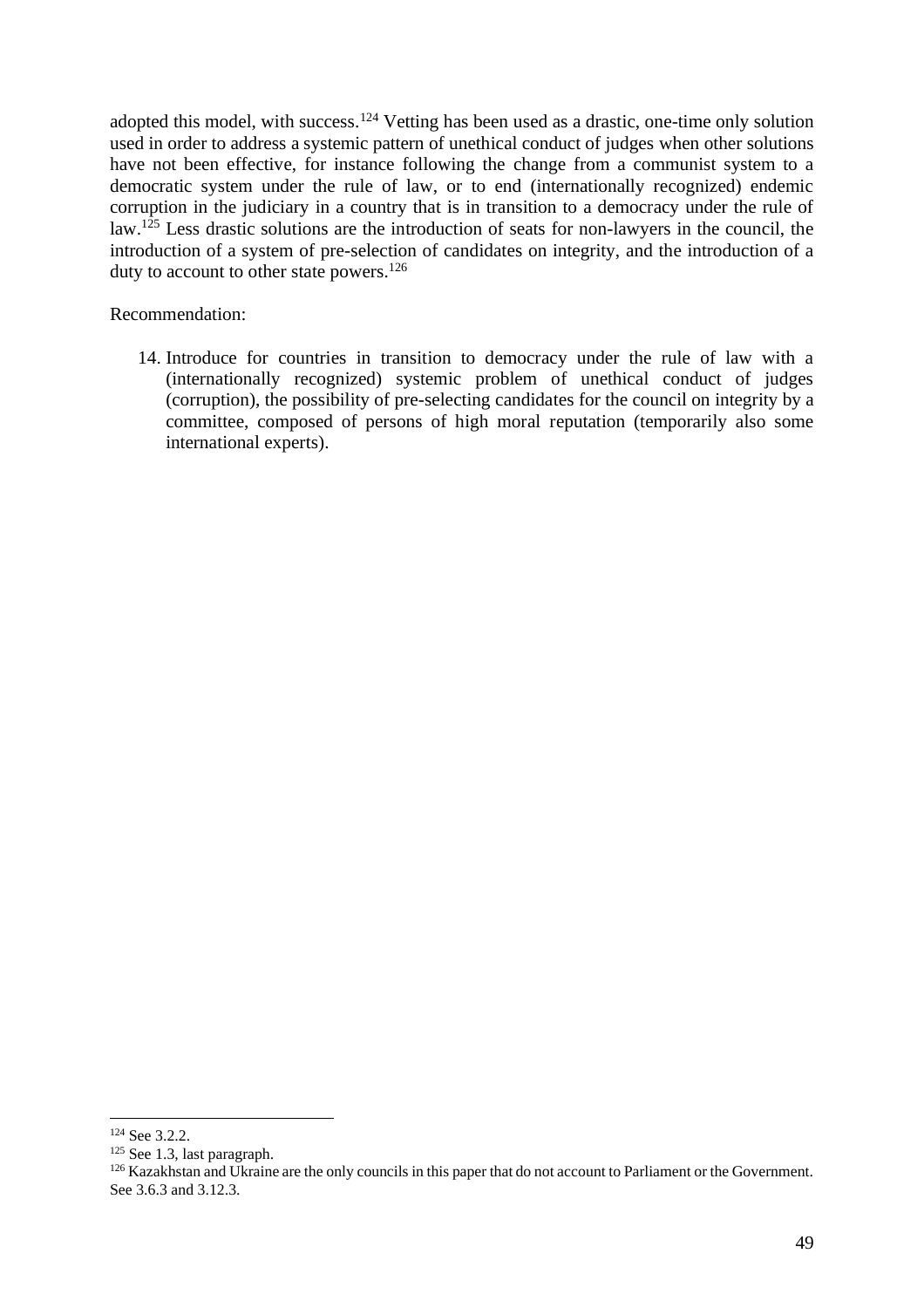# <span id="page-50-0"></span>Chapter 5: OVERVIEW OF RECOMMENDATIONS

General recommendation:

Supplement the Kyiv Recommendations with rules of guidance on the accountability of councils.

Recommendations on the general accountability of councils:

- 1. Councils are accountable to society. The reasons are that society must be able to trust that council use the powers society invested in them. See 1.1
- 2. The more powers a council has, the more it has to account. This rule follows from the fact that there is a large variety in powers of councils, and the general rule in the Constitutional Law of many countries that an organ of a state has to account for the powers it has.
- 3. The aim of accountability of councils is to gain and maintain the trust of society about the way councils use their powers of self-governance. This implies utmost transparency about its activities, dialogues and openness to criticism from society in order to improve. See 1.1 and 1.2
- 4. The instruments of councils are all means suitable to reach the aim of accountability, such as information (on council procedures, annual reports, reasoned published decisions, press contacts, remunerations of councilor, declaration of assets, travel expenses, company cars), dialogue with other state powers, dialogue with society (external review), direct contact to citizens (complaints procedure, customer satisfaction surveys and outreach activities). See 1.3, 2.5 and 4.2
- 5. The limits of accountability are the independence of the Judiciary. This implies:
	- no information or dialogue on individual cases or judges;

- no legal hierarchy between a council and other actors, such as the power of Parliament or a congress of judges to dismiss a (member of a) council for lack of confidence;

- no *de facto* hierarchy between a council and other actors such as the duty to appear or to answer questions in Parliament or to a congress of judges, again, with the exception of information on individual cases or judges. See 1.3

Recommendations on (alleged) unethical conduct of members of councils: appointments of judges to high judicial positions:

6. Apply the international standard for the selection of judges in councils: election by their peers;

This is the standard of the CCJE, the VC and the ENCJ. Not all countries apply this standard, such as Kazakhstan, The Netherlands, Poland and Spain.

7. Develop a system of election of judges in councils that has as a result that societies see that members operate in the best interest of an independent Judiciary instead of in other interests. Elements of such a system could be: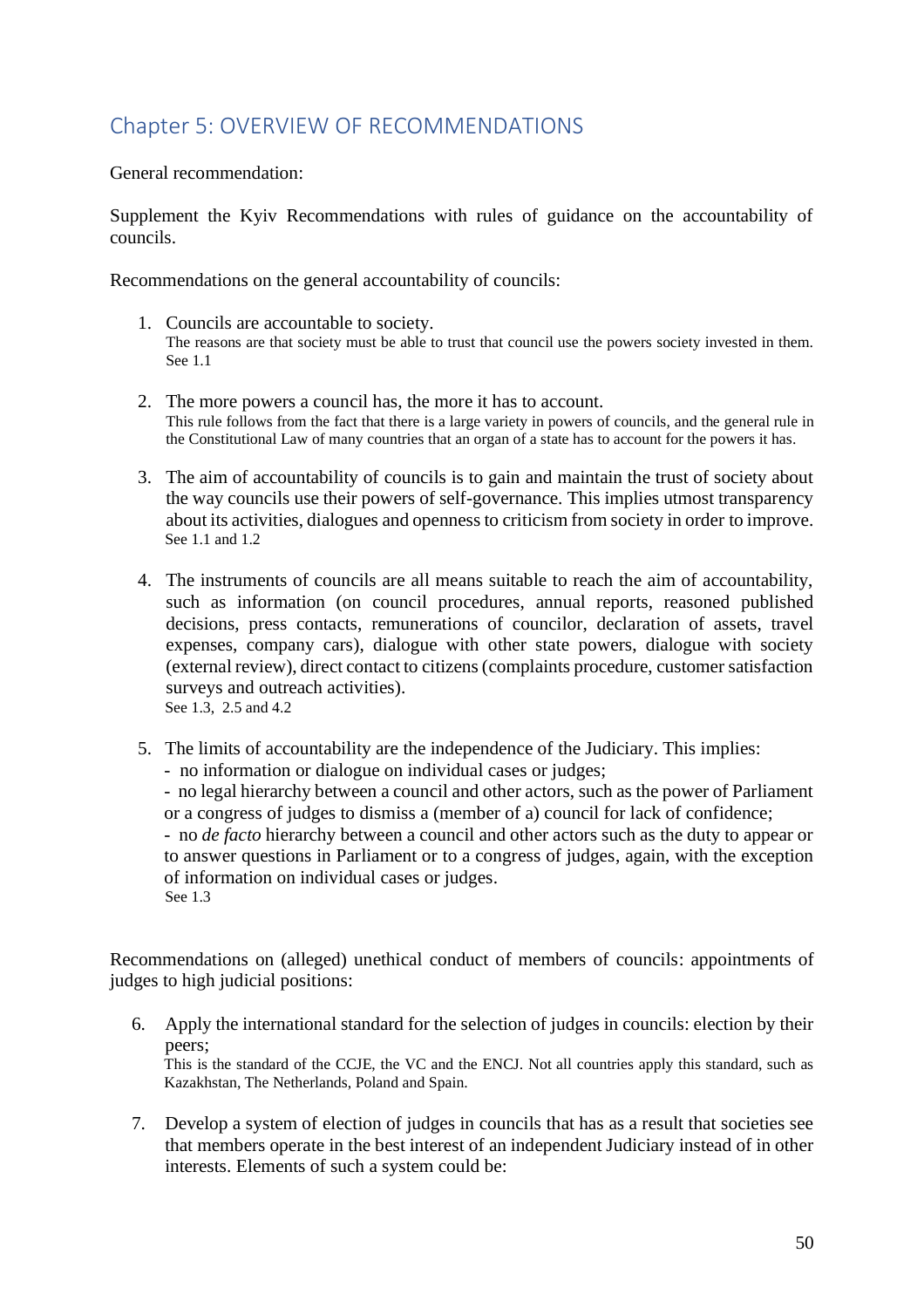- pre-selection of candidates for councils on integrity (see Bosnia and Herzegovina 3.3.5 and Ukraine 3.13.5);

- reduction of the influence of currents of judges in the selection process of councilors (see Italy 3.5.4);

- a performance evaluation on ethics of judges every 3 to 5 years (see Albania 3.2.4)<sup>127</sup>;

- declaration of assets in countries facing corruption challenges (see Albania 3.2.2 and Romania $128$ ):

- involvement of international experts with decisive powers in the pre-selection of candidates for a council in countries facing corruption challenges (see Ukraine 3.12.5);

- effective monitoring by civil society and international organizations of the election process in countries facing corruption challenges (see Ukraine 3.12.5).

- 8. Develop clear ethical rules for members of councils for behavior around appointments of judges to high judicial positions; See Spain 3.11.3
- 9. Develop objective criteria for discretionary appointments (usually high judicial positions);

See Bosnia and Herzegovina 3.3.5; Italy 3.5.5 and Spain 3.11.5.

- 10. Introduce a system that shows to society that objective criteria of appointment are seen to be applied, for instance by transparency of the procedure and reasoned decisions; See Bosnia and Herzegovina 3.3.5; Georgia 3.4.3 and Kazakhstan 3.6.5
- 11. Introduce the possibility of review of decisions on appointments by an independent court, full on procedure and marginally on substance. See Bosnia and Herzegovina 3.3.5; Georgia 3.4.5;

Recommendations on (alleged) unethical conduct of members of councils: disciplining members of councils:

- 12. In disciplinary cases of members of councils: Introduce either a procedure in which a council has nothing to do with the procedure (see Albania 3.2.4; The Netherlands 3.7.1 and Norway 3.8.1), or introduce a fully transparent procedure before the council with reasoned decisions which are published and may be reviewed by an independent court (see Bosnia Herzegovina 3.3.4 and Georgia 3.4.5).
- 13. Introduce a (legal) rule that the functional immunity of members of councils is limited to speeches and votes in council meetings (see Bosnia and Herzegovina 3.3.5 and Italy).

Recommendations on (alleged) unethical conduct of members of councils: internationally recognized endemic unethical behavior in the Judiciary.

14. Introduce for countries in transit to a democracy under the rule of law with a (internationally recognized) structural problem of unethical behavior of judges (corruption), the possibility of pre-selecting candidates for the council on integrity by a

<sup>&</sup>lt;sup>127</sup> Only judges with a positive evaluation are allowed to be candidates for the council.

<sup>&</sup>lt;sup>128</sup> In Romania all judges have to declare their assets, not just the members of the council.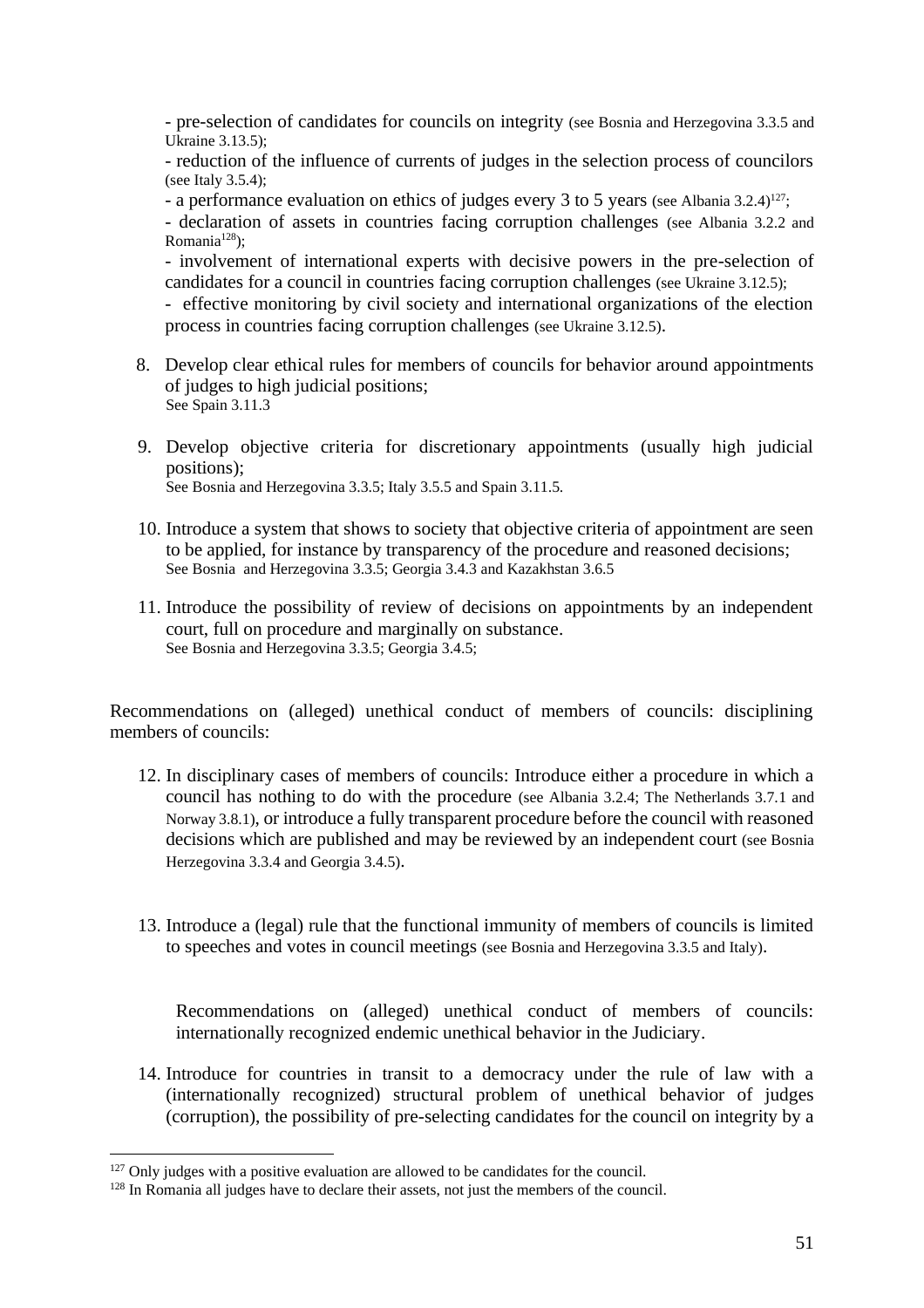committee, composed of persons of high moral reputation (temporary also some international experts).

This is not vetting. See 1.3. This pre-selection committee must not consist of politicians or be driven by party political motives. Rules of selection of members of the committee and of the way the committee operates must guarantee this.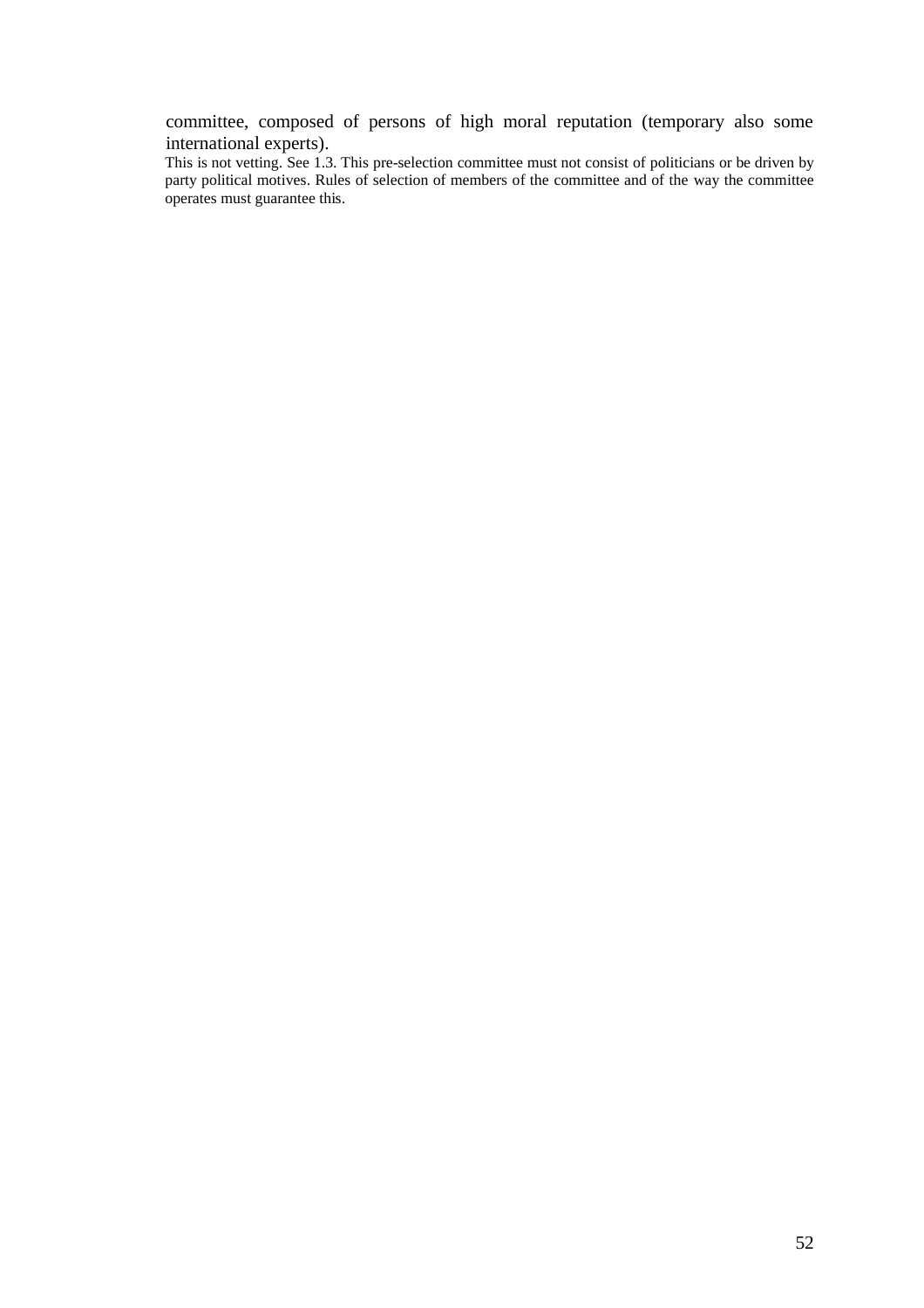# <span id="page-53-0"></span>APPENDIX I: Questionnaire on the Accountability of Councils for the Judiciary

- A. On the Council for the Judiciary in your country
- 1. When was the Council established?
- 2. For what purpose was the Council established?
- 3. Is the Council able to live up to this purpose?
- 4. What are the main powers of the Council?
- 5. What is the composition of the Council?
- 6. Who appoints the members of the Council?
- 7. Can (a member of) the Council be fired? If so, by whom and on what grounds?
- 8. Are there examples of firing (a member of) the Council. If so, what was the given reason?
- B. On the accountability of the Council in your country as to its general powers
- 1. Does the Council account for its actions and decisions regarding its powers?
- 2. If so, to whom?
	- The general public?
	- The Minister of Justice?
	- The Parliament?
	- Others?
- 3. In what way does the Council account?
	- Annual published report?
	- Decisions published on the internet?
	- Interviews on television?
	- In reports to the Minister of Justice and/or Parliament?
	- In hearings in Parliament?
	- By answering (written) questions of the Minister of Justice and/or Parliament.
- 4. Is there a (regular) dialogue between the council and the Minister of Justice/Parliament? If not, why not? If so, is it formal or informal? Is it also used to give account, or to express wishes?
- 5. Are there limits to the accountability of the Council in the light of the independent position of the Judiciary? If so, are these limits agreed upon between the state-powers, and put in writing?
- C. On the accountability of the Council in your country in the specific case that a member of the Council is being accused (in the media, by politicians or by others) of non-ethical behavior, especially corruption.
- 1. Can a member of the Council be criminally prosecuted for corruption?
- 2. Who decides to prosecute?
- 3. Are there special safeguards for the prosecution of a member of the Council in the light of the independent position of the Judiciary? If so, what are they?
- 4. Can a member of the Council be disciplined? If so, by whom, and who initiates the procedure?
- 5. Can the Council arrange its own investigation in case of a member is suspected of corruption? If so, is there a procedure? Are there examples of such an investigation?
- 6. What are the possible criminal, disciplinary or other sanctions in case a member is proved to be corrupt?
- 7. Can a member proven to be corrupt be fired? If so, by whom?
	- The Council, by what majority?
	- The Minister of Justice?
	- The Supreme Court?
	- Parliament?
	- The Disciplinary Authority?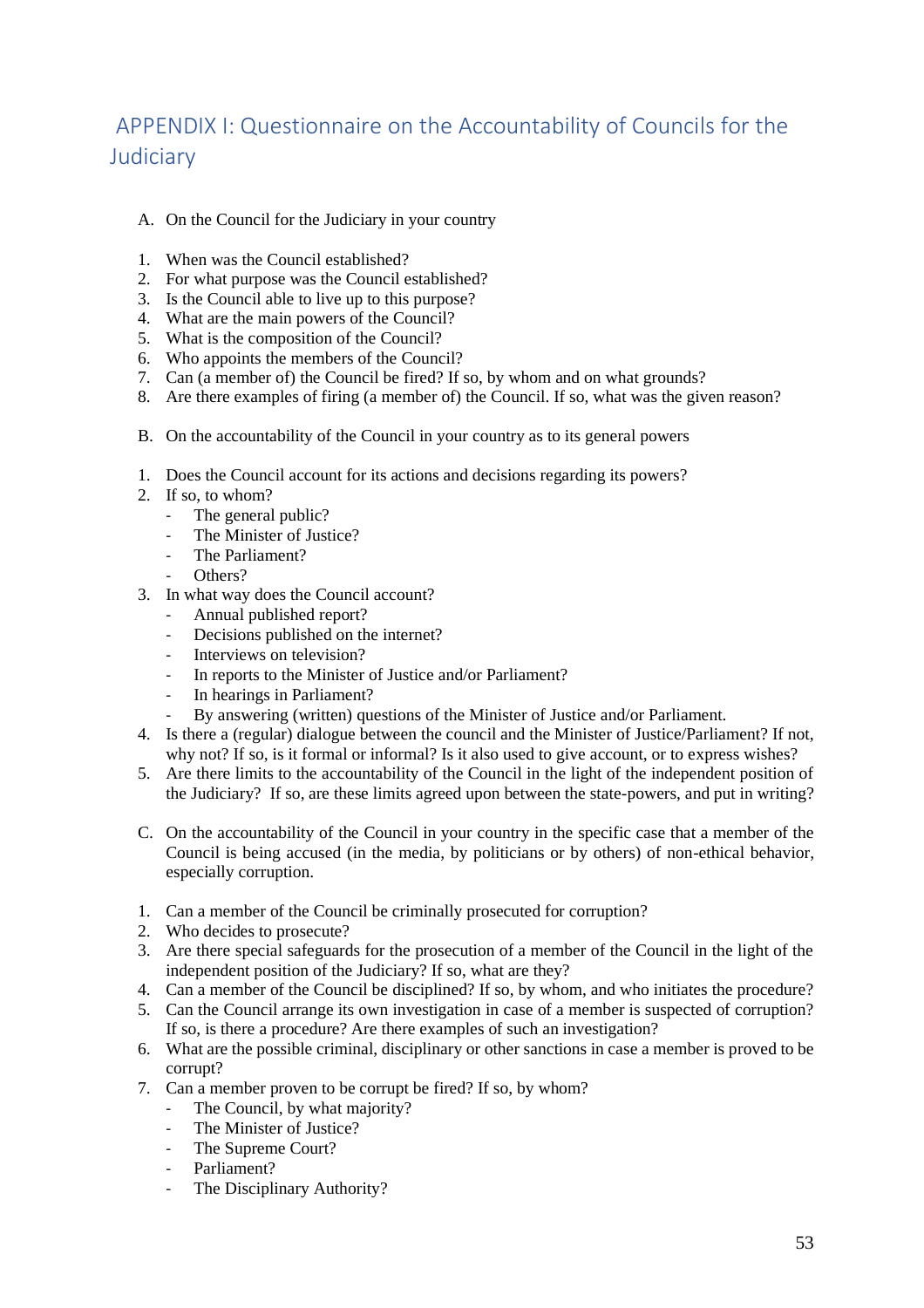- 8. Could you describe the most important case of alleged corruption (or other serious non-ethical behavior) in recent years of a member of the Council and how the Council dealt with it?
- 9. Was the action of the Council in this important case aimed at restoring the public confidence in the judiciary of your country? Was it successful?
- D. What do you feel is especially important for me to know about the rules and practices of accountability of the Council in your country?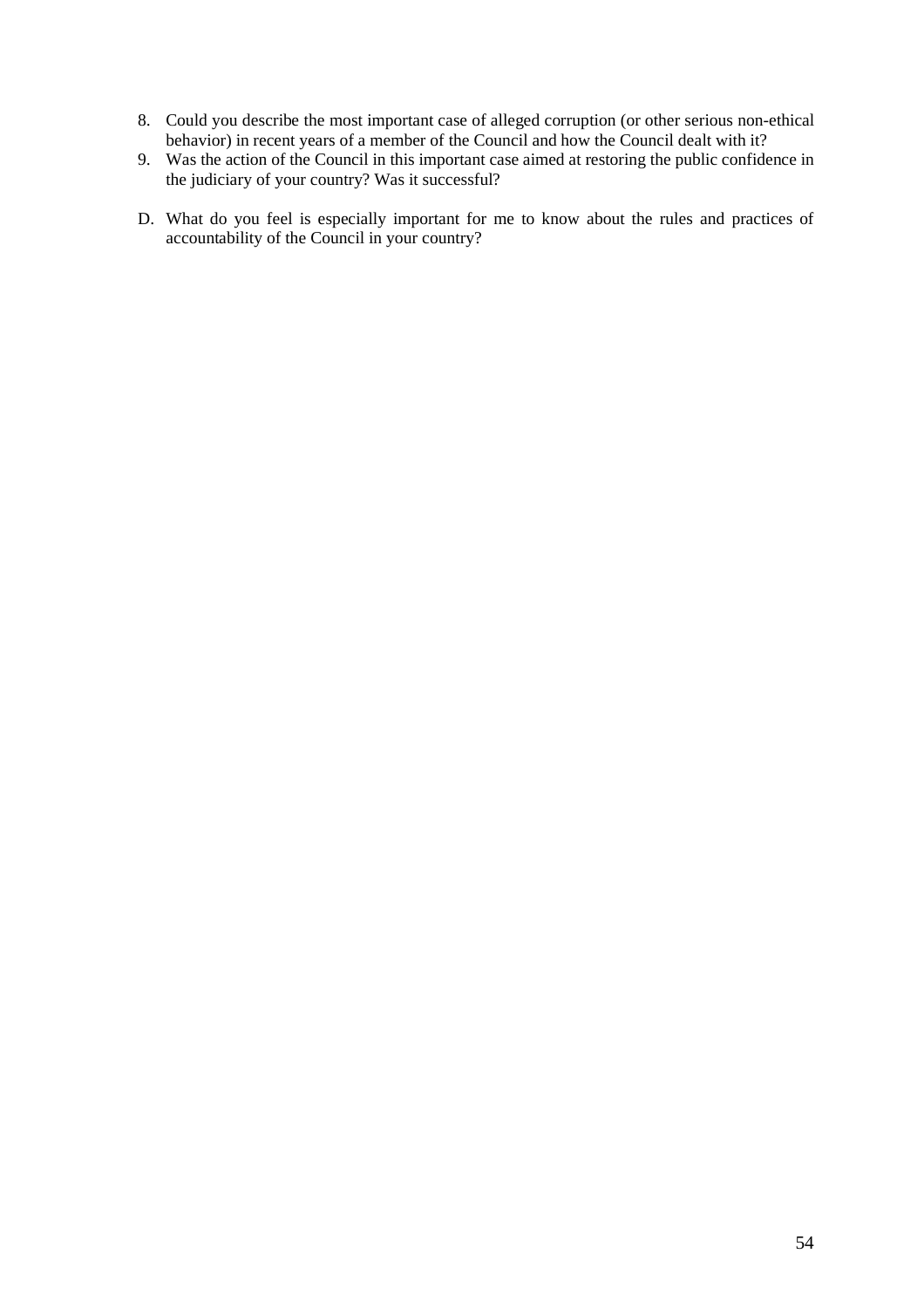# <span id="page-55-0"></span>APPENDIX II: Relevant Excerpt of CCJE Opinion Number 10 (2007) and CCJE Opinion Number 24 (2021)

In 2007 the CCJE gave an opinion (Number 10) on the Council for the Judiciary at the service of society. Parts regarding the accountability of councils are quoted below:

"10.The CCJE also takes the view that the Council for the Judiciary should promote the efficiency and quality of justice, so assisting to ensure that Article 6 of the European Convention on Human Rights is fully implemented, and to reinforce public confidence in the justice system. In this context, the Council for the Judiciary has the task to set up the necessary tools to evaluate the justice system, to report on the state of services, and to ask the relevant authorities to take the necessary steps to improve the administration of justice."

#### **"VI. THE COUNCIL FOR THE JUDICIARY IN SERVICE OF ACCOUNTABILITY AND TRANSPARENCY OF THE JUDICIARY**

91. Given the prospect of considerable involvement of the Council for the Judiciary in the administration of the judiciary, transparency in the actions undertaken by this Council must be guaranteed. Transparency is an essential factor in the trust that citizens have in the functioning of the judicial system and is a guarantee against the danger of political influence or the perception of self-interest, self-protection and cronyism within the judiciary.

92. All decisions by the Council for the Judiciary on appointment, promotion, evaluation, discipline and any other decisions regarding judges' careers must be reasoned (see also paragraph 39 above).

93. As it has already been mentioned, transparency, in the appointment and promotion of judges, will be ensured by publishing the appointment criteria and disseminating the post descriptions. Any interested party should be able to look into the choices made and check that the Council for the Judiciary applied the rules and criteria based on merits in relation to appointments and promotions.

94. When the Council for the Judiciary has budgetary powers, it is only logical that it should be accountable for the use of the funds in question to the Parliamentary assembly which adopted the budget. The portion of the budget allocated to the judicial system should be controlled by the Audit Office in charge of supervising the use of public money, when it exists.

95.When the Council for the Judiciary has disciplinary powers, judges who are the subject of disciplinary proceedings shall be fully informed of the grounds of the decision so that they can evaluate if they should contemplate appealing against the decision (see paragraph 39 above). In addition, the Council for the Judiciary could consider the publication of decisions taken which are both formal and final, in order to inform, not only the whole of the judiciary, but also the general public of the way in which the proceedings have been conducted and to show that the judiciary does not seek to cover up reprehensible actions of its members.

96. The Council for the Judiciary should periodically publish a report of its activities, the aim of which being, on the one hand, to describe what the Council for the Judiciary has done and the difficulties encountered and, on the other, to suggest measures to be taken in order to improve the functioning of the justice system in the interest of the general public. The publication of this report may be accompanied by press conferences with journalists, meetings with judges and spokespersons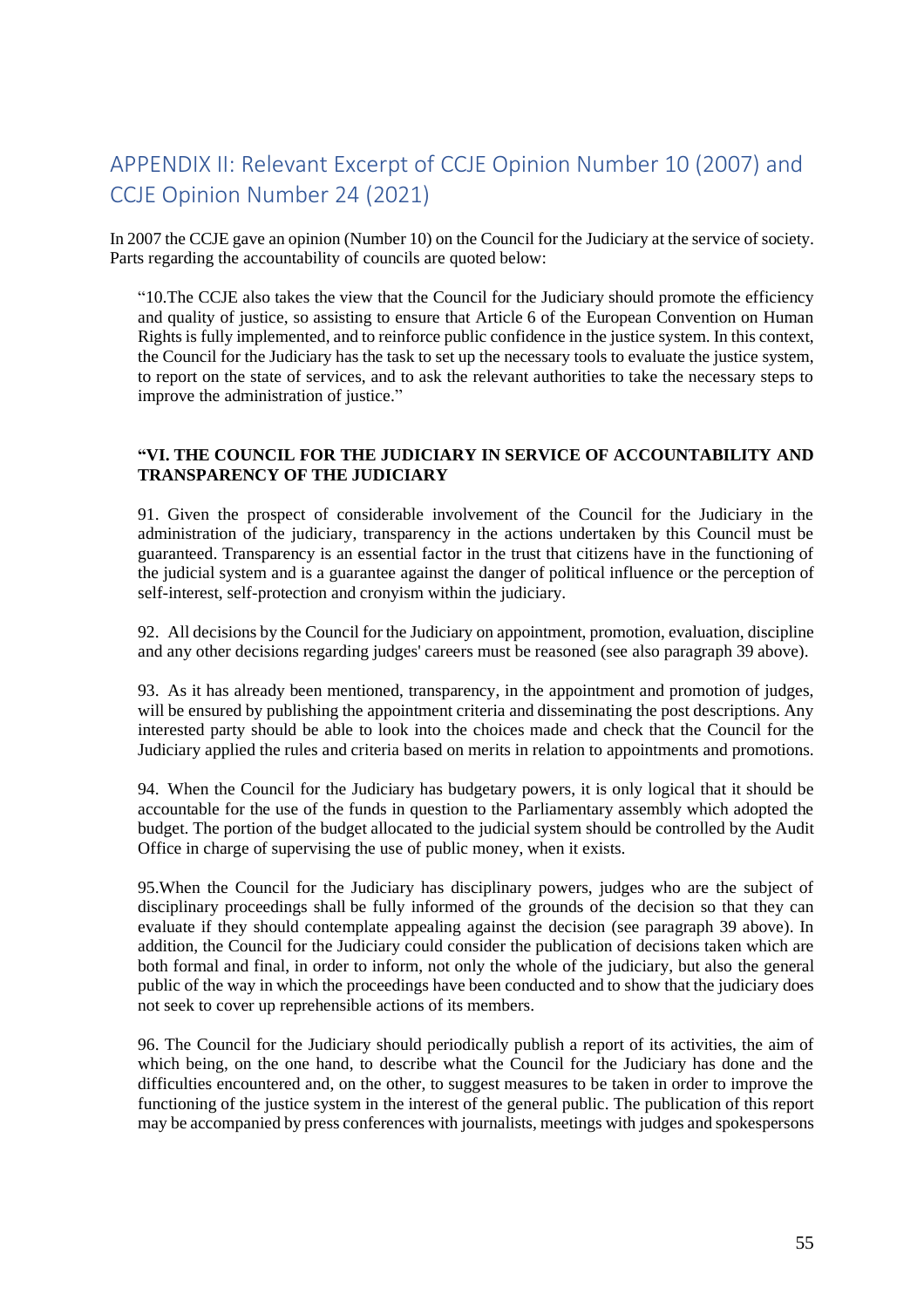of judicial institutions, to improve on the dissemination of information and on the interactions within the judicial institutions." 129

In 2021, the CCJE gave an opinion (Number 24) on the Evolution of the Councils for the Judiciary and their role in independent and impartial judicial systems**.** Parts regarding the accountability of Councils are quoted below:

#### "**Legitimacy and accountability of the Council for the Judiciary**

9. In some member states the legitimacy, functions, composition and accountability of Councils for the Judiciary has been called into question, leading to changes in the law which have affected their powers, composition, competencies and functions. The legitimacy of all Councils is of the utmost importance in upholding the rule of law. Therefore, the CCJE wishes to highlight its sources. The CCJE has explained before that the legitimacy and accountability of judicial power must go hand in hand. The CCJE distinguishes two sources of legitimacy for the power of individual judges and the judiciary. Formal or constitutional legitimacy is created by the constitution of the respective member state and lawful judicial appointments. Functional legitimacy is based on the trust of the public created through excellent work, transparency and accountability. These two sources of legitimacy are also relevant for Councils for the Judiciary.

[. . .]

#### **Accountability**

12. While a regulation in the constitution provides a formal source of legitimacy, this is not enough, but must be complemented with functional legitimacy. Every Council for the Judiciary and the judiciary it represents must earn the trust of the public and its support through excellent, transparent work and accountability. In times of conflict with other powers, the support of the public will depend at least to a large extent on this perceived legitimacy of a Council.

13. The CCJE wishes to reaffirm that the Council for the Judiciary should play a role in ensuring that the judiciary works in a transparent and accountable way. Moreover, the accountability of a Council for the Judiciary is itself an important source of functional legitimacy. The more powers and responsibilities a Council has, the more important it is that it should be accountable for the use of those powers.

14. The CCJE distinguishes between judicial, punitive, and explanatory accountability not only in relation to individual judges and the judiciary as a whole but also in relation to Councils for the Judiciary.

#### **a. Judicial Accountability**

15. Like other bodies of state, no Council for the Judiciary is above the law. Certain decisions of a Council affect rights protected by the ECHR; for example when decisions in relation to judges' careers are made, decisions must be reasoned and judges must have a right to judicial review. When the legal merit of a Council's decision is reviewed in an independent court, the Council is held accountable (judicial accountability). Special attention should be paid to the independence and impartiality of any court reviewing the merits of the Council's decisions, including independence from the Council itself.

#### **b. Punitive accountability**

<sup>129</sup> "On the Council for the Judiciary at the service of society", CCJE, 10(2007), paras. 10 and 91-96.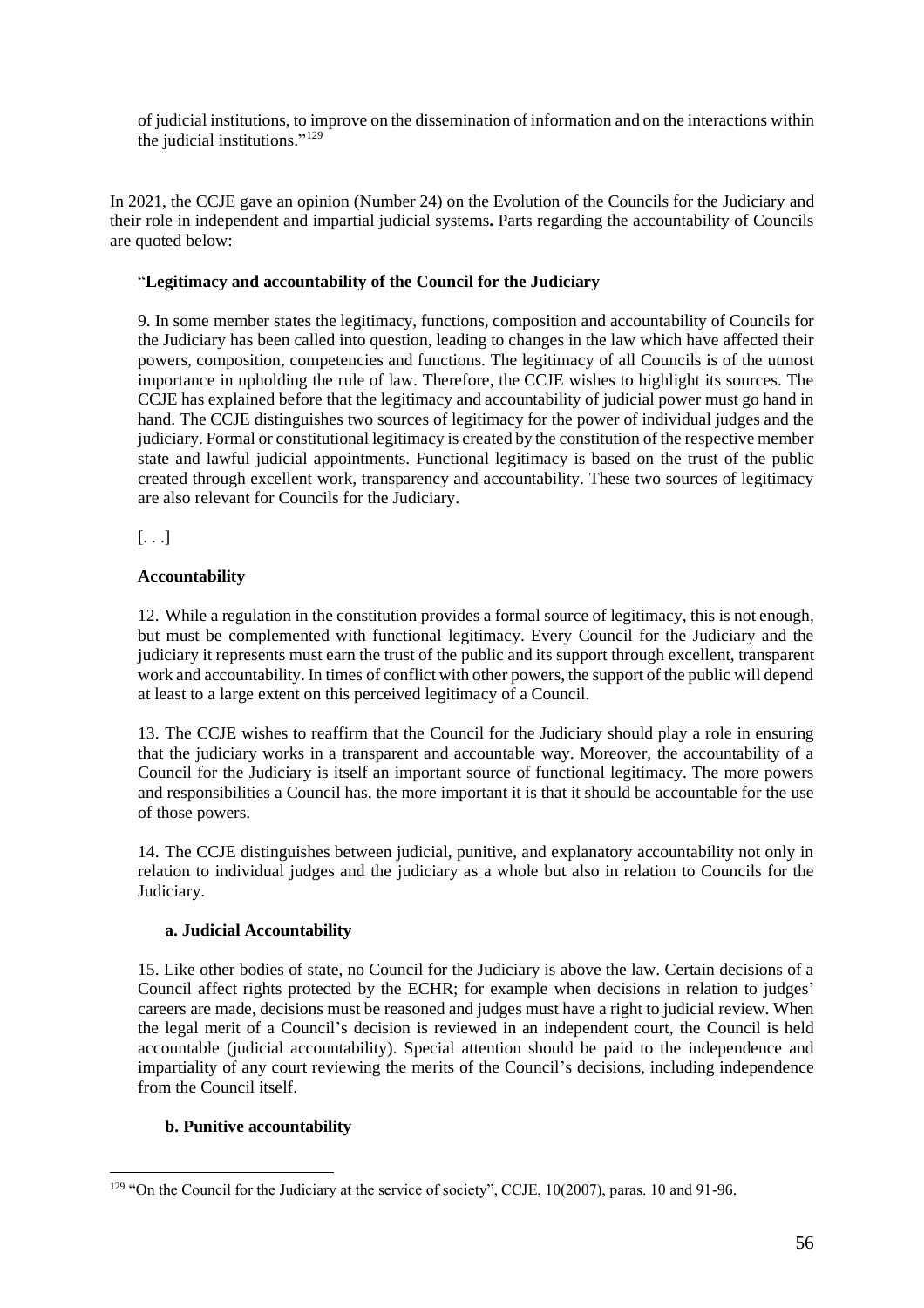16. The members of a Council for the Judiciary must live up to the highest ethical standards and must be held accountable for their actions through appropriate means. They should not be immune from prosecution under the general criminal law. Just as in relation to individual judges, who may be held accountable for their actions, this might be termed punitive accountability. However, the CCJE wishes to underline that such means must be regulated and applied in a way that does not allow their abuse to infringe the independence and functioning of a Council for the Judiciary.

17. Councils for the Judiciary must develop standards of professional and ethical behaviour for their judicial and lay members and internal procedures for investigating shortcomings. Members must act according to those standards and the values of independence, impartiality and integrity. The disciplinary and criminal liability of members is an important aspect of punitive accountability. Fair trial rights of the members including the right to representation must be respected. Decisions taken in this context must be given with reasons and be open to judicial review.

#### **c. Explanatory accountability**

18. Every Council for the Judiciary must work in a transparent fashion, giving reasons for its decisions and procedures and be accountable this way. This may be called explanatory accountability. It must also be open to critical feedback and ready to improve constantly. This form of accountability is of special importance in the dialogue with other powers of state and civil society."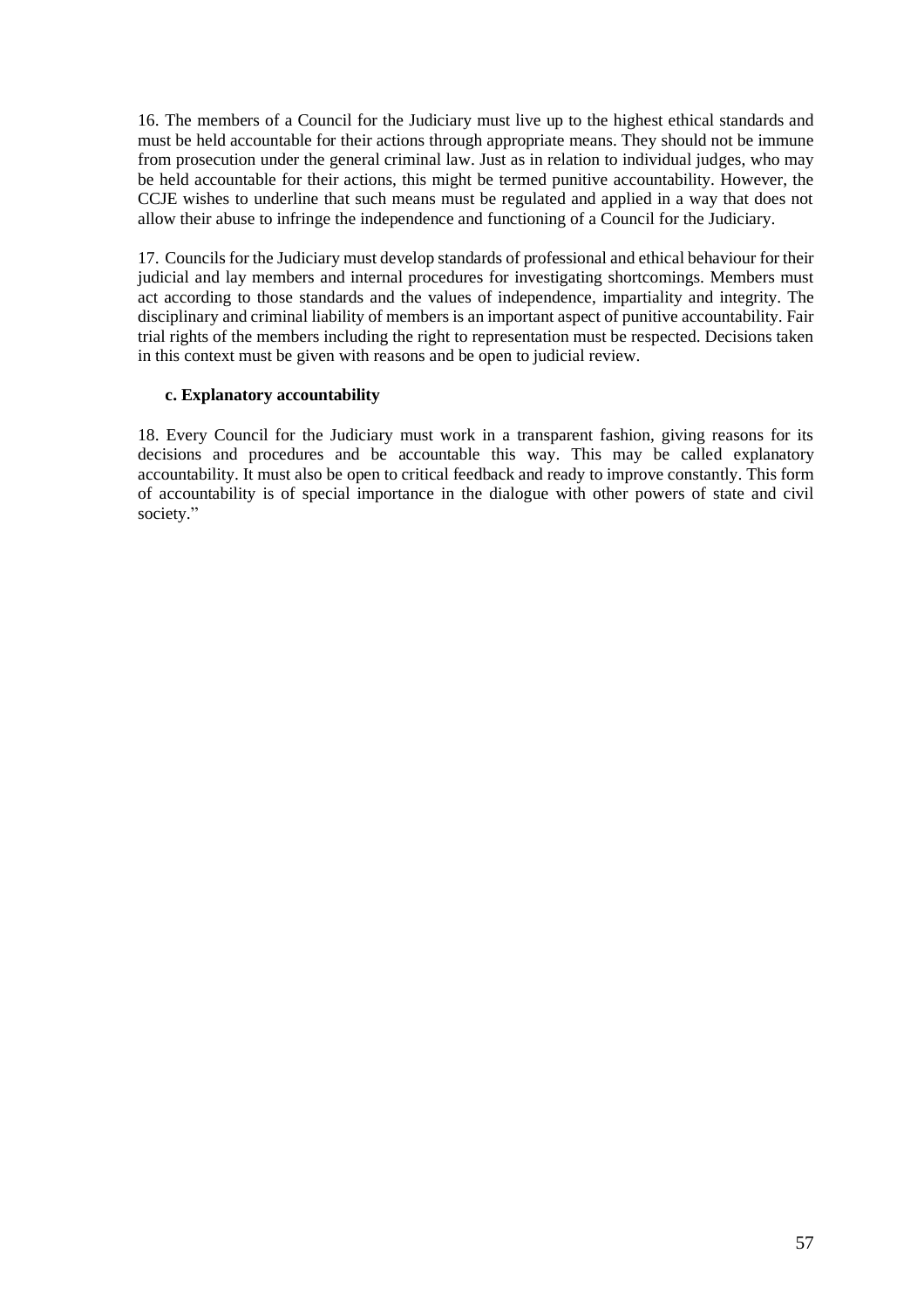# <span id="page-58-0"></span>APPENDIX III: Excerpts of Relevant Venice Commission Opinions

In the 2007 report on Judicial Appointments the VC concludes that an independent Council is an appropriate method for guaranteeing judicial independence<sup>130</sup>. It then says:

'51. A balance needs to be struck between judicial independence and self-administration on the one side and the necessary accountability of the judiciary on the other side in order to avoid negative effects of corporatism within the judiciary.  $(.)^{131}$ .

In 2010 the VC formulated the reason why judges should be independent thus:

6.(..), the independence of the judiciary is not an end in itself. It is not a personal privilege of the judges but justified by the need to enable judges to fulfil their role of guardians of the rights and freedoms of the people.<sup>132</sup>

In the 2014 opinion on the draft act on the Council for the Judiciary in Bosnia and Herzegovina (HJPC) the VC says the following:

'I. Reporting obligations of the HJPC

69. According to the Article 25.2, "not later than 01 May each year, the Council shall prepare an annual report listing its activities and describing the state of the judiciary and prosecution, including recommendations for improvement. The annual report of the Council shall be open to public."

70. Article 25.3 adds that "at the invitation of the Parliamentary Assembly or another body referred to under the preceding Paragraph, the President or any other authorized representative of the Council will attend a session and directly explain the report and answer any questions of parliamentary representatives or members of the other body. Discussion of the report and conclusions may result in assessments, suggestions and proposals which do not challenge the independence of the Council."

71. The work of the HJPC should be as transparent as possible; it should be accountable to the public through widely disseminated reports and information. The duty to inform may also include an obligation to submit the report to the Parliamentary Assembly about the state of affairs in the judiciary or prosecution service. However, this should not be transformed into a formal accountability of the HJPC to the legislative or executive branches of power.

72. In this respect, Article 25.3 is clearly problematic as it stipulates where reports receive a negative assessment, the Parliamentary Assembly "may remove the Presidency or a member of the Presidency from the Council." This provision should be deleted. On the other hand, it should be a right, not a duty of the President of the HJPC to attend the Parliamentary Assembly's session and/or engage in the discussion of the report.'

<sup>130</sup> Venice Commission on Serbia, *op. cit.,* note 22, par. 48-50.

<sup>131</sup> *Ibid.*, par 51.

<sup>&</sup>lt;sup>132</sup> Venice Commission[, Report on the Independence of the Judicial System –](https://www.venice.coe.int/webforms/documents/CDL-AD(2010)004.aspx) Part I: The Independence of Judges [\(2010\),](https://www.venice.coe.int/webforms/documents/CDL-AD(2010)004.aspx) CDLAD(2010)004, paras. 6 and 32.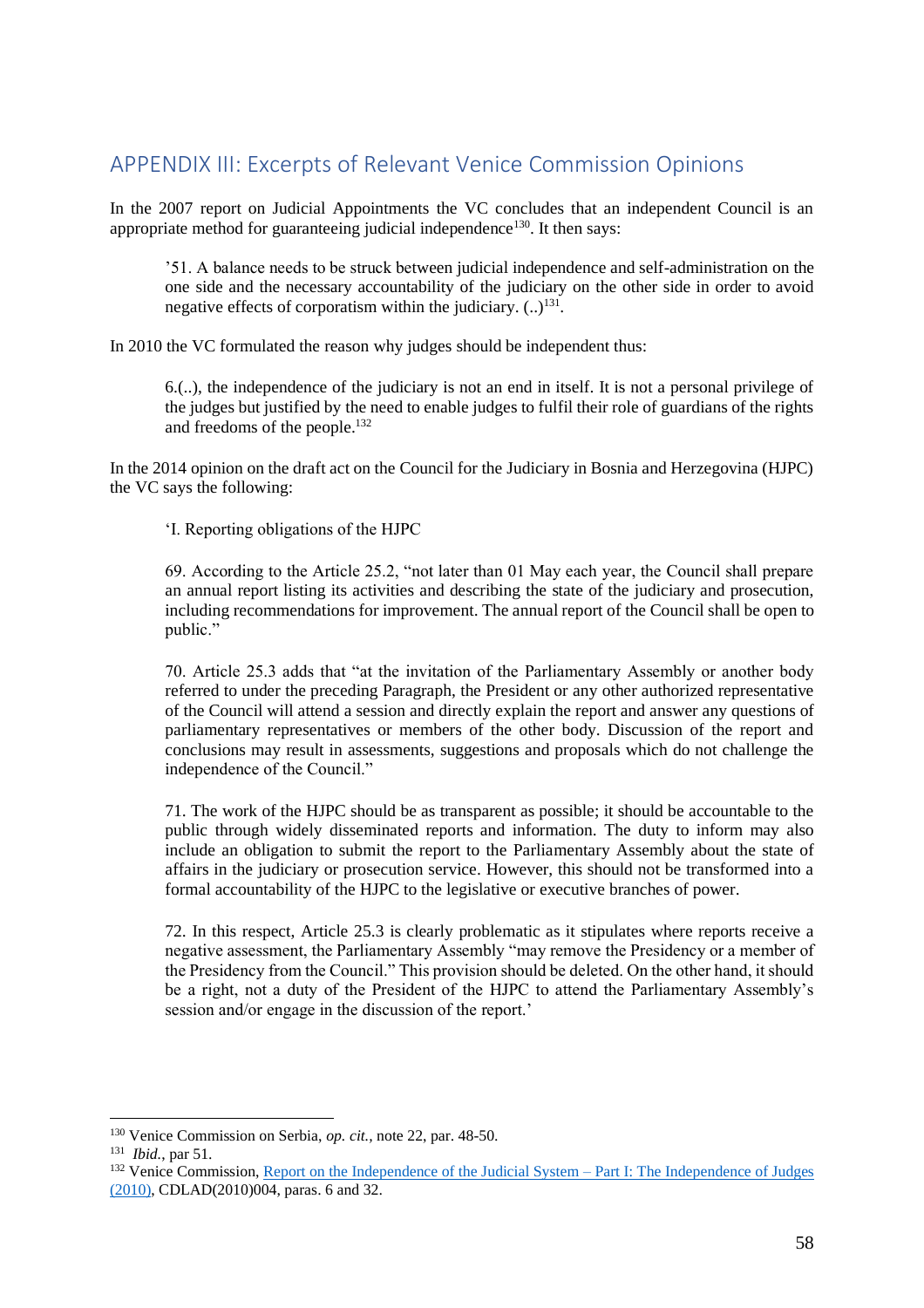In the same year the VC considers the Draft Law on the Serbian Council for the Judiciary (HJC):

#### **'Reasons – and Dismissal in the case of the conviction for the criminal offence**

(..)

58. In the Venice Commission's view, HJC members should be trusted to perform their duties independently and according to the law during the term of their mandate. It would therefore be more appropriate to deal with "breach of duty" cases through the usual disciplinary procedure, which should be clearly set out by the draft Law and an appeal to a court of law should be provided (in this respect, see Article 155 of the Constitution). The proportionality principle should be adequately taken into account and the dismissal should only be applied as a measure of last resort (in addition see paragraphs 65-70 below).'

#### **'Dismissal initiative/motion; dismissal procedure and decision; vote of confidence**

(..)

66. A procedure on the preservation of confidence is specific to political institutions such as governments which act under parliamentary control. It is not suited for institutions, such as the HJC, whose members are elected for a fixed term. The mandate of these members should only end at the expiration of this term, on retirement, on resignation or death, or on their dismissal for disciplinary reasons.

67. A disciplinary procedure can only be applied in cases of disciplinary offences and not on grounds of "lack of confidence". Article 41 clearly defines the reasons that can lead to a dismissal of the HJC members. The disciplinary procedure must only focus on the question whether the HJC member failed to perform his or her duties "in compliance with the constitution and law". This question must not be confused with the question whether said member still enjoys the confidence of the judges who participated in his or her election. (..).

70. (..) The Venice Commission would like to point out that a vote of confidence regarding members of a judicial council is highly unusual. Members of judicial councils are independent and often have to make decisions that are unpopular or will not please judges. In subjecting them to a vote of no confidence, their independence will be reduced, making them too dependent on the wishes of the judges and removing them from their role of pursuing the goals of an independent and efficient judiciary for the state as a whole. Furthermore, such a vote is difficult to reconcile with the disciplinary functions of a judicial council. The Venice Commission therefore strongly recommends for such a procedure not to be introduced.'

In the 2015 opinion on the draft act on the Council for the Judiciary in Bulgaria (SJC) the VC puts it like this:

'63. In the Venice Commission's view, the work of judicial councils should be as transparent as possible; they should be accountable to the public, including through widely disseminated reports and information. This is of particular importance for the Bulgarian SJC, in the light of its (current and proposed) organization and composition (8 judges and 5 lay members in the Judges Chamber, KS) and of the need for increased public trust in its operation and efficiency.

64. The principle of transparency is also of key importance when dealing with individual cases. From this perspective, decisions of the SJC Chambers and Plenum, including on disciplinary matters, should demand the open vote of their members and the accountability of their decisions.  $(.).$